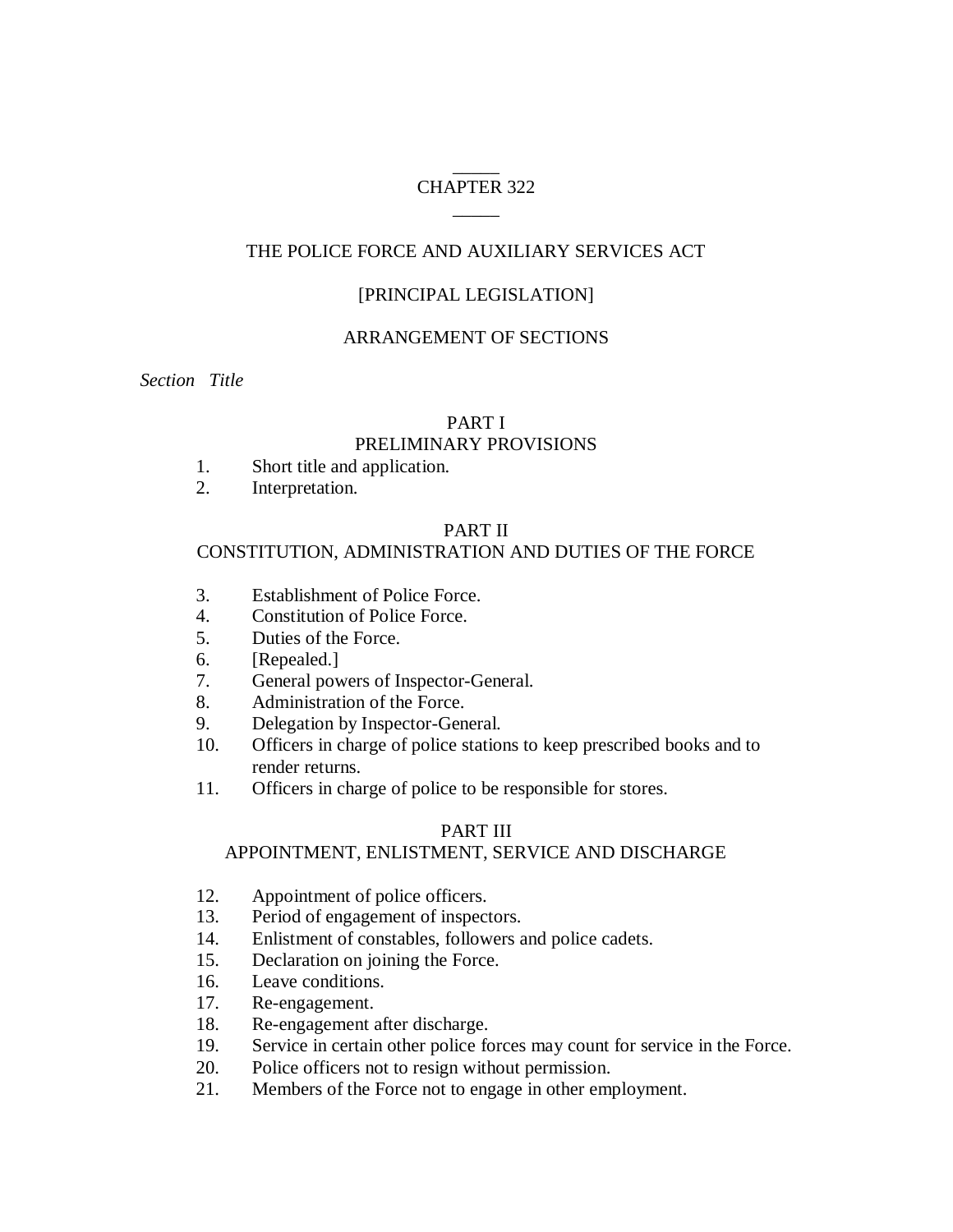- 22. Prolongation of service in case of war.
- 23. Discharge.
- 24. Rules for reckoning service for purposes of discharge.
- 25. Discharge on completion of service.
- 26. Arms and accoutrements to be delivered upon ceasing to belong to the Force.

# PART IV

# POWERS AND DUTIES OF POLICE OFFICERS

- 27. General powers and duties of police officers.
- 28. Police officer to be deemed prison officer in certain circumstances.
- 29. Police officers may use arms in certain cases.
- 30. Power to lay information or complaints.
- 31. Police bail.
- 32. Attendance of witness.
- 33. Records of interview.
- 34. Witness bonds.
- 35. Search by police officer.
- 36. Power to take finger prints, photographs, etc.
- 37. Medical examination.
- 38. Identification parade.
- 39. Power to inspect licences and search vehicles.
- 40. Force to keep order on public roads.
- 41. Road barriers.
- 42. Power to regulate music and the conduct of assemblies, etc.
- 43. Assemblies and processions in public places.
- 44. Power to disperse assemblies and processions wherever held.
- 45. When assembly or procession unlawful.
- 46. Penalties.

### PART V UNCLAIMED PROPERTY

47. Disposal of unclaimed property.

### PART VI

# PROCEEDINGS AGAINST POLICE OFFICERS

- 48. Non-liability for act done under authority of a warrant.
- 49. Salary of certain police officers not to be attached for money borrowed or goods supplied.

### PART VII DISCIPLINE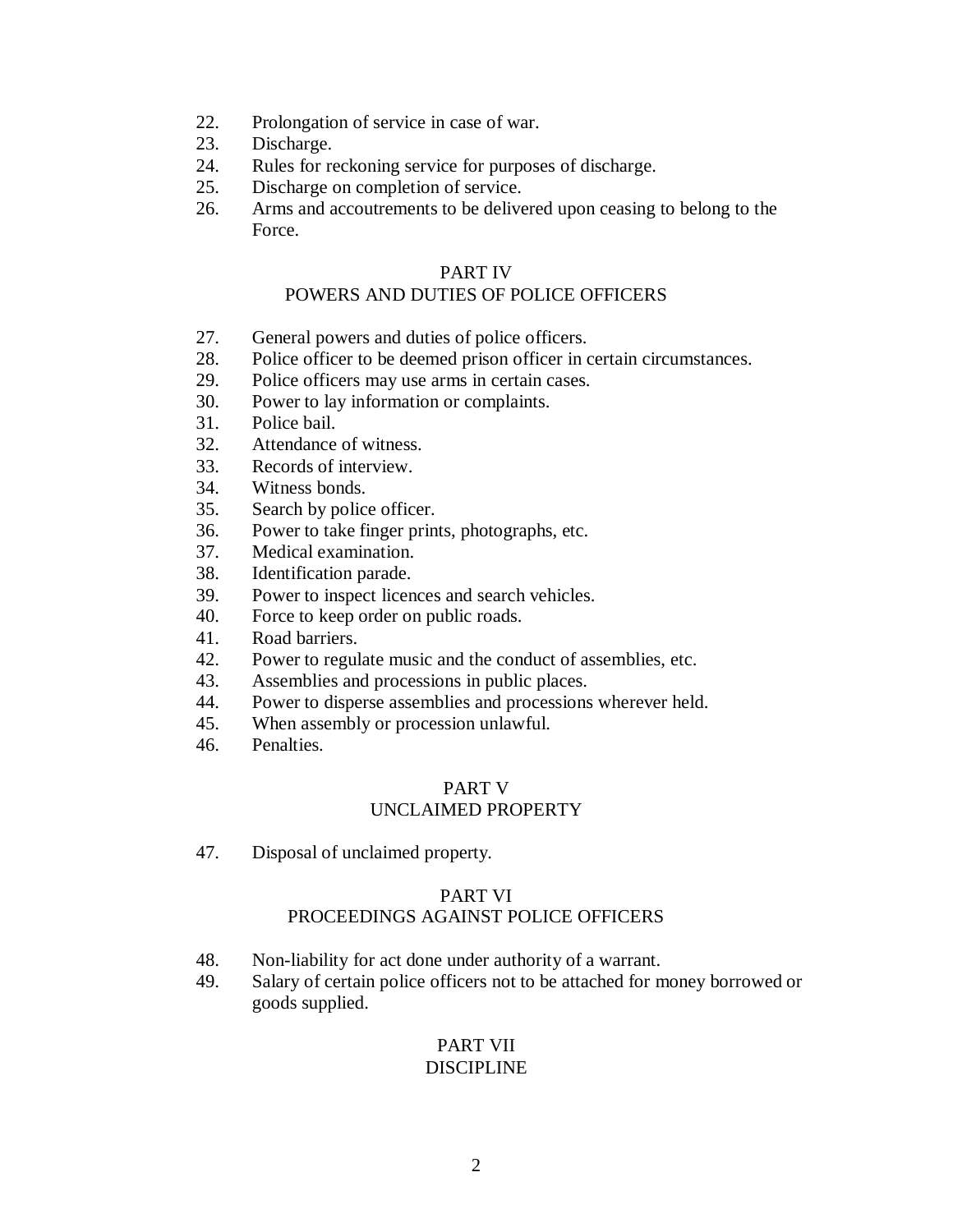- 50. Offences against discipline.
- 51. Powers of officer to hold an inquiry.
- 52. Procedure at inquiry.
- 53. Punishments for offences against discipline.
- 54. Special powers of Inspector-General.
- 55. Powers of officer holding inquiry.
- 56. Appeals against punishment for offences against discipline.
- 57. Interdiction pending inquiry and suspension.
- 58. Officer interdicted or suspended not to cease to be a police officer.
- 59. Dismissal and reduction in rank of police officers on conviction.
- 60. Fines to be recovered by stoppage of pay.
- 61. Loss of or damage to arms and accoutrements to be made good by stoppage of pay.
- 62. Pay not to accrue during absence without leave, imprisonment or detention.
- 63. Place of confinement of offenders.
- 64. Mode of complaint by police officer.
- 65. Prohibition against police officer being member of trade union.

# PART VIII

# POLICE REWARDS FUND

66. Establishment of Police Rewards Fund.

# PART IX

# GRATUITIES AND BENEFITS WHICH MAY BE GRANTED TO CERTAIN MEMBERS OF THE FORCE OTHER THAN PENSIONABLE OFFICERS

- 67. Application of sections 68 to 72.
- 68. Gratuities payable after twelve or more years' service.
- 69. Proportional gratuities payable in certain circumstances.
- 70. Gratuities earned to be deemed part of officer's estate.
- 71. Gratuities remaining unpaid at death: how disposed of.
- 72. Compensation in case of death, injury or damage incurred on duty.
- 73. Gratuity for holders of award.

# PART X

# DISPOSAL OF DECEASED'S ESTATES

74. Provisions for disposal of property of officers dying intestate.

# PART XI

# EMPLOYMENT OF POLICE OFFICERS ON SPECIAL DUTY AND THE MAINTENANCE OF ORDER IN DISTURBED AREAS

75. Employment of police officers on special duty at the expense of private persons.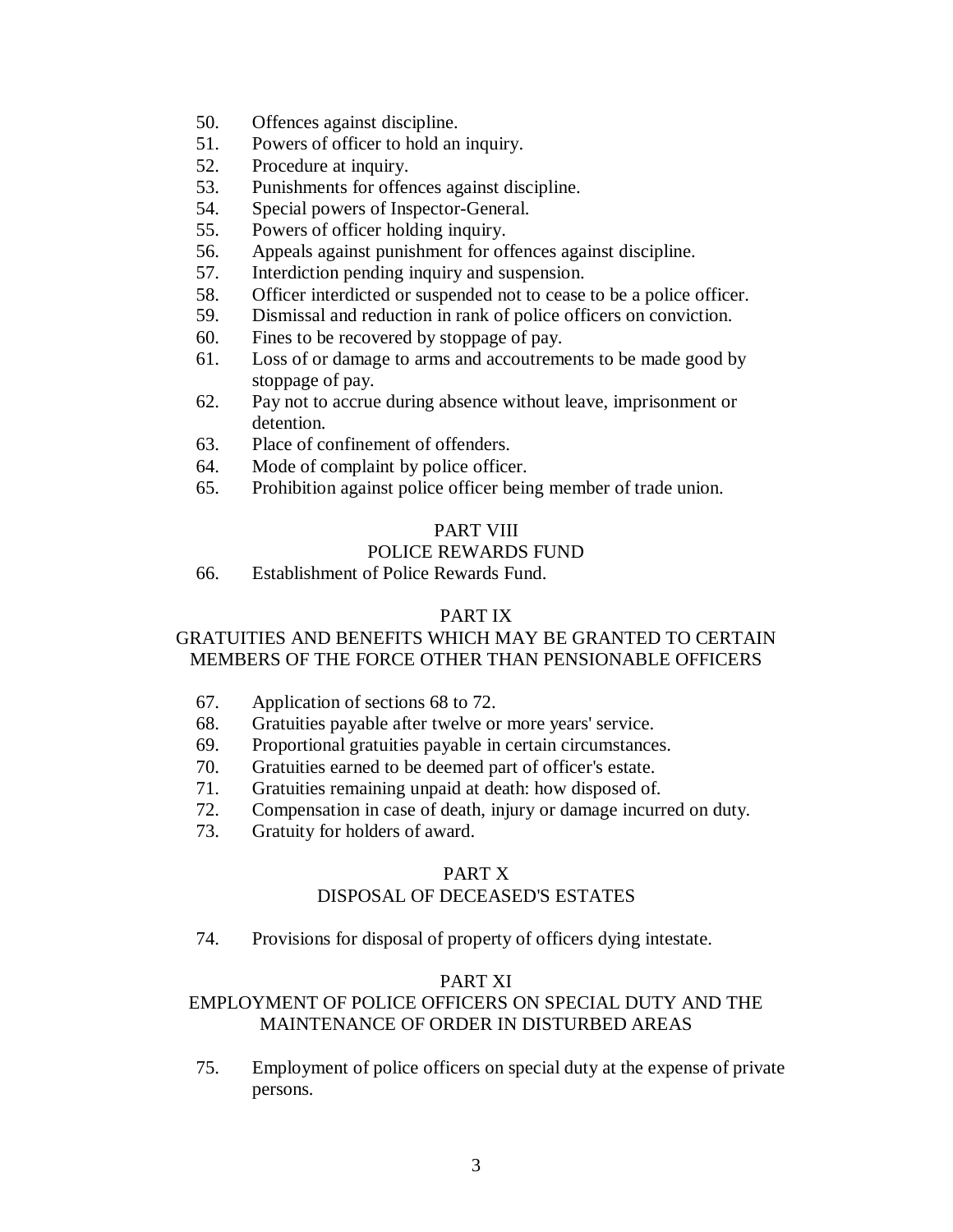- 76. Employment of additional police in special circumstances.
- 77. Employment of additional police in disturbed areas.
- 78. Award of compensation to sufferers from the misconduct of inhabitants of disturbed areas.
- 79. Definition of "inhabitants".
- 80. Recovery and disposal of moneys paid under Part XI.

### PART XII

# SPECIAL POLICE OFFICERS

- 81. Power to appoint special police officers.
- 82. Power to suspend or determine services of special police officers.
- 83. President may establish a force of special police officers.
- 84. Definition of "special police officer".
- 85. Refusal of person appointed to serve.
- 86. Powers and duties of special police officers.
- 87. Inspector-General to provide necessary equipment for special police officers.
- 88. Uniform, etc., to be delivered upon termination of appointment.
- 89. Inspector-General to command.
- 90. Compensation on death, injury or damage to property while on duty.

# PART XIII

# SERVICE OUTSIDE THE UNITED REPUBLIC

- 91. Minister may send police officers to neighbouring countries.
- 92. Despatch of police officers to neighbouring countries in temporary emergency.
- 93. Police officers on service outside the United Republic to be under own officers and subject to their own laws and orders.
- 94. Conditions precedent to be fulfilled by the law of the country concerned.
- 95. Police officers from neighbouring country serving in the United Republic to be under their own laws, orders and their own officers.
- 96. Enforcement of contract made with Government of neighbouring country.
- 97. Powers of members of the police force of neighbouring country.
- 98. Powers of courts of the United Republic.

### PART XIV

### GENERAL PROVISIONS

- 99. Power to prosecute under other law not to be affected.
- 100. Mutiny.
- 101. Police officers discharged between certain dates required to report.
- 102. Desertion.
- 103. Unlawful possession of articles supplied to a police officer and personation.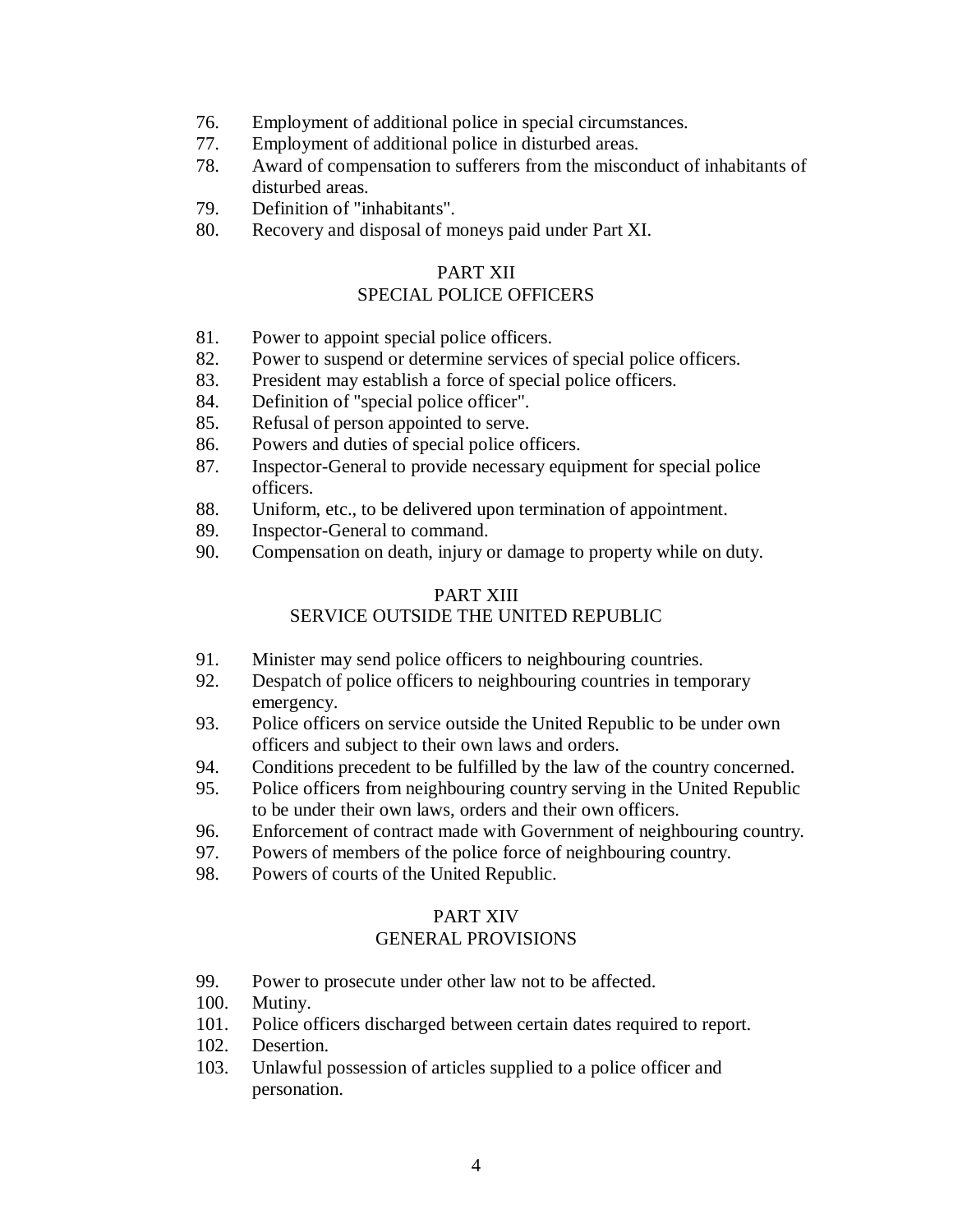- 104. Harbouring in public house police officers while on duty.
- 105. Persons causing disaffection, etc.
- 106. Disorderly conduct in a police station, office or lock-up.
- 107. General penalty.

### PART XV POLICE RESERVE

- 108. Establishment of Police Reserve.
- 109. Constitution of the Reserve.
- 110. Control of the Reserve.
- 111. Declaration to be made upon enlistment.
- 112. Period of service in the Reserve.
- 113. Rank to be allotted to reservist.
- 114. Right to take discharge in certain circumstances.
- 115. Pay and allowances.
- 116. Duties of reservists.
- 117. Calling out of Reserve for annual training.
- 118. Calling out of Reserve for service in case of emergency.
- 119. When called up for training or service, notice to be served upon reservist.
- 120. When called out reservists come under the provisions of this Act.
- 121. Penalties.
- 122. Discharge of reservists.
- 123. Inspector-General may dispense with services of a reservist.
- 124. Gratuities.

### PART XVI AUXILIARY POLICE FORCE

- 125. Interpretation
- 126. Establishment of Auxiliary Police Force.
- 127. Functions of the Auxiliary Police Force.
- 128. General powers of Inspector-General.
- 129. Declaration of special areas
- 130. Auxiliary police to be stationed in special areas.
- 131. Establishment and maintenance of police stations in special areas.
- 132. Special areas to be deemed to be one in certain circumstances.
- 133. Administration and control of auxiliary police in special areas.
- 134. Appointment of auxiliary police officers.
- 135. Resignation.
- 136. Withdrawal of precept.
- 137. Payment of auxiliary police.
- 138. Equipment.
- 139. Powers, duties and immunities of auxiliary police.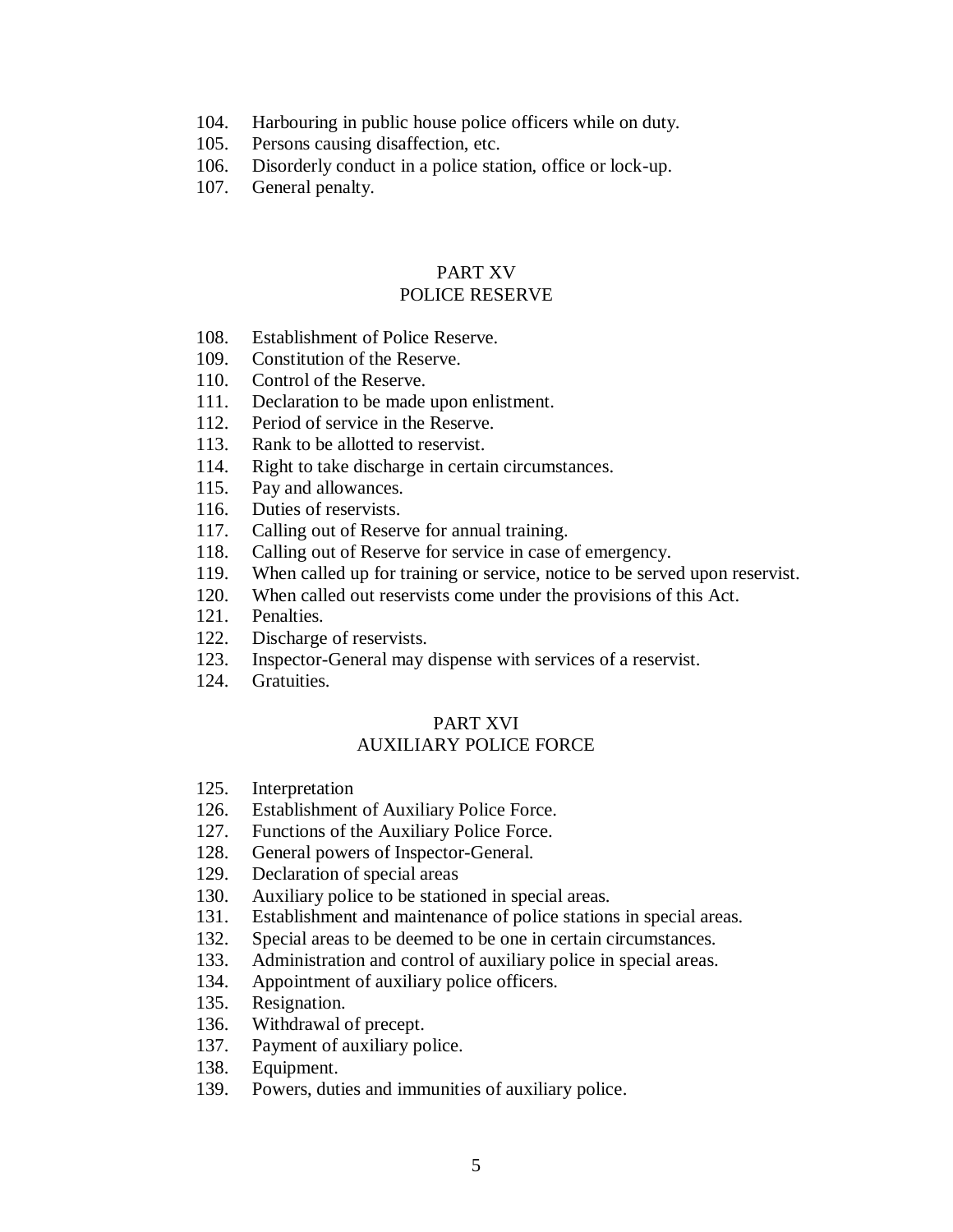- 140. Offences against discipline.
- 141. Powers of arrest for offences.
- 142. Punishments which may be awarded.
- 143. Delivery up of badge, precept and uniform on resignation, etc.
- 144. Return of badge, precept and uniform delivered up.
- 145. Offences.
- 146. Police officer for purposes of section 243 of the Penal Code.
- 147. Powers of Police Force under this Part to be additional.

### PART XVII MISCELLANEOUS PROVISIONS

- 148. Regulations.
- 149. [Repeal of R.L. Caps. 55 and 59.]

### $\overline{\phantom{a}}$ **SCHEDULES** \_\_\_\_\_\_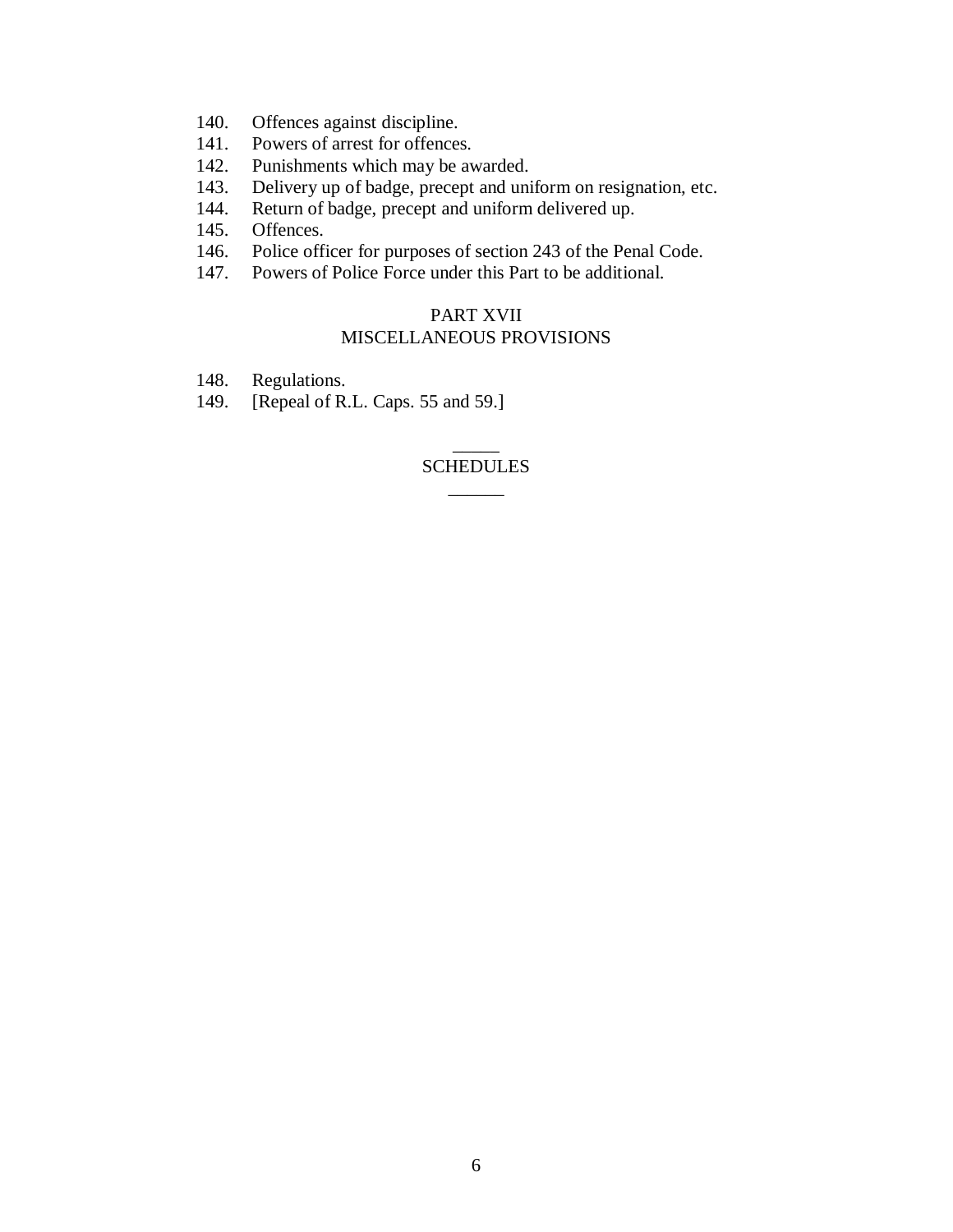### \_\_\_\_\_\_ CHAPTER 322 \_\_\_\_\_\_

### THE POLICE FORCE AND AUXILIARY SERVICES ACT

An Act to provide for the organisation, discipline, powers and duties of the Police Force, a Police Reserve and an Auxiliary Police Force and for related matters.

> [1st January, 1953] [13th August, 1939] [9th June, 1948]

Ords. Nos. 1 of 1939 14 of 1950 51 of 1952 27 of 1954 22 of 1955 1 of 1958 43 of 1958 [R.L. Cap. 56] [R.L. Cap. 262] 64 of 1961 35 of 1962 19 of 1964 35 of 1965 73 of 1965 G.N. No. 73 of 1965 [R.L. Cap. 322] Acts Nos. 2 of 1965 19 of 1965 11 of 1971 31 of 1972 15 of 1980 9 of 1985 5 of 1993 3 of 1995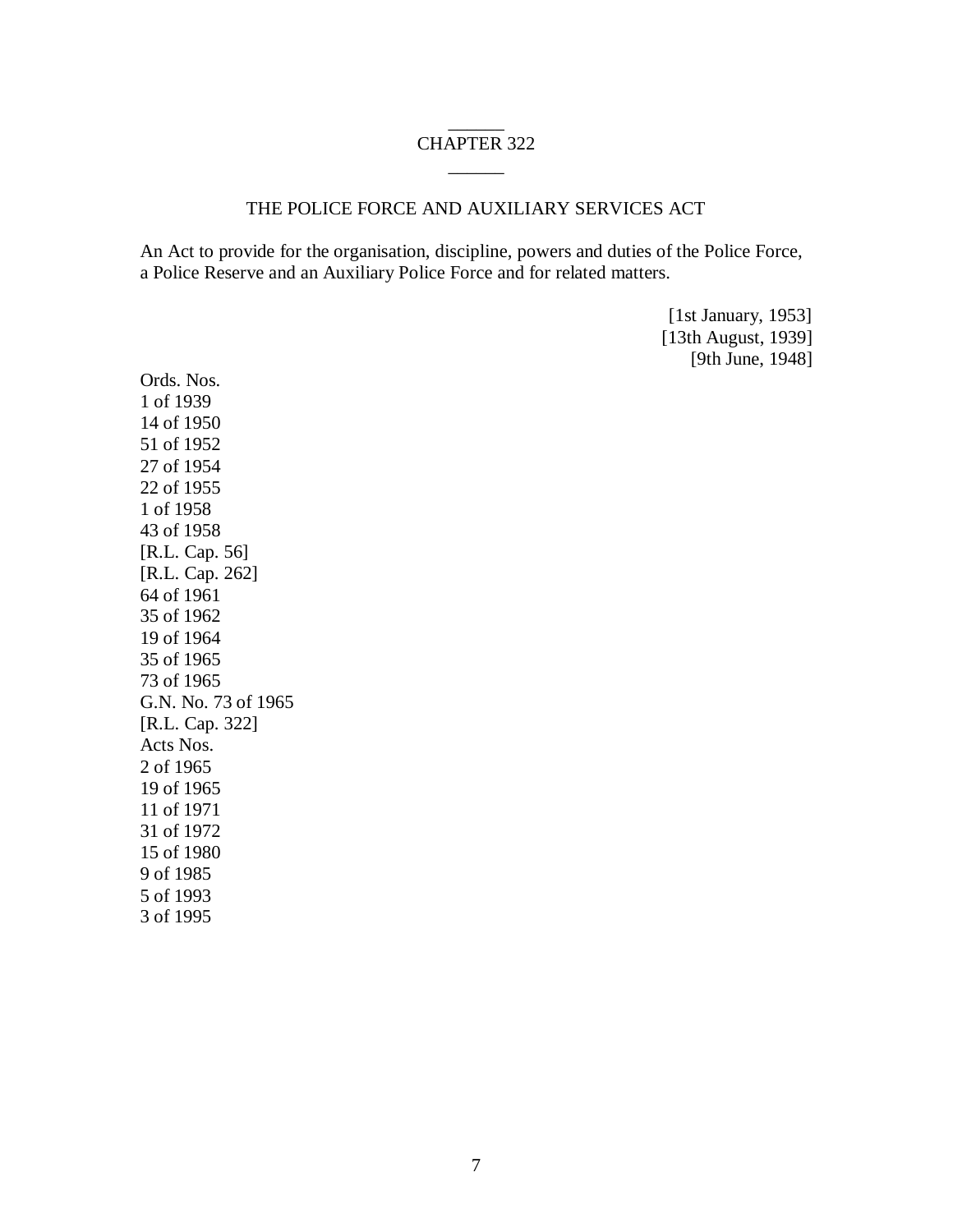### PART I PRELIMINARY PROVISIONS

| Short title and<br>application                                                                                                                                                                 | 1.-(1) This Act may be cited as the Police Force and Auxiliary<br>Services Act.                                                                                                                                                                                                                                                                                                                                                                                                                                                                                                                                                                                                                                                                                                                                                                                                                                                                                                                                                                                                                                                                                                                                                                                                                                                                                                                                                                                                                                                                                                   |
|------------------------------------------------------------------------------------------------------------------------------------------------------------------------------------------------|-----------------------------------------------------------------------------------------------------------------------------------------------------------------------------------------------------------------------------------------------------------------------------------------------------------------------------------------------------------------------------------------------------------------------------------------------------------------------------------------------------------------------------------------------------------------------------------------------------------------------------------------------------------------------------------------------------------------------------------------------------------------------------------------------------------------------------------------------------------------------------------------------------------------------------------------------------------------------------------------------------------------------------------------------------------------------------------------------------------------------------------------------------------------------------------------------------------------------------------------------------------------------------------------------------------------------------------------------------------------------------------------------------------------------------------------------------------------------------------------------------------------------------------------------------------------------------------|
|                                                                                                                                                                                                | (2) The following sections shall apply to Mainland Tanzania as well<br>as to Tanzania Zanzibar-                                                                                                                                                                                                                                                                                                                                                                                                                                                                                                                                                                                                                                                                                                                                                                                                                                                                                                                                                                                                                                                                                                                                                                                                                                                                                                                                                                                                                                                                                   |
|                                                                                                                                                                                                | Sections 2, 3, 4, 5, 6, 7, 8, 9, 10, 11, 16, 26, 63, 64, 66 (3) and (4),<br>67, 68, 69, 70, 71, 72, 73, 74, 81, 82, 83, 84, 85, 86, 87, 88, 89, 90, 91, 92,<br>93, 94, 95, 96, 97, 98, 100 and 106.                                                                                                                                                                                                                                                                                                                                                                                                                                                                                                                                                                                                                                                                                                                                                                                                                                                                                                                                                                                                                                                                                                                                                                                                                                                                                                                                                                               |
| Interpretation<br>Ords. Nos. 22<br>of 1955 s. 2; 1<br>of 1958 s. 2;<br>G.Ns. Nos. 73<br>of 1965; 11 of<br>1971; 31 of<br>1972; 15 of<br>1980; 9 of<br>$1985; 5$ of<br>1993<br>Cap.20<br>Cap.77 | 2. In this Act unless the context otherwise requires–<br>"arms" includes firearms;<br>"Assistant Commissioner" means an Assistant Commissioner of Police and<br>the expression includes a Senior Assistant Commissioner, a<br>superintendent or other police officer in command of the police in<br>any region; and "Commissioner" means a Senior Commissioner or a<br>Commissioner appointed under section 8;<br>"cognizable offence" has the meaning assigned to it in section 2 of the<br>Criminal Procedure Act;<br>"constable" includes all grades of the rank of constable;<br>"Deputy Commissioner" means the Deputy Commissioner of Police;<br>"Force" means the Police Force of the United Republic;<br>"gazetted officer" means a police officer of a rank of Assistant<br>Superintendent or above;<br>"inspector" includes a chief inspector, a senior inspector, an inspector and a<br>sub-inspector;<br>"Inspector-General" means the Inspector-General of Police;<br>"intoxicating liquor" has the meaning assigned to it in the Intoxicating<br>Liquors Act;<br>"Minister" means the Minister responsible for matters relating to the Police<br>Force;<br>"non-commissioned officer" means a police officer of the rank of sergeant<br>major, sergeant or corporal;<br>"officer in charge of police" means the police officer appointed by the<br>Commissioner under section 8 to be in command of the police in<br>any place or any police officer, his senior in rank, for the time being<br>in such place; and where no police officer has been so appointed as |
|                                                                                                                                                                                                | aforesaid, includes the administrative officer for the time being in<br>charge of such place;<br>"officer in charge of a police station" includes any officer superior in rank<br>to an officer in charge of a police station and, when the officer in<br>charge of the police station is absent from the station house or<br>unable from illness or other cause to perform his duties, the police<br>officer present at the station house who is next in rank to such                                                                                                                                                                                                                                                                                                                                                                                                                                                                                                                                                                                                                                                                                                                                                                                                                                                                                                                                                                                                                                                                                                            |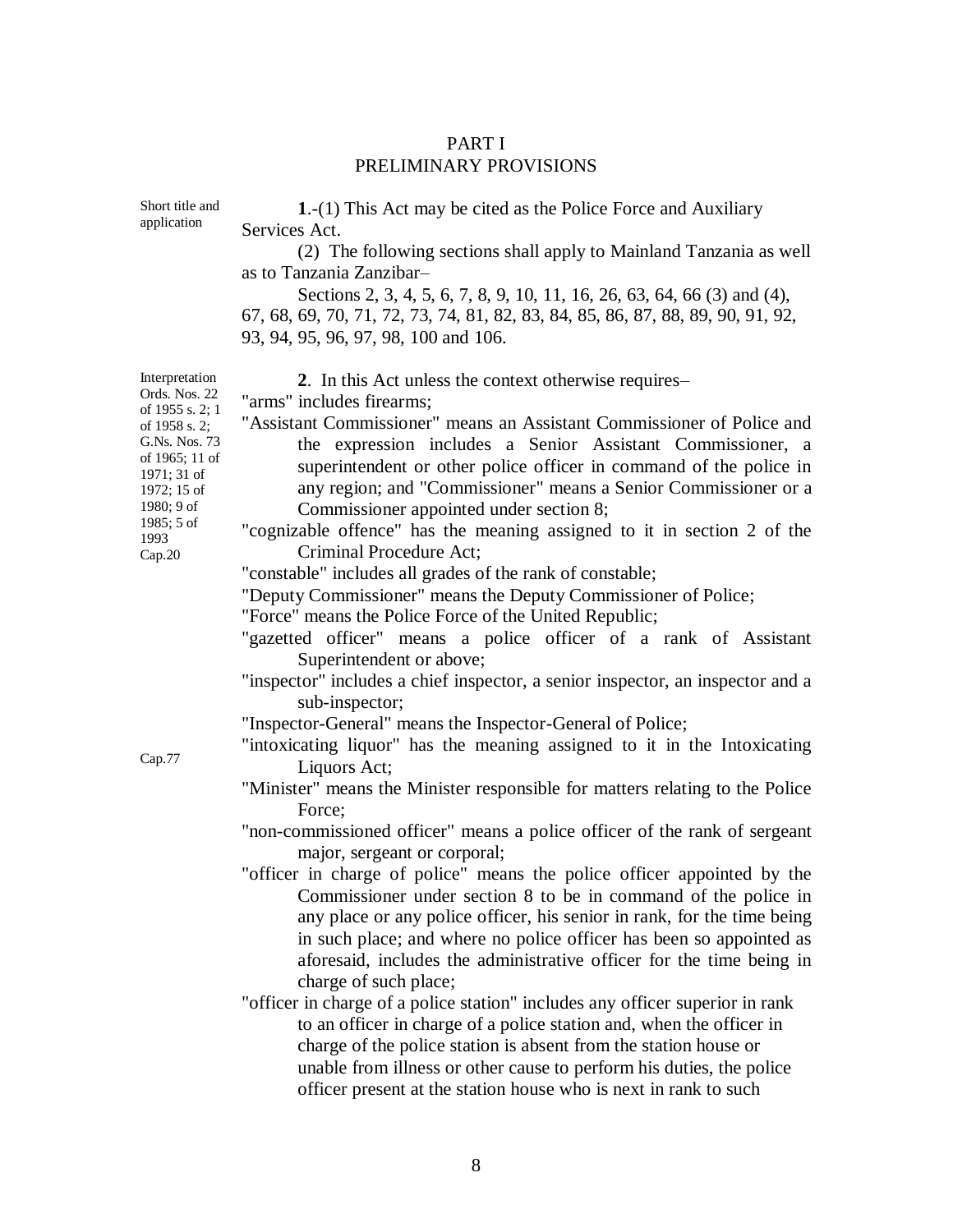officer;

- Cap.371
- "pensionable officer" means a member of the Force whose service is pensionable under the Public Service Retirement Benefits Act;
- "police officer" means any member of the Force of or above the rank of constable;
- "police post" means any place appointed by the Inspector-General to be a police post;
- "Police Rewards Fund" means the Fund established under section 66 of this Act;
- "police station" means any place appointed by the Inspector-General to be a police station, and includes any local area policed from such a station;
- "prescribed" means prescribed by regulations made under this Act;
- "property" includes any movable property, money or valuable security;
- "public place" means any highway, public park, common or garden, any sea beach, or lake shore, and any public bridge, road, street, lane, footway, square, court, alley or passage, whether a thoroughfare or not; and includes any place, whether a building or not, to which for the time being the public have or are permitted to have access, whether on payment or otherwise;
- "recruit" means a person undergoing training for a post in the Force who is a member of the Force but who is not a police officer;
- "region" means a region of the United Republic in which the command of the police is vested in an Assistant Commissioner or superintendent or other police officer appointed by the Inspector-General to be in command thereof;

"sergeant" includes a station sergeant and all grades of the rank of sergeant; "superintendent" includes senior superintendent;

"superintendent in charge of police" means the superintendent or other police officer appointed by the Inspector-General to be in command of any branch of the Force or of all police stationed in a Region.

### PART II

### CONSTITUTION, ADMINISTRATION AND DUTIES OF THE FORCE

| Establishment<br>of Police<br>Force G.N.<br>No. 73 of 1965                                        | 3. The Police Force of the United Republic shall be established and<br>constituted in accordance with this Act.                                                                                                  |
|---------------------------------------------------------------------------------------------------|------------------------------------------------------------------------------------------------------------------------------------------------------------------------------------------------------------------|
| Constitution of<br>Force G.N.<br>No. 73 of 1965<br>2nd Sch.; Act<br>No. 11 of 1971<br>Sch.: G.Ns. | <b>4.</b> The Force shall consist of such members of the following ranks<br>as the President may direct, in the following order of seniority-<br>Gazetted Officers -<br><b>Inspector-General</b><br>Commissioner |
| Nos. $19$ of<br>1966                                                                              | Deputy Commissioner<br>Assistant Commissioner                                                                                                                                                                    |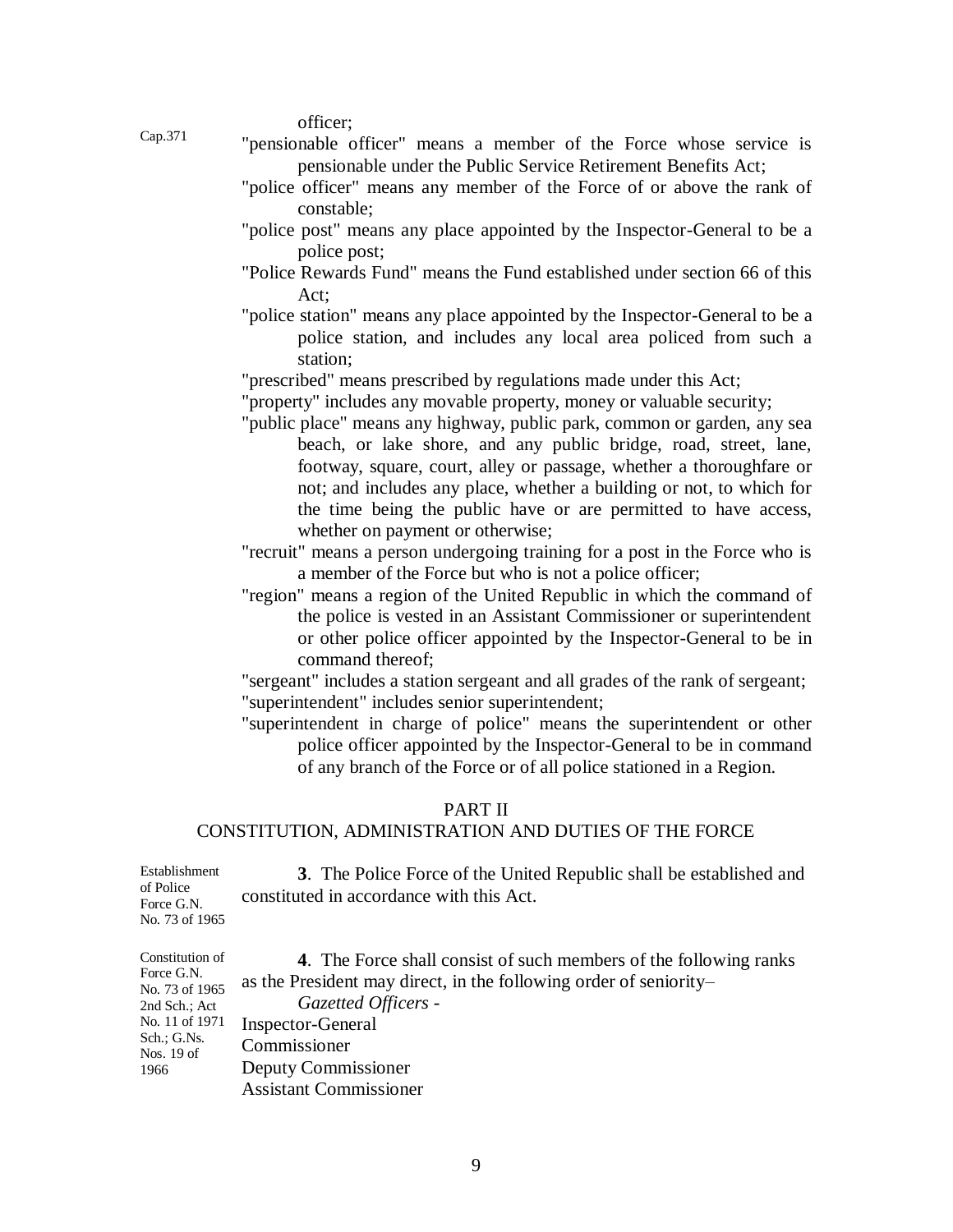Senior Superintendent Superintendent Assistant Superintendent *Inspectors–* Inspector-General Assistant Inspector *Non-Commissioned Officers–* Sergeant Major Staff Sergeant Sergeant Corporal *Constables–* Constable Recruit Police Cadet

Duties of the Force G.N. No. 73 of 1965 2nd Sch.

**5**.-(1) The Force shall be employed in and throughout the United Republic for the preservation of the peace, the maintenance of law and order, the prevention and detection of crime, the apprehension and guarding of offenders and the protection of property, and for the performance of all such duties and shall be entitled to carry arms.

(2) All members of the Force shall be bound to serve anywhere in the United Republic or on board any ship within the territorial waters of the United Republic, and to proceed to any neighbouring country as provided in Part XIII of this Act and to proceed to such other places as their duties under subsection (1) of this section may require.

Repealed **6**. [Repealed by Act No. 2 of 1965 Sch.]

**7**.-(1) The Inspector-General shall, subject to any orders or directions by the Minister as to the operational control of the Force have the command, superintendence and direction of the Force.

(2) The Inspector-General may, subject to the orders and directions of the Minister and to the provisions of this Act and any regulations made thereunder, from time to time make orders for the general government of the Force in relation to the enlistment, ranks, classification, duties, distribution, inspection, transfer (including expenses in connection therewith), discharge, training, arms and accoutrements, clothing and equipment, and places of residence of the members thereof, and such other orders as he may deem expedient for preventing neglect and for promoting efficiency and discipline on the part of the Force in the discharge of its duties.

General powers of Inspector-General G.Ns. Nos. 148 of 1961; 73 of 1965 2nd Sch.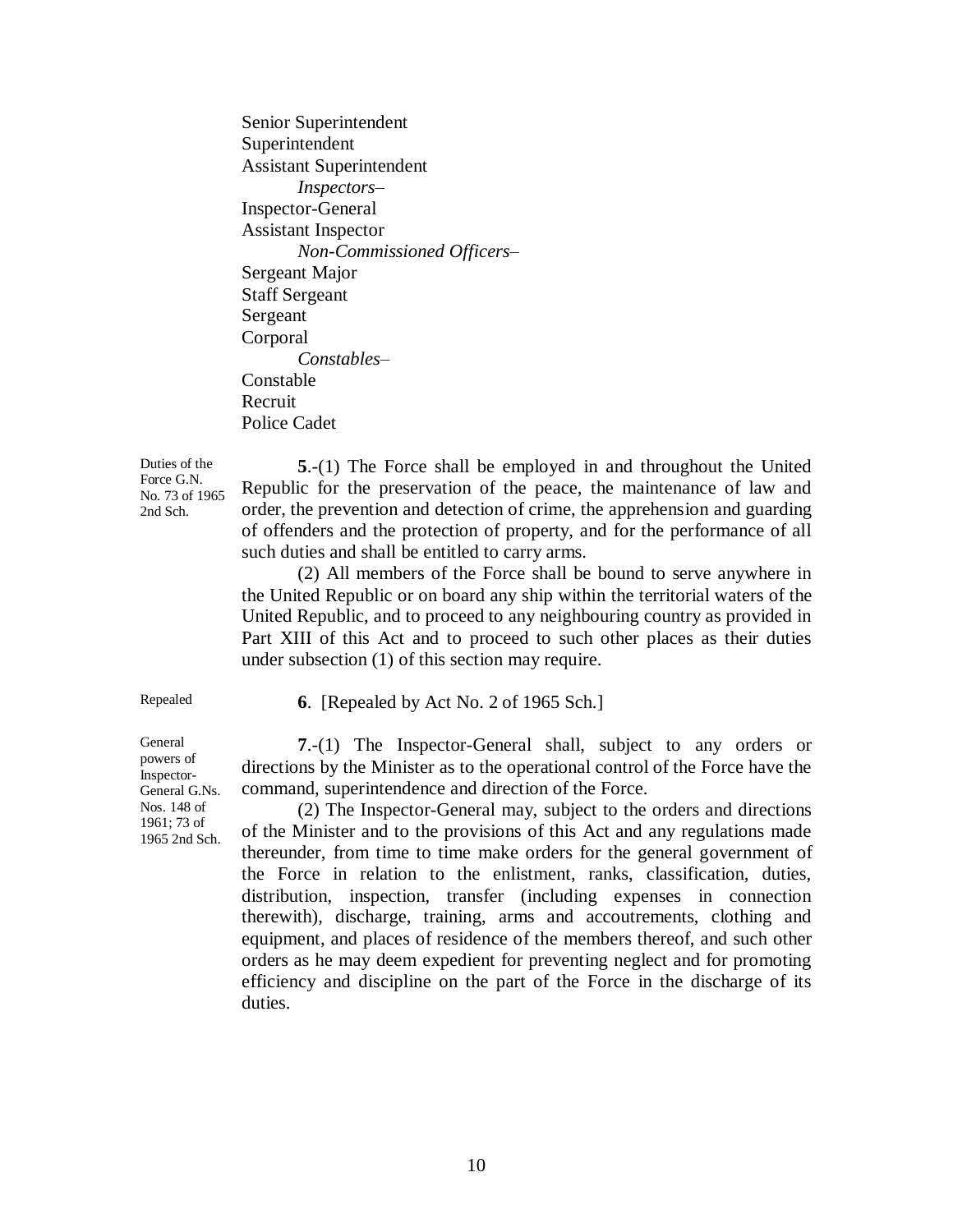Administration of the Force G.N. No. 73 of 1965 2nd Sch.; Act No. 11 of 1971 Sch.

**8**.-(1) The administration of the force throughout the United Republic shall be vested in the Inspector-General and for this purpose the Force shall be organised in such branches and distributed according to such regions, and places as he may with the approval of the Minister, decide.

(2) A Commissioner may be appointed for any part of the United Republic, or for any function of the Force, and a Commissioner so appointed shall be the deputy of the Inspector-General and for that part or for the purposes of that function, as the case may be, and shall, subject to any direction of the Inspector-General have the powers, functions and duties of the Inspector-General in that behalf; and where a Commissioner is appointed for any such part, the subordinate commanders for such part shall be responsible both to the Inspector-General and to the Commissioner for their respective commands and the following provisions of this section shall be construed accordingly.  $[s_s, (1A)]$ 

(3) Where a Senior Commissioner has been appointed for any part of the United Republic or for any function of the Force, the provisions of subsection (2) shall apply in relation to the Senior Commissioner as if references in that subsection to the Commissioner were references to the Senior Commissioner, and every Commissioner appointed for that part of the United Republic or for that function shall be responsible to the Senior Commissioner. [SS. (1B)]

(4) The command of the Police in any region or area shall be vested in an Assistant Commissioner or a Superintendent or any other police officer appointed by the Commissioner to be in command thereof. Subject to the orders and direction of the commissioner and, in the case of a police officer in command in a region, of the Assistant Commissioner or other police officer in command in the region in which such area is included, such police officer shall have the command, direction and management of the police in the region to which he is appointed, and shall be responsible to the Inspector-General and, in the case of a police officer in command in a region, to the police officer in command in the region in which such area is included, for all matters relating to the training, discipline and interior economy of the members of the Force under his command, and the performance of all police duties in his region or area as the case may be.

 $[ss. (2)]$ 

(5) The command of the police in any place in the United Republic shall be vested in such police officer as may be appointed by the Commissioner to be in command thereof. Such officer shall be subordinate to and carry out the orders of the police officer in command in the province in which such place is situated in all matters relating to the training, discipline and interior economy of the members of the force under his command, and the performance of all police duties in the said place.

 $[ss. (3)]$ 

(6) In any place where there is no police officer appointed by the Inspector-General to be in command of the police in such place the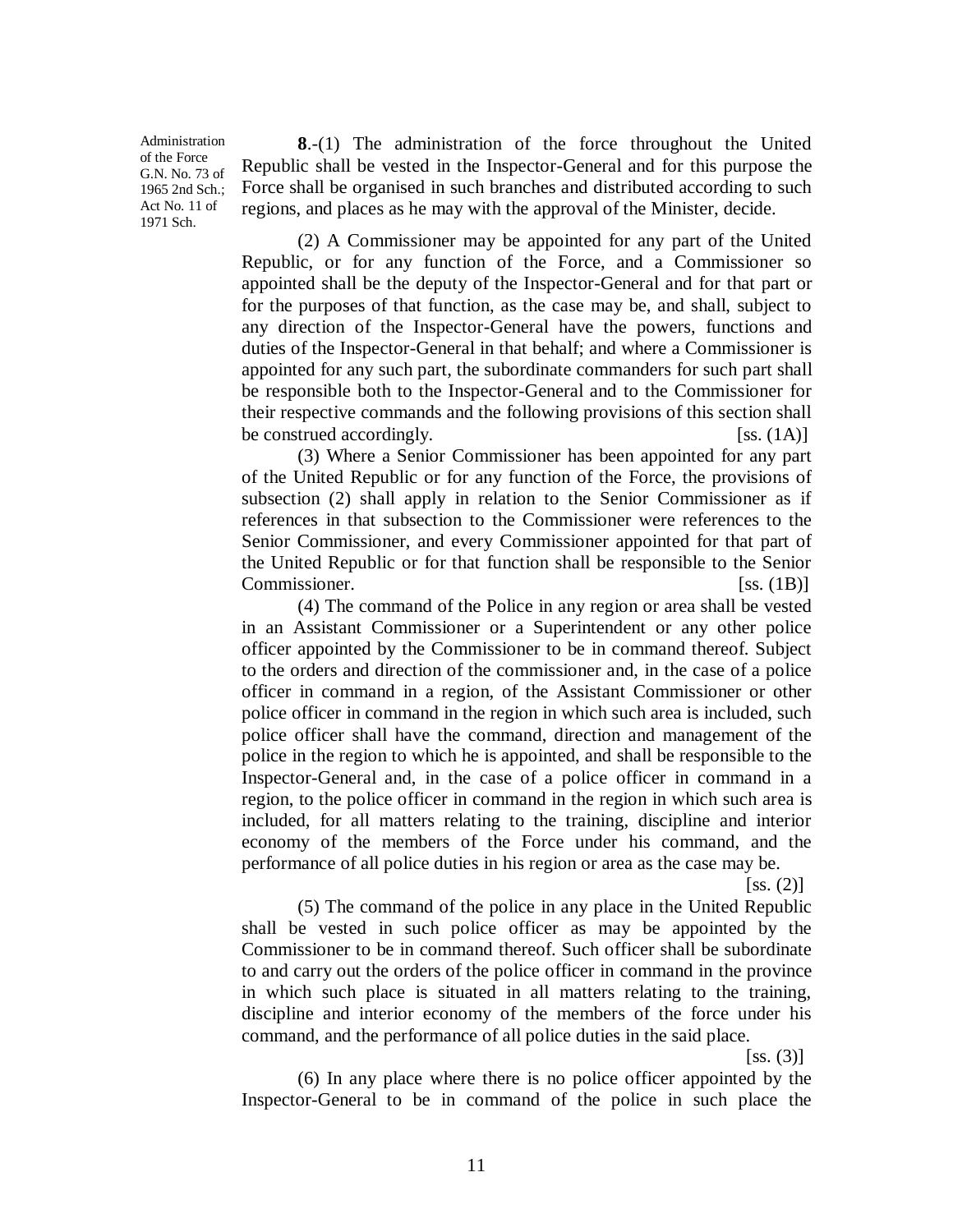administrative officer for the time being in charge of such place shall have such of the powers conferred by law upon an officer in charge of police as shall be necessary for the purpose of exercising, and, subject to the orders and directions of the police officer in command in the region in which such place is situated, shall exercise control over such police and their training, discipline and interior economy:

Provided that nothing in Parts I to XIV of this Act shall be deemed to render such administrative officer a police officer. [ss. (4)]

(7) Where an administrative officer is invested with the powers and duties of an officer in charge of police he shall keep such books and render such returns as the Inspector-General may from time to time direct. [ss. (5)]

**9.** The Commissioner may with the consent of the Minister by writing under his hand, delegate any of his powers under Parts I to XIV of this Act so that the delegated powers may be exercised by the delegate with respect to the matters or class of matters specified or defined in the instrument of delegation.

**10.** Every officer in charge of a police station shall keep a general diary or occurrence book in such form as the Inspector-General may from time to time direct, and shall record therein all complaints and charges preferred, the names of all persons arrested and the offences charged against such persons, and shall also keep such further books and records and shall render such returns to the Inspector-General as he may from time to time direct.

**11.** Every officer in charge of police shall be responsible for all public stores and public moneys issued and delivered for the use of the members of the Force under his command and shall account for the same to the Inspector-General.

### PART III

# APPOINTMENT, ENLISTMENT, SERVICE AND DISCHARGE

Appointment of police officers Cap.241 **12.**-(1) Gazetted officers shall be appointed by the Police Force and Prisons Service Commission established under the Police Force and Prisons Service Commission Act.

(2) Inspectors and non-commissioned officers shall be appointed by the Inspector-General in such manner as the Minister may direct and in accordance with such conditions, if any, as may be prescribed by this Act and any regulations or orders made hereunder.

Period of engagement of inspectors Ord. No. 1 of 1958 s. 4

**13**. Every inspector on appointment shall engage to serve in the Force for a probationary period of not less than two years continuous residential service and such additional period as may be fixed by the Inspector-General.

Delegation by Inspector-General G.N. No. 73 of 1965 2nd Sch.

Officers in charge of stations police to keep prescribed books and to render returns G.N. No. 73 of 1965

Officers in charge of police to be responsible for stores G.N. No. 73 of 1965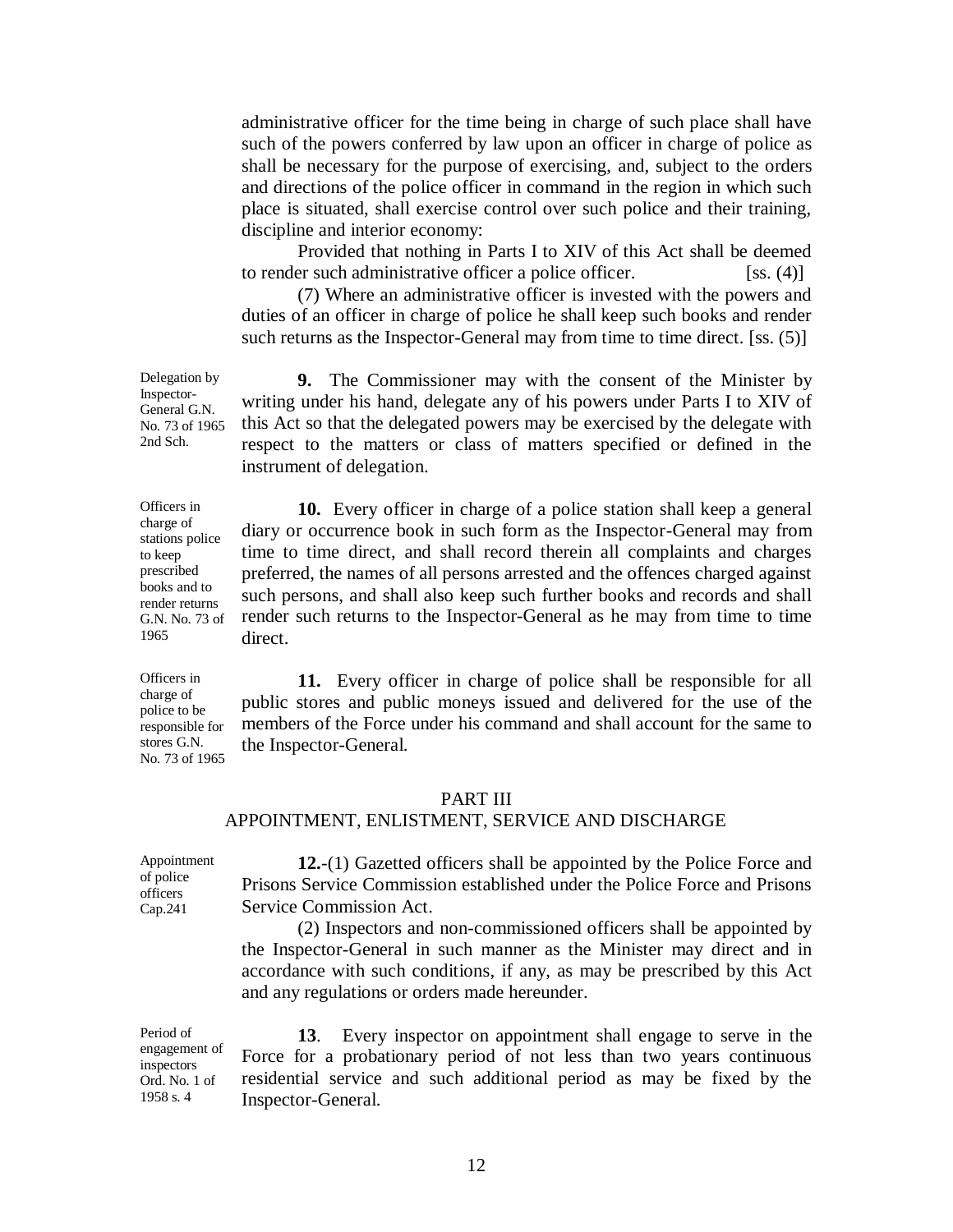Enlistment constables, followers and police cadets Ord. No. 22 of 1955 s. 4

**14**.-(1) Every constable and follower shall be enlisted to serve in the Force for a period of three years, or any such less period as may be fixed by the Minister.

(2) Every police cadet shall be enlisted to serve in the Force for a period of seven years, or any such less period as may be fixed by the Minister.

(3) No person who is under the age of eighteen years may be enlisted in the Force without the prior consent of his parent or guardian or, if his parent or guardian cannot be found, the prior approval of the District Commissioner of the district in which such person normally resides.

**15**.-(1) Every police officer appointed or enlisted under the provisions of this Part shall, on joining the Force, make and sign a declaration before a magistrate or gazetted officer in such manner as he may declare to be most binding on his conscience in Form No. 1 of the First Scheduled to this Act.

(2) Every police officer shall on such appointment or enlistment as aforesaid and before making the declaration required by subsection (1), answer truly any questions which may be put to him as to his previous service in the Force and as to whether he has at any time been convicted of an offence.

(3) Any person who wilfully makes a false statement in reply to a question put to him under subsection (2) commits an offence and shall be liable on conviction to a fine not exceeding two hundred shillings or to imprisonment for one month.

**16.** Members of the Force of or below the rank of inspector shall be eligible for leave in accordance with regulations to be made under this Act.

**17**.- (1) Every member of the Force of good character, other than a pensionable officer, who has completed his first period of enlistment may, with the approval of the Inspector-General, re-engage for a further period of not more than three years and may similarly re-engage for a third or any subsequent period until he has completed twelve years' service.

(2) Every such member of the Force referred to in subsection (1) may, with the approval of the Inspector-General, on completing such period of twelve years re-engage to serve for such further periods as may be fixed by the Inspector-General until he has completed a total period of twentyone years' service.

(3) Every such member of the Force referred to in subsection (2) may, with the approval of the Inspector-General, on completing the period of twenty-one years continue in the Force in the same manner and in all respects as if his term of service were still unexpired, except that it shall be lawful for him, subject to the provisions of section 22, to claim his

Declaration on joining the **Force** 

**Leave** conditions G.N. No. 73 of 1965

Reengagement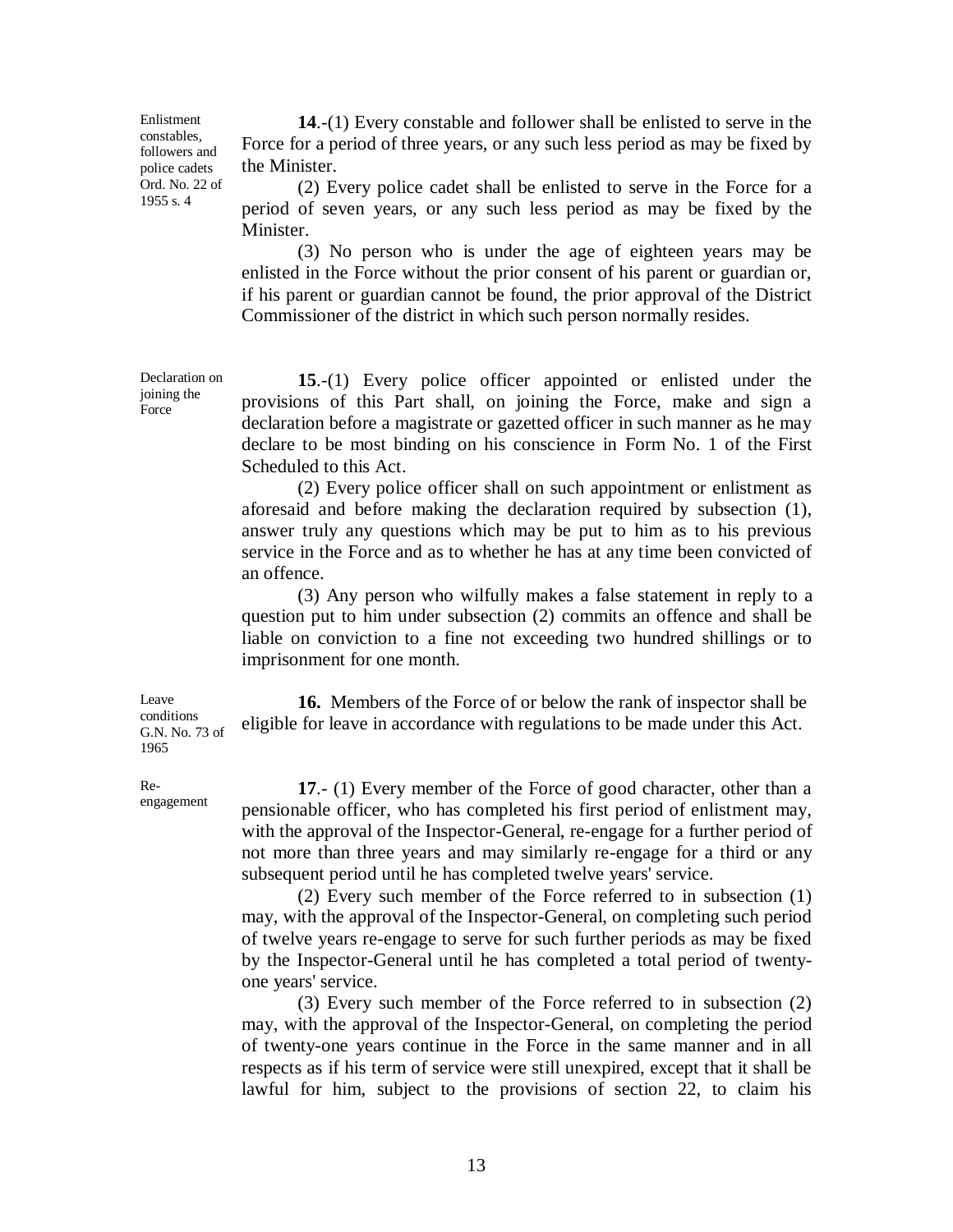discharge at the expiration of three months after he has given notice, to the officer in charge of police at the place where he is stationed, of his wish to be discharged.

**18**.-(1) Any member of the Force other than a pensionable officer may, with the approval of the Inspector-General, re-engage for service within six months after having received his discharge and, if the Inspector-General approves of his re-engagement, be entitled, subject to the existence of a vacancy, to the rank or grade which he held at the date of his discharge; and his service shall be deemed to be continuous for the purposes of pension or gratuity.

(2) If any such member of the Force is permitted to re-engage for service after the expiration of six months from the date of his discharge, the Inspector-General, may, subject to the approval of the Minister, allow his previous service or part thereof to count for the purposes of pension or gratuity, and the question of his reinstatement in the rank or grade which he held at the date of his discharge shall rest with the Inspector-General.

**19**. If any member of the Force other than a pensionable officer who has previously served as a police officer in a similarly constituted police service of any British colony or protectorate or protected State, or any trust territory under British administration, is enlisted in the Force within six months after having received his discharge from such previous service he shall, subject to the approval of the Minister, be allowed to count his period of previous service in such colony, protectorate, state or territory as if it had been service in the Force:

Provided that no member of the Force shall be permitted to count towards gratuity any period of service in respect of which a gratuity has been paid or a pension is being enjoyed from funds of such colony, protectorate or state.

**20.** No member of the Force below the rank of assistant superintendent shall be at liberty to resign from the Force while serving a period of engagement or re-engagement unless expressly permitted to do so by the Inspector-General or by some other officer authorised to grant such permission.

**21**. No member of the Force shall, without the consent of the Inspector-General, engage in any employment or office whatsoever otherwise than in accordance with his duties under this Act.

**22.** Notwithstanding any other provision of Parts I to XIV of this Act, any police officer whose period of service expires during a state of war, insurrection or hostilities may be retained and his service prolonged for such further period, terminating not later than six months from the cessation

Service in certain other police forces may count for service in the Force

Reengagement after discharge

Police officers not to resign without permission

Members of the Force not to engage in other employment

Prolongation of service in case of war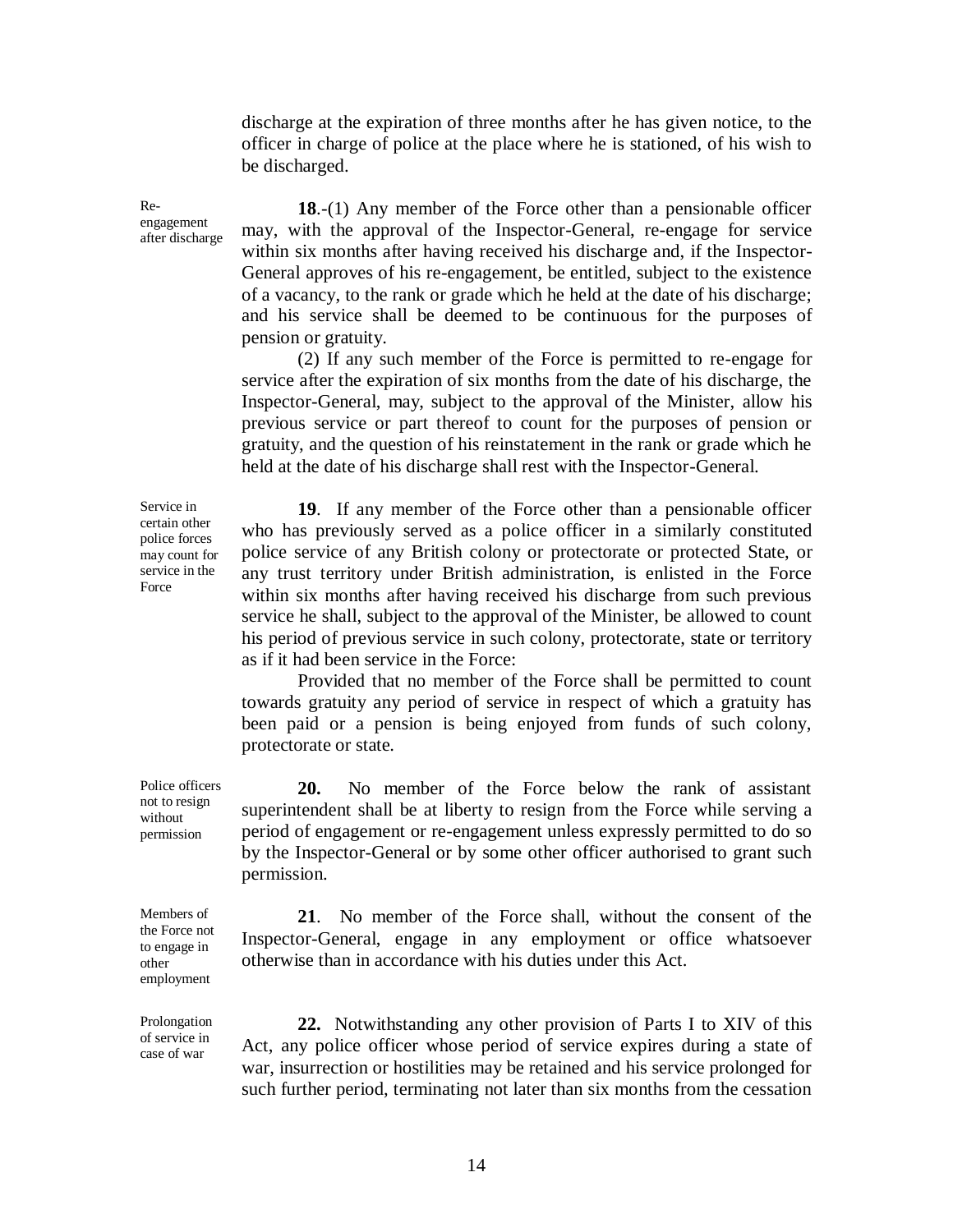of such state of war, insurrection or hostilities, as the Minister may direct.

Discharge Ord. No. 1 of 1958 s. 5

**23**.-(1) Subject to the provisions of subsection (2) of this section, any member of the Force other than a gazetted officer may be discharged by the Inspector-General at any time–

- (a) if the Inspector-General considers that he is unlikely to become or has ceased to be an efficient police officer;
- (b) if he is certified by a Government medical officer to be mentally or physically unfit for further service in the Force;
- (c) on purchase of his discharge, with the approval of the Inspector-General, at the rates set out in the Second Schedule to this Act:

Provided that if at the date of the purchase of discharge such officer or follower has not completed the period of service for which he was first enlisted he shall refund the whole or such portion of the cost, if any, as the Inspector-General may determine incurred by the Government in bringing him to the United Republic:

Provided further that the Inspector-General shall have power to waive the payment of the whole or a portion of the payment for purchase of discharge in such circumstances and upon such conditions as he shall deem fit;

(d) on reduction of establishment of the Force.

(2) No member of the Force of or above the rank of sub-inspector shall be discharged under this section without the approval of the Minister.

(3) The Minister may, at any time by order, amend the Second Schedule to this Act.

**24**. In reckoning the service of any member of the Force other than a pensionable officer for purposes of discharge there shall in all cases be excluded therefrom all periods during which such member of the Force has been absent from duty for any of the following reasons–

- (a) imprisonment for any cause save that of detention awaiting any trial which has resulted in his acquittal or discharge;
- (b) desertion;
- (c) absence without leave exceeding forty-eight hours.

Discharge on completion of service

**25**.-(1) Subject to the provisions of sections 17, 18, 19 and 22, every member of the Force,other than a pensionable officer, who has completed his period or periods of service in accordance with the provisions of Parts I to XIV of this Act, shall be discharged by the officer in charge of police at the place where he is stationed, unless at the date of such completion of service he is undergoing punishment for or stands charged with the commission of any offence against discipline under section 50, in which case his service shall be prolonged and his discharge deferred until such punishment shall have terminated or until he has undergone his trial and has

Rules for reckoning service for purposes of discharge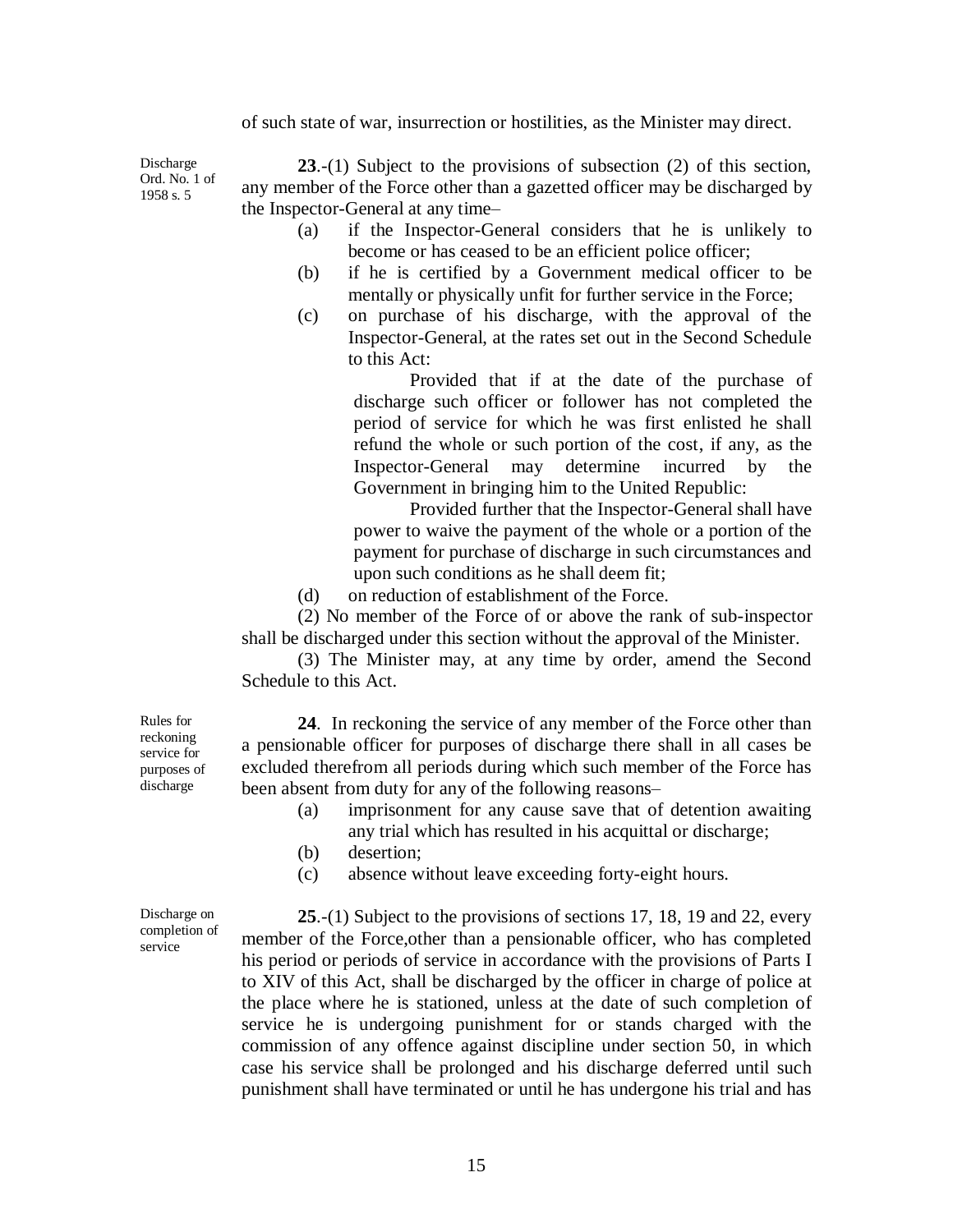been acquitted or has suffered any punishment which may be imposed in respect of the offence charged.

(2) Every such member of the Force shall on discharge, be granted a certificate of discharge in the prescribed form and shall, until he has received such a certificate of discharge, remain subject to the provisions of this Act.

**26**.-(1) When a member of the Force ceases to belong to the Force, all powers and authorities vested in him shall immediately cease and determine and he shall forthwith deliver up to the person appointed by the Inspector-General for that purpose or to the officer in charge of police at the place at which he was last stationed all armed, ammunition, accoutrements, clothing, uniform and other appointments which have been supplied to him or entrusted to his care and which are the property of the Government.

(2) Any member of the Force who, having ceased to belong to the Force, fails to deliver up any arms, ammunition, accoutrements, clothing, uniform or other appointments as required by this section commits an offence and shall be liable on conviction to a fine not exceeding four hundred shillings or to imprisonment for three months or to both such fine and such imprisonment, and the court may issue a warrant to search for and seize all such arms, ammunition, accoutrements, clothing, uniform and other appointments which shall not have been delivered up.

### PART IV

### POWERS AND DUTIES OF POLICE OFFICERS

General powers and duties of police officers G.N. No. 73 of 1965 2nd Sch.

**27**.-(1) Every police officer shall exercise such powers and perform such duties as are by law conferred or imposed upon a police officer, and shall obey all lawful directions in respect of the execution of his office which he may from time to time receive from his superiors in the Force.

(2) Every police officer shall be deemed to be on duty at all times and may at any time be detailed for duty in any part of the United Republic.

(3) Every police officer shall promptly obey and execute all orders and warrants lawfully issued to him, collect and communicate to his superior officers intelligence affecting the public peace, take all steps necessary to prevent the commission of offences and public nuisances and to detect and bring offenders to justice, and to apprehend all persons whom he is legally authorised to apprehend and for whose apprehension sufficient ground exists; and for any of the purposes mentioned in this subsection, without a warrant, may enter at any hour of the day or night any premises licensed under the Intoxicating Liquors Act or any place in respect of which he has reasonable grounds to suspect that illegal drinking or gambling is taking place therein or dissolute or disorderly characters are resorting thereto.

Arms and accoutrements to be delivered upon ceasing to belong to the Force Ord. No. 64 of 1961 s. 4; G.N. No. 73 of 1965 2nd Sch.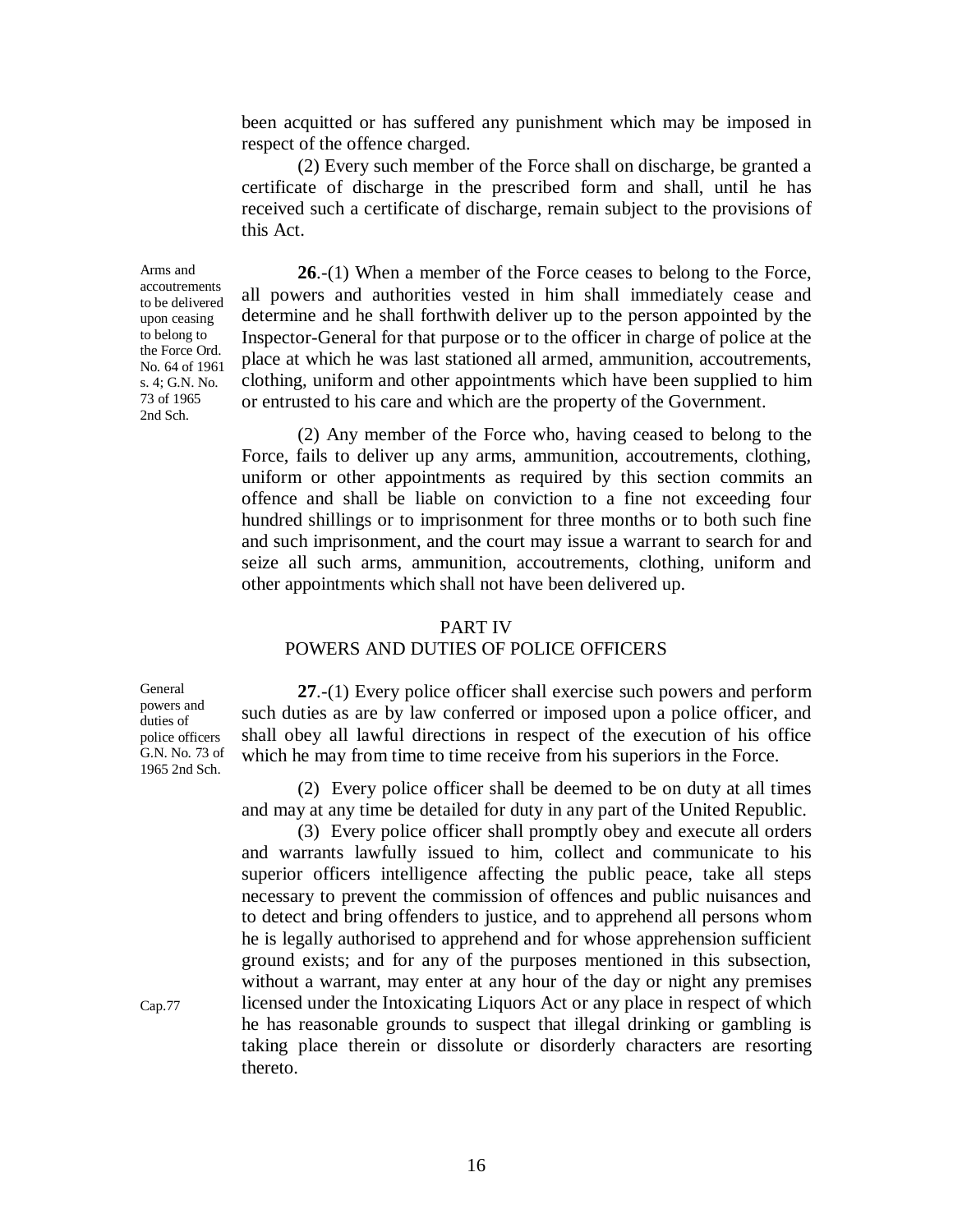Police officer to be deemed prison officer in certain circumstances

Police officers may use arms in certain cases

**29**.-(1) Any police officer may use arms against–

(a) any person in lawful custody charged with or convicted of an offence when such person is escaping or attempting to escape where such police officer has reasonable ground to believe that he cannot otherwise prevent the escape and has given a warning to such person that he is about to use such arms against him and such warning is unheeded;

**28.** Where a police officer is carrying out the duties of a prison

officer, such police officer, whilst engaged in any such duty, shall be deemed to be a prison officer and shall have the powers, protection and

(b) any person who–

privileges attaching to such officer.

- (i) by force, rescues or attempts to rescue any other person from lawful custody; or
- (ii) by force, prevents attempts to prevent the lawful arrest of any other person,

where such police officer has reasonable ground to believe that he or any other person is in danger of grievous bodily harm and that he cannot otherwise effect such arrest or prevent such rescue.

(2) The powers conferred on a police officer by this section shall be in addition to and not in derogation of any other power conferred on such police officer by any other law.

**30**. A police officer may lay a lawful complaint or information before a magistrate and apply for a summons, warrant, search warrant or such other legal process as may by law be issued against any person.

**31**.-(1) Without prejudice to the provisions of any other written law for the time being in force relating to the grant of bail by police officers, a person brought under the custody of the police on reasonable suspicion of having committed any offence shall be released immediately, where–

- (a) the police officer who arrested him believes that that person has in fact committed no offence, or that police officer has no reasonable grounds on which to continue holding that person in custody;
- (b) the police officer who arrested him believes that he arrested the wrong person;
- (c) after twenty-four hours after the person was arrested, no formal charge has been laid against that person, unless the police officer in question reasonably believes that the offence suspected to have been committed is a serious one.

(2) Where a formal charge has been laid against any person under the custody of the police, a police officer in charge of a police station may, upon that person executing a bond, with or without sureties, to appear before a court if so required, release the person, where–

Power to lay information or complaints

Police Bail Act No. 15 of 1980 Sch.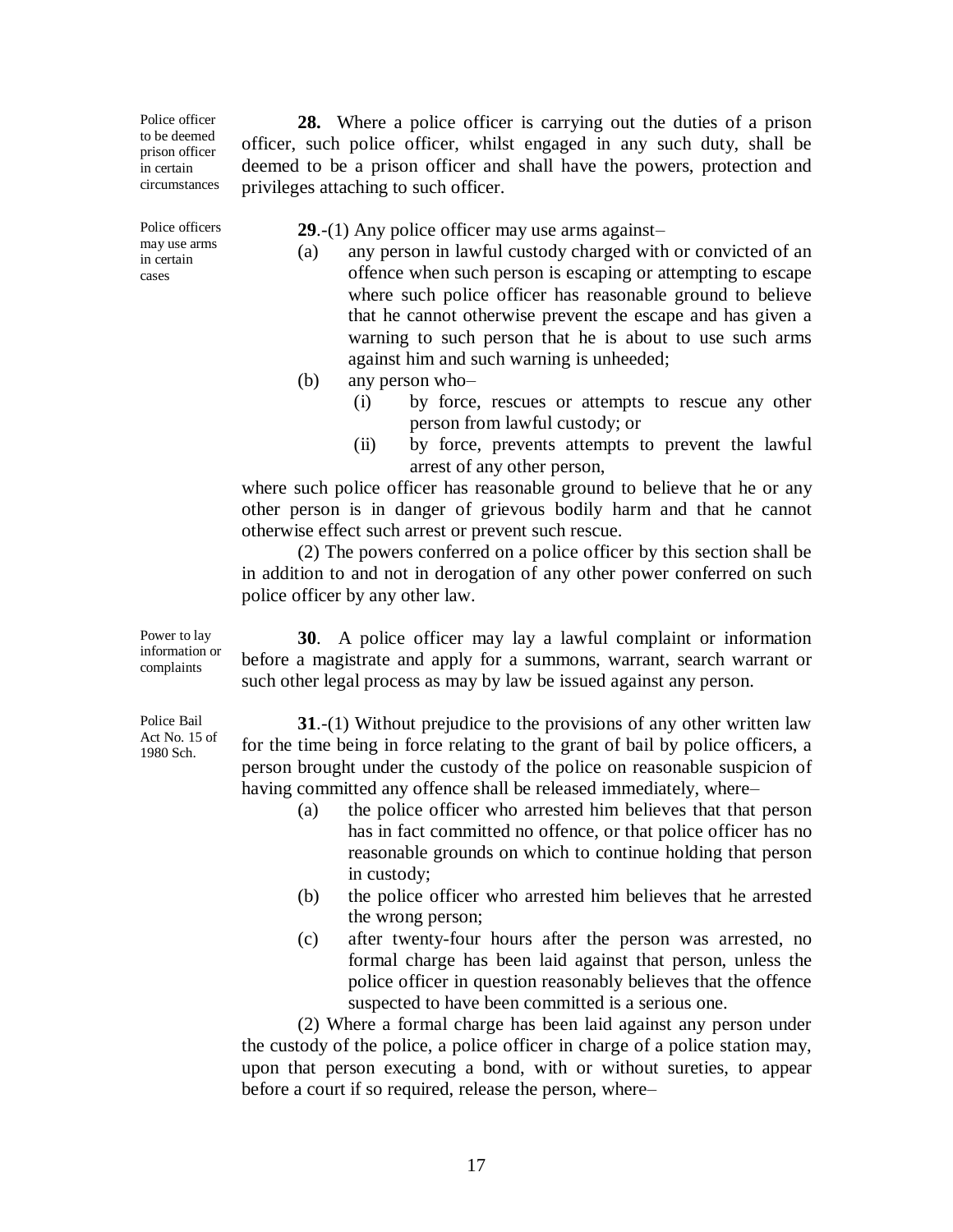- (a) the person, though subject to prosecution, was arrested without warrant;
- (b) after due enquiry, insufficient evidence is, in his opinion, disclosed upon which to proceed with the charge;
- (c) the offence, though cognizable, is not of a serious nature; or
- (d) it appears that further enquiries must be carried out, and they can not be completed within a reasonably short time.

(3) Where the person arrested is under the age of fifteen years, that person may be released after his parent, guardian, relative or any reliable person has entered into a recognisance on his behalf.

(4) Notwithstanding any other written law for the time being in force relating to the grant of bail by police officers, no fee or duty shall be chargeable upon bail bonds in criminal cases, recognisances to prosecute or to give evidence, or recognisances for personal appearance or otherwise issued or taken by a police officer.

(5) Every police officer arresting a person reasonably suspected of committing any offence shall inform that person of his right to bail under this section, and where any police officer refuses to grant bail to any person under his custody, he shall reduce into writing all the reasons for his refusal.

**32**.-(1) Where a police officer suspects that a person may have committed a serious offence, or believes that information has been received by the police that may implicate a person in the commission of a serious offence, but that suspicion or belief is not such as could, under section 13 of the Criminal Procedure Act, justify the arrest of the person without a warrant, the police officer shall not ask him questions, unless he has first informed him that he may refuse to answer any questions put to him by the police officer.

(2) A police officer who informs a person as provided under subsection (1) shall ask him to sign or thumb print an acknowledgement, in accordance with a prescribed form, of the fact that he has been so informed and of the date on which, and the time at which, he is so informed.

(3) Where it is necessary for the court in any proceedings, to determine whether a police officer has informed a person as required by subsection (1), and an acknowledgement referred to in subsection (2) and signed by the person is not produced in evidence, the court shall assume, unless the contrary is proved, that the person was not so informed.

(4) Notwithstanding the provisions of this section, where a police officer in the course of interrogating any person under this section believes that there is sufficient evidence to warrant that person being charged with an offence, he shall proceed to charge him accordingly and to caution him in writing or, if practicable, orally in the prescribed manner, and to inform him that an inference adverse to him may be drawn from his failure or refusal to answer any question or from his failure or refusal to disclose at that stage any matter which may be material to the charge.

Attendance of witness Act No. 9 of 1985 s. 397

Cap.20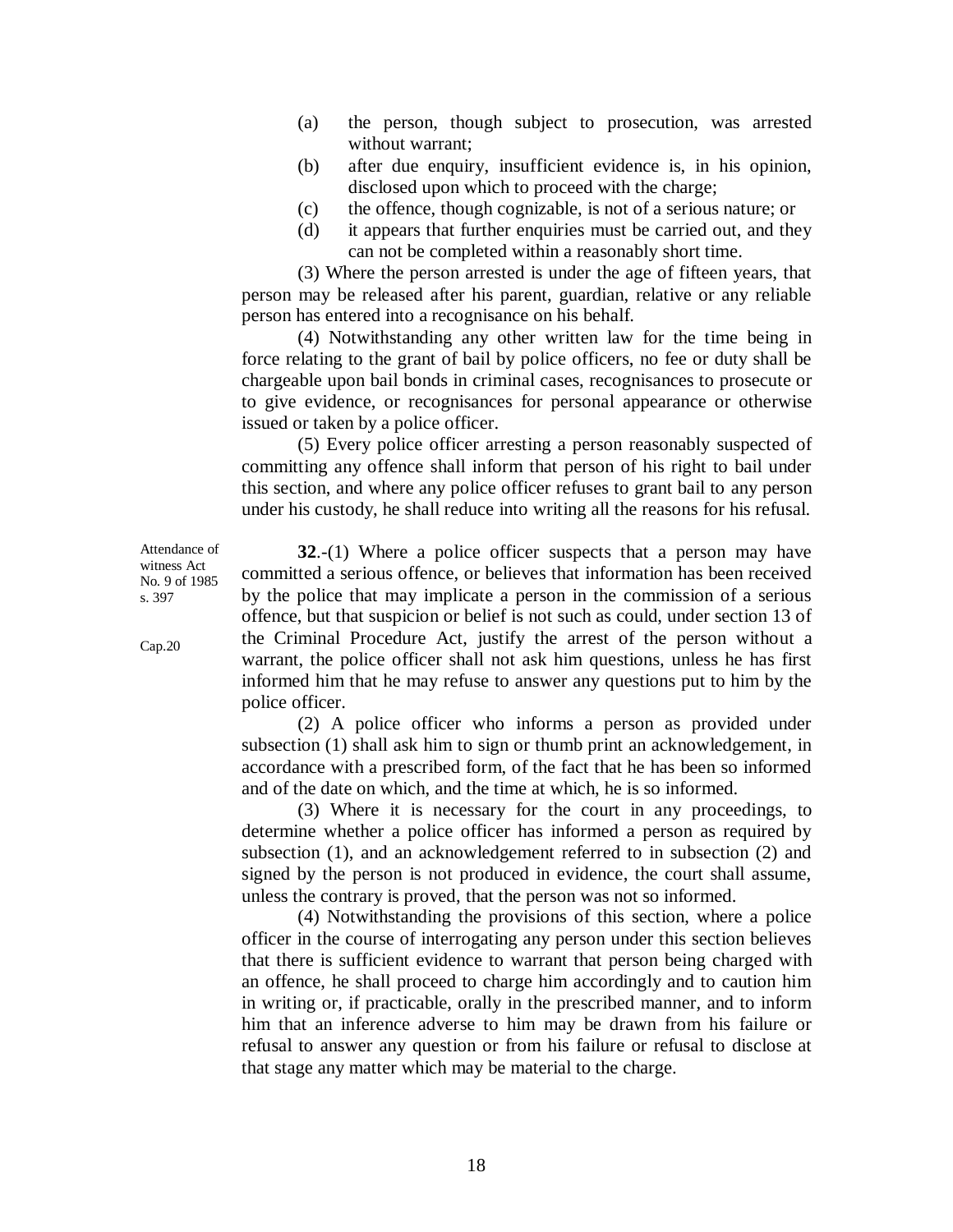Records of interview Act No. 9 of 1985 s. 397

**33**.-(1) A police officer who interviews a person for the purpose of ascertaining whether the person has committed an offence shall, unless it is in all circumstances impracticable to do so, cause the interview to be recorded.

(2) Where a person who is being interviewed by a police officer for the purpose of ascertaining whether he has committed an offence makes, during the interview, either orally or in writing, a confession relating to an offence, the police officer shall make, or cause to be made, while the interview is being held or as soon as practicable after the interview is completed, a record in writing, setting out–

- (a) so far as it is practicable to do so, the questions asked of the person during the interview and the answers given by the person to those questions;
- (b) particulars of any statements made by the person orally during the interview otherwise than in answer to a question;
- (c) whether the person wrote out any statement during the interview and, if so, the times when he commenced to write out the statement;
- (d) whether a caution was given to the person before he made the confession and, if so, the terms in which the caution was given, the time when it was given and any response made by the person to the caution;
- (e) the times when the interview was commenced and completed;
- (f) if the interview was interrupted, the time when it was interrupted and recommenced.

(3) A police officer who makes a record of an interview with a person in accordance with subsection (2) shall write, or cause to be written, at the end of the record a form of certificate in accordance with a prescribed form and shall then, unless the person is unable to read–

- (a) show the record to the person and ask him–
	- (i) to read the record and make any alteration or correction to it he wishes to make and add to it any further statement that he wishes to make;
	- (ii) to sign the certificate set out at the end of the record; and
	- (iii) if the record extends over more than one page, to initial each page that is not signed by him; and
- (b) if the person refuses, fails or appears to fail to comply with that request, certify on the record under his hand what he has done and in respect of what matters the person refused, failed or appeared to fail to comply with the request.

(4) Where the person who is interviewed by a police officer is unable to read the record or the interview or refuses to read, or appears to the police officer not to read the record when it is shown to him in accordance with subsection (3), the police officer shall–

- (a) read the record to him, or cause the record to be read to him;
- (b) ask him whether he would like to correct or add anything to the record;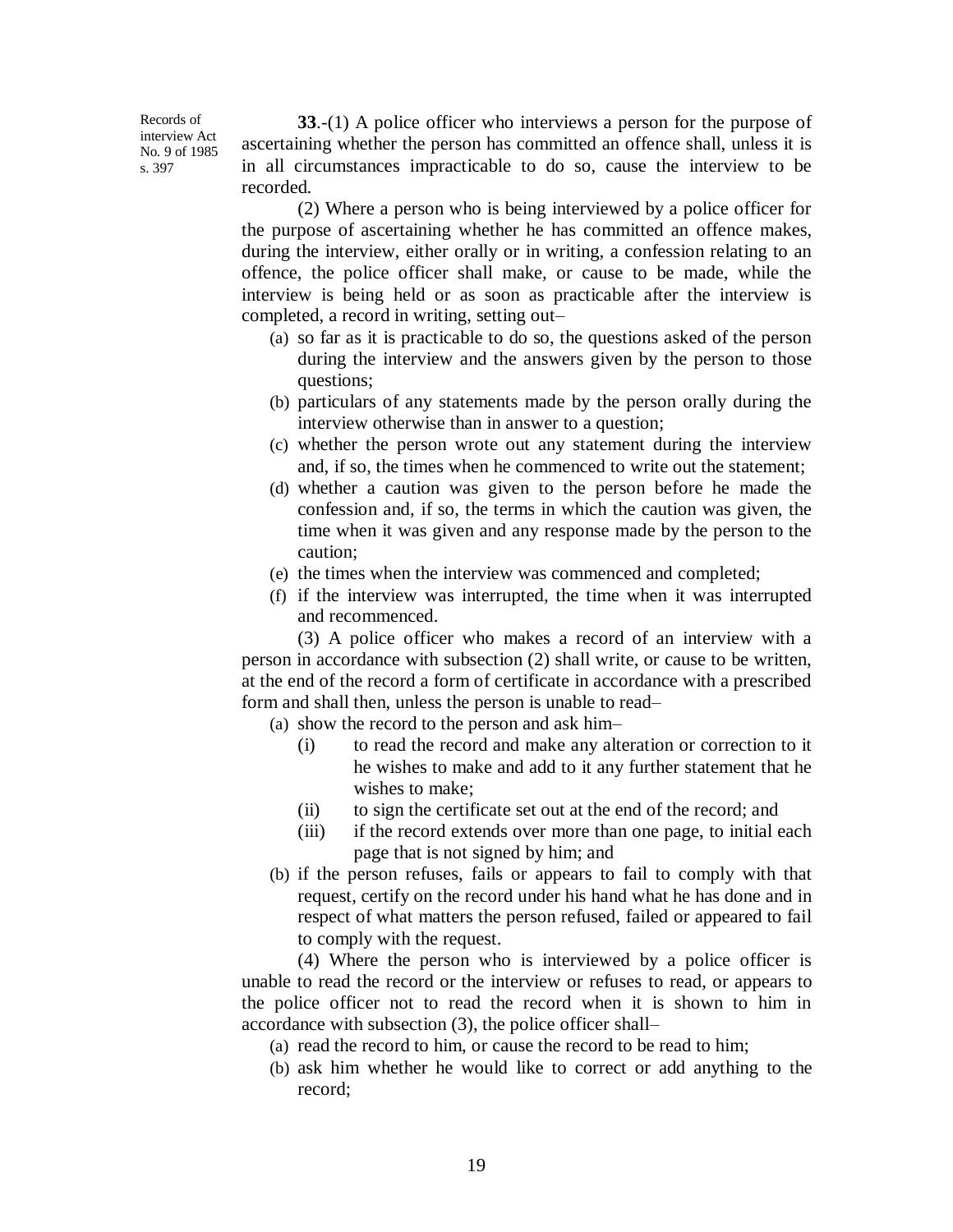- (c) permit him to correct, alter or add to the record or make any corrections, alterations or additions to the record that he requests the police officer to make;
- (d) ask him to sign the certificate at the end of the record; and
- (e) certify under his hand, at the end of the record what he had done in pursuance of this subsection.

Witness bonds **34.-(1)** Any police officer lawfully entitled to require the attendance of any person under the provisions of section 32 of this Act may require such person to execute a bond, in the form prescribed, to appear and give evidence before a magistrate if and when required so to do.

> (2) Any person who contravenes or fails to comply with any requirements made under the provisions of subsection (1) of this section commits an offence.

Search by police officer Acts Nos. 9 of 1985 s. 397; 5 of 1993 Sch.

**35**.-(1) If a police officer in charge of a police station is satisfied that there are reasonable grounds for suspecting that there is in any building, vessel, carriage box, receptacle or place–

- (a) anything with respect to which any offence has been committed;
- (b) anything in respect of which there are reasonable grounds to believe that it will afford evidence as to the commission of any offence;
- (c) anything in respect of which there are reasonable grounds to believe that it is intended to be used for the purposes of committing any offence,

and the officer is satisfied that any delay would result in the removal or destruction of that thing, or would endanger life or property, he may search or issue a written authority to any police officer under him to search the building, vessel, carriage box, receptacle, or place, as the case may be.

(2) When any authority referred to in subsection (1) is issued, the police officer concerned shall, as soon as practicable report the issue of authority, the grounds on which it was issued, and the result of any search made under it to a magistrate.

(3) Where anything is seized in pursuance of the powers conferred by subsection (1), the officer seizing the thing shall issue a receipt acknowledging the seizure of that thing bearing the signature of the owner of the premises, and those of witnesses of the search, if any.

Cap.20 (4) The provisions of section 38(4) of the Criminal Procedure Act relating to search shall, so far as may be, apply to a search made under this section.

> (5) No prosecution against any person for an offence under subsection (4) shall be instituted except with the written consent of the Director of Public Prosecutions. [s. 34]

Power to take finger prints, photographs, **36**.-(1) Any police officer in charge of a police station or any police officer investigating an offence may take or cause to be taken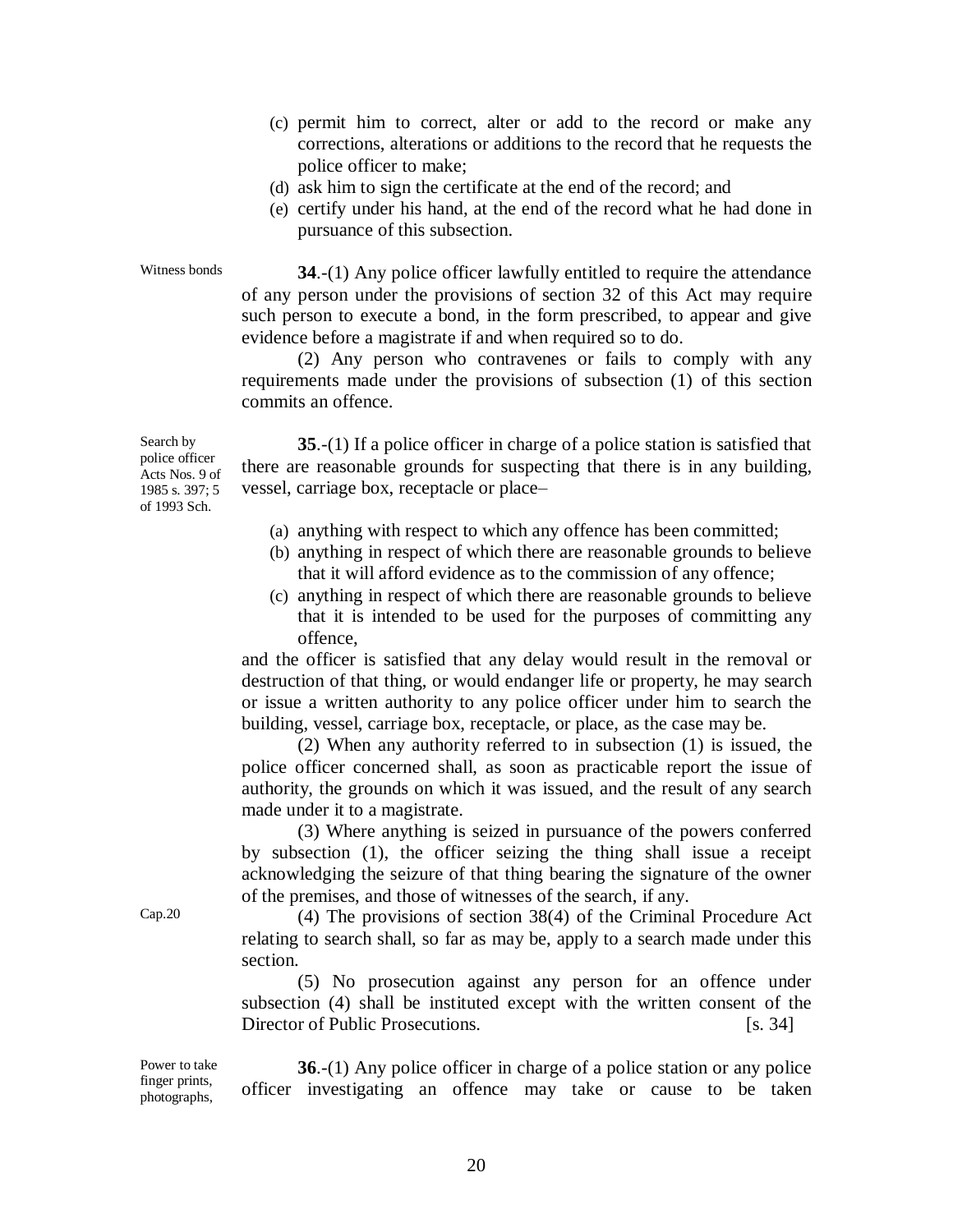etc. Act No. 9 of 1985 s. 397 measurements or, prints of the hand, fingers, feet or toes of, or recordings of the voice or, photographs of, or samples of the handwriting, of any person who is charged with an offence, whether such person is in lawful custody of the police or otherwise where such measurements, prints, recordings, photographs or samples, as the case may be, are reasonably believed to be necessary for the identification of the person with respect to, or for affording evidence as to the commission of an offence for which he is in custody or charged.

(2) Any police officer in charge of a police station or any police officer investigating an offence may take or cause to be taken measurements prints of the hands, fingers, feet or toes, recordings of the voice, photographs, or samples of the handwriting, of any person who is not charged with any offence where such measurements, prints, recordings, photographs or samples, as the case may be, are reasonably believed to be necessary for facilitating the investigation of any offence.

(3) No person who is in lawful custody or who is charged but not in lawful custody, shall be entitled to refuse or object to having his measurements, prints, recordings, photographs or samples of his handwriting taken, and where he so refuses or objects, the police officer concerned may take such reasonable steps, including the use of reasonable force, as may be necessary to secure that the measurements, prints, recordings, photographs or samples, as the case may be, are taken.

(4) Any person who refuses to have his measurements, prints, recordings, photographs or samples taken as required under subsections (1) and (2) commits an offence and shall be liable on conviction to a fine not exceeding ten thousand shillings or to imprisonment for a term not exceeding twenty-four months or to both such fine and imprisonment.

(5) Subject to the provisions of subsection (10), a person having the custody of measurements, prints, recordings, photographs or samples and each person having the custody of copies of measurements, prints, recordings, photographs or samples shall destroy them–

- (a) in the case of a person who is in lawful custody upon a charge of committing an offence–
	- (i) if the prosecution of that person is not proceeded with; or
	- (ii) where the prosecution is proceeded with, but he is acquitted;
- (b) in the case of a person referred to in subsection (2), if those measurements, prints, recordings, photographs or samples, as the case may be, are no longer required for the purpose of facilitating the investigation.

(6) There shall be established at a place to be approved by the Minister responsible for criminal investigations, an office to be known as the Criminal Records Office for the preservation, comparison, and indexing of fingerprint forms.

(7) The Criminal Records Office shall, subject to the general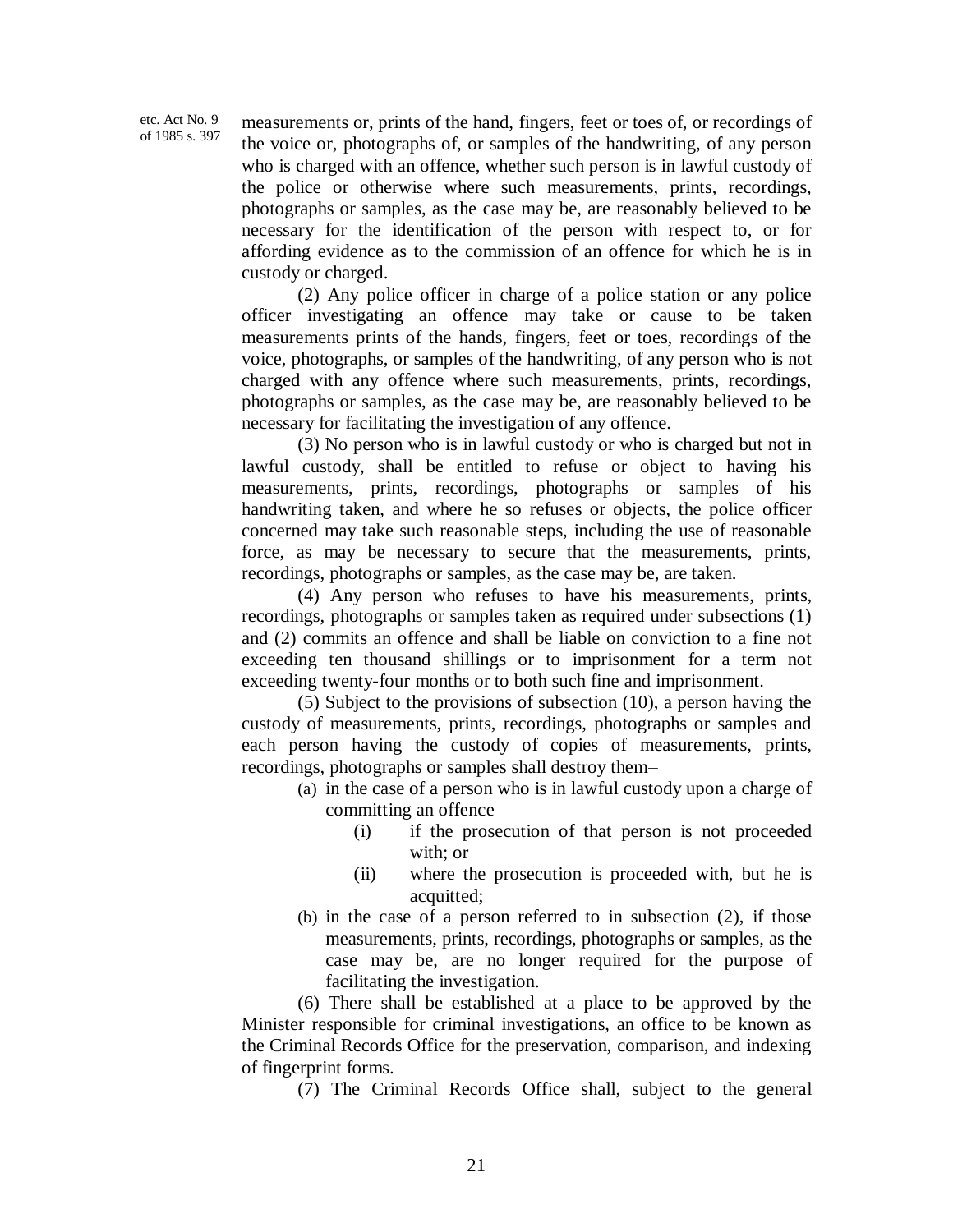supervision of the Inspector-General, be under the control of a senior police officer, expert in comparison of fingerprints, who shall be appointed from time to time by the Attorney-General by notice published in the *Gazette.*

(8) Completed fingerprints forms shall be seen to and preserved at the Criminal Records Office.

(9) All fingerprint forms shall be of the prescribed pattern.

(10) Notwithstanding the provisions of subsection (5), it shall be lawful to retain all records obtained pursuant to subsections (1) and (2) of this section in respect of any person with regard to whom a removal order under the Township (Removal of Undesirable Persons) (Ordinance or an expulsion order under the Expulsion of Undesirable Persons Ordinance) has been made and has been cancelled or rescinded. [s. 35]

**37**.-(1) A magistrate may, on the application of a police officer, allow a medical officer to examine a person in lawful custody in respect of an offence or may allow a medical officer to take and analyse any specimen from such a person if he has reasonable grounds for believing that the examination or analysis would provide evidence relating to the offence.

(2) After the medical officer has made the examination and analysis as provided under subsection (1), he shall submit a written report of the same to the court.

(3) In any proceedings, a court may order that any person who is a party to or a witness in the proceedings submits himself for medical examination and that person shall so submit himself.

(4) The medical officer shall, after examining a person in respect of whom the court has ordered that he submits himself for medical examination in accordance with the provisions of subsection (3), transmit to the court ordering the examination a written report pertaining to the examination. [s.35A]

**38**.-(1) Any police officer in-charge of a police station or any police officer investigating an offence may hold an identification parade for the purpose of ascertaining whether a witness can identify a person suspected of the commission of that an offence.

(2) Any police officer in-charge of a police station or any police officer investigating an offence may require any person whose participation is necessary for the investigation of an offence to attend and participate in an identification parade.

(3) No person who is required under subsection (2) to attend and participate in an identification parade shall be entitled to refuse or object to attend and participate in the identification parade.

(4) Any person who, without just cause, or who unreasonably refuses to attend and participate in an identification parade commits an offence and shall be liable on conviction to a fine not exceeding two thousand shillings or to imprisonment for a term not exceeding six months or to both such fine and imprisonment. [s. 35B]

Medical examination Act No. 9 of 1985 s. 397

Identification parade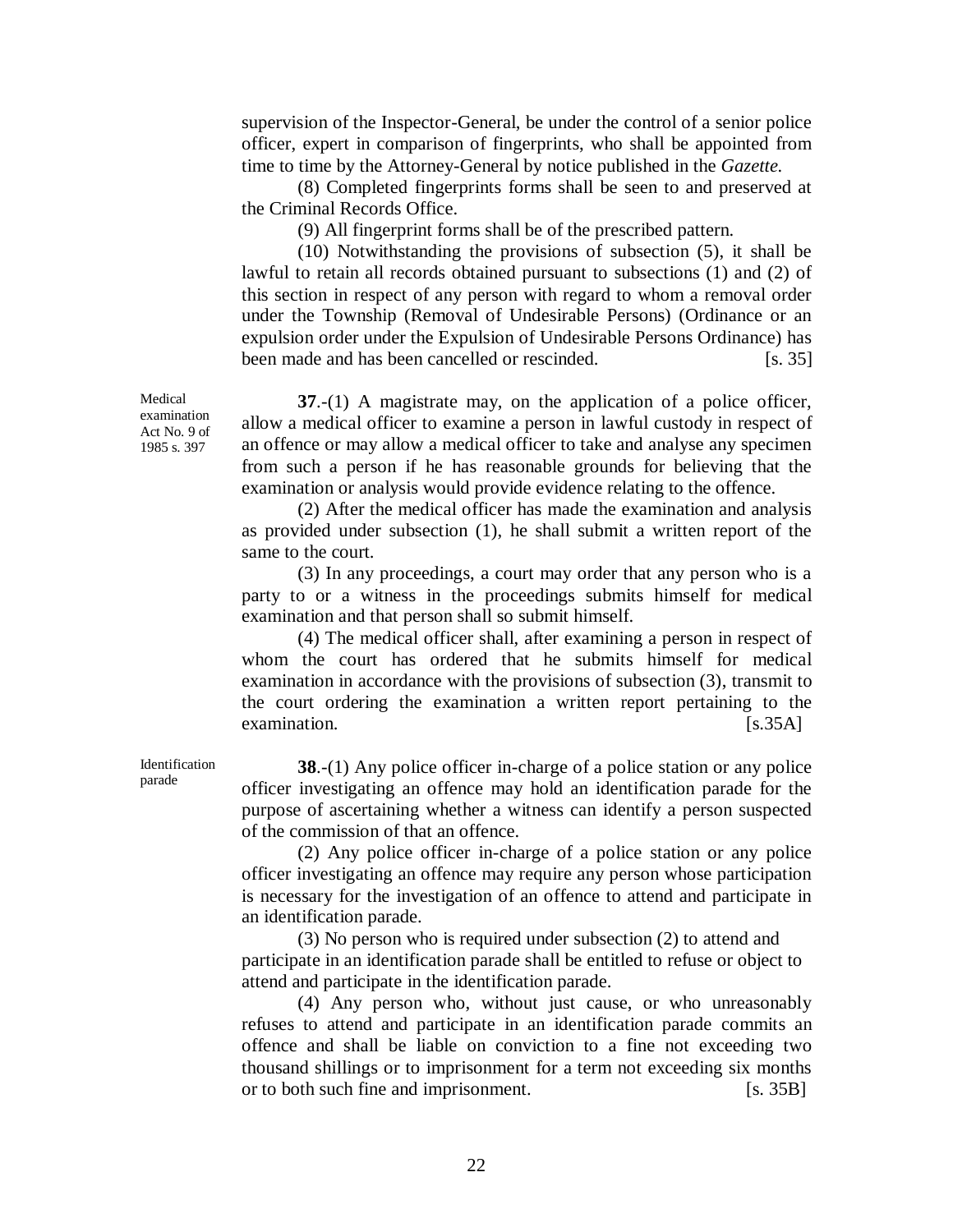**39.**-(1) Any police officer may stop and detain any person–

(a) whom he sees doing any act or thing; or

(b) whom he sees in possession of any thing; or

(c) whom he suspects of doing any act or thing or being in possession of any thing,

for which a licence is required under any law for the time being in force and may require such person to produce such licence, and may stop and search any vehicle which he has reasonable grounds for suspecting is being used in the commission of an offence against any law for the time being in force.

(2) Any person who fails to produce such licence when called upon by a police officer so to do may be arrested without a warrant, unless he gives his name and address and otherwise satisfies the police officer that he will duly answer any summons or other proceedings which may be taken against him.

(3) Any person who fails to obey any reasonable signal of a police officer, requiring such person to stop any vehicle, under the provisions of subsection (1) of this section, or who obstructs any officer in the execution of his duty being exercised under the provisions of the said subsection, commits an offence, and any police officer may arrest any such person without a warrant, and may cause any such vehicle found by him to have been used for the commission of an offence against any law in force to be moved to the nearest police station and there detained until released by the officer in charge of such police station:

Provided that no such arrest shall take place if such person gives his name and address and satisfies such police officer as provided in subsection  $(2)$  of this section. [s. 36]

**40**.-(1) It shall be lawful for the Force to regulate and control traffic; to divert all or any particular kind of traffic, when in the opinion of the officer in charge of police it is in the public interest to do so; to close any street for the purpose of preventing the interruption of any public proceedings by the noise or presence of street traffic; to keep order and prevent obstruction on public roads, streets, thoroughfares, landing places, or other places of public resort or to which the public have access, or on the occasion of assemblies and processions on public roads and streets, or in the neighbourhood of places of public worship during the time of worship therein, or in any case when any road, street, thoroughfare or landing place may be thronged or may be liable to be obstructed.

(2) Every person who opposes or disobeys any lawful order given by a police officer in the performance of his duty under this section commits an offence and shall be liable on conviction to a fine not exceeding four hundred shillings or to imprisonment for three months.

(3) Any person who opposes or disobeys any lawful order given by a police in the performance of his duty under this section may be arrested by any police officer without a warrant unless he gives his name and

Force to keep order on public roads

Power to inspect licences and search vehicles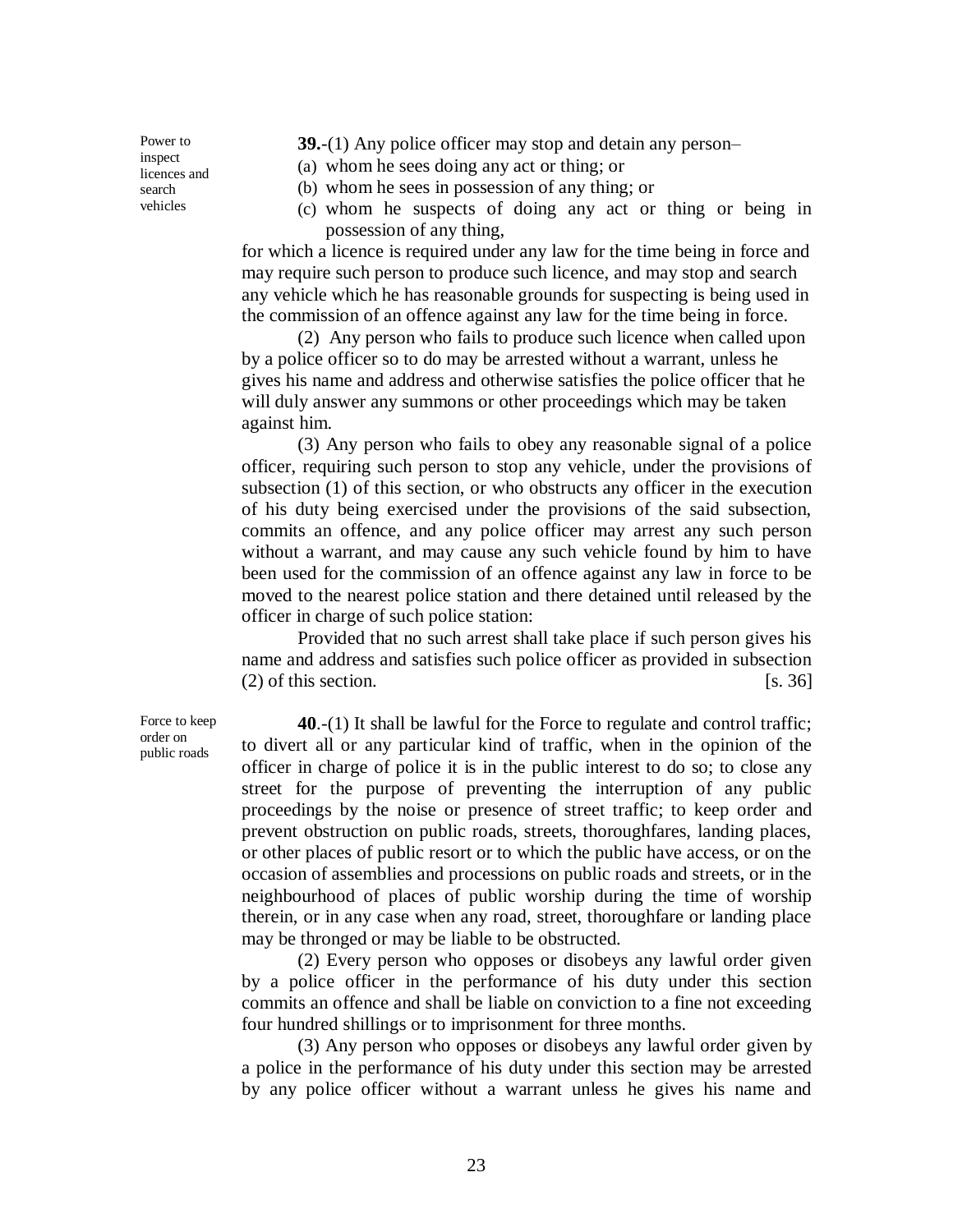address and otherwise satisfies such police officer that he will duly answer any summons or other proceedings which may be taken against him.

 $\left[$ s.37 $\right]$ 

Road barriers **41**.-(1) Notwithstanding the provisions of any other law in force, a

superintendent or any officer in charge of police may, if he considers it necessary so to do for the maintenance and preservation of law and order or for the prevention and detection of crime, erect or place barriers in or across any road or street or in any public place in such manner as he may think fit.

(2) A police officer in uniform may take all reasonable steps to prevent any vehicle being driven past any such barrier and any driver of any vehicle who fails to comply with any reasonable signal of such police officer requiring him to stop such vehicle before reaching any such barrier, commits an offence and shall, on conviction, be liable to a fine not exceeding one thousand shillings or a term of imprisonment not exceeding twelve months or to both such fine and such imprisonment.

(3) Any person who fails to comply with any such signal as in subsection (2), may be arrested by any police officer without a warrant.

(4) No police officer shall be liable for any loss or damage resulting to any vehicle or for any injury to the driver or any other occupant of such vehicle as a result of the driver of such vehicle failing to obey any police officer acting under the provisions of subsection (2) of this section.

[s.38]

**42**.-(1) A superintendent or any officer in charge of police may, in such manner as he may deem fit, issue orders for the purposes of–

- (a) regulating the extent to which music may be played, or to which music or human speech, or any other sound may be amplified, broadcast, relayed or otherwise reproduced by artificial means in public places;
- (b) directing the conduct of all assemblies and processions in public places, and specifying the route by which, and the time at which any such procession may pass,

and may, for any of the purposes aforesaid, give or issue such orders as he may consider necessary or expedient.

(2) Any person who neglects or refuses to obey any order given or issued under the provisions of subsection (1) commits an offence and may be arrested without a warrant and shall be liable on conviction to a fine not exceeding five hundred shillings or to imprisonment for a term not exceeding three months or to both such fine and imprisonment. [s. 39]

### **Assemblies** and

processions in public places Ord. No. 1 of 1958 s. 8; Acts Nos. 64 of

**43**.-(1) Any person who is desirous of convening, collecting, forming or organising any assembly or procession in any public place shall, not less than forty eight hours before the time when the assembly or procession is scheduled to take place, submit a written notification of his impending assembly or procession to the police officer in charge of the area

Power to regulate music and the conduct of assemblies, etc. Ord. No. 1 of 1958 s. 8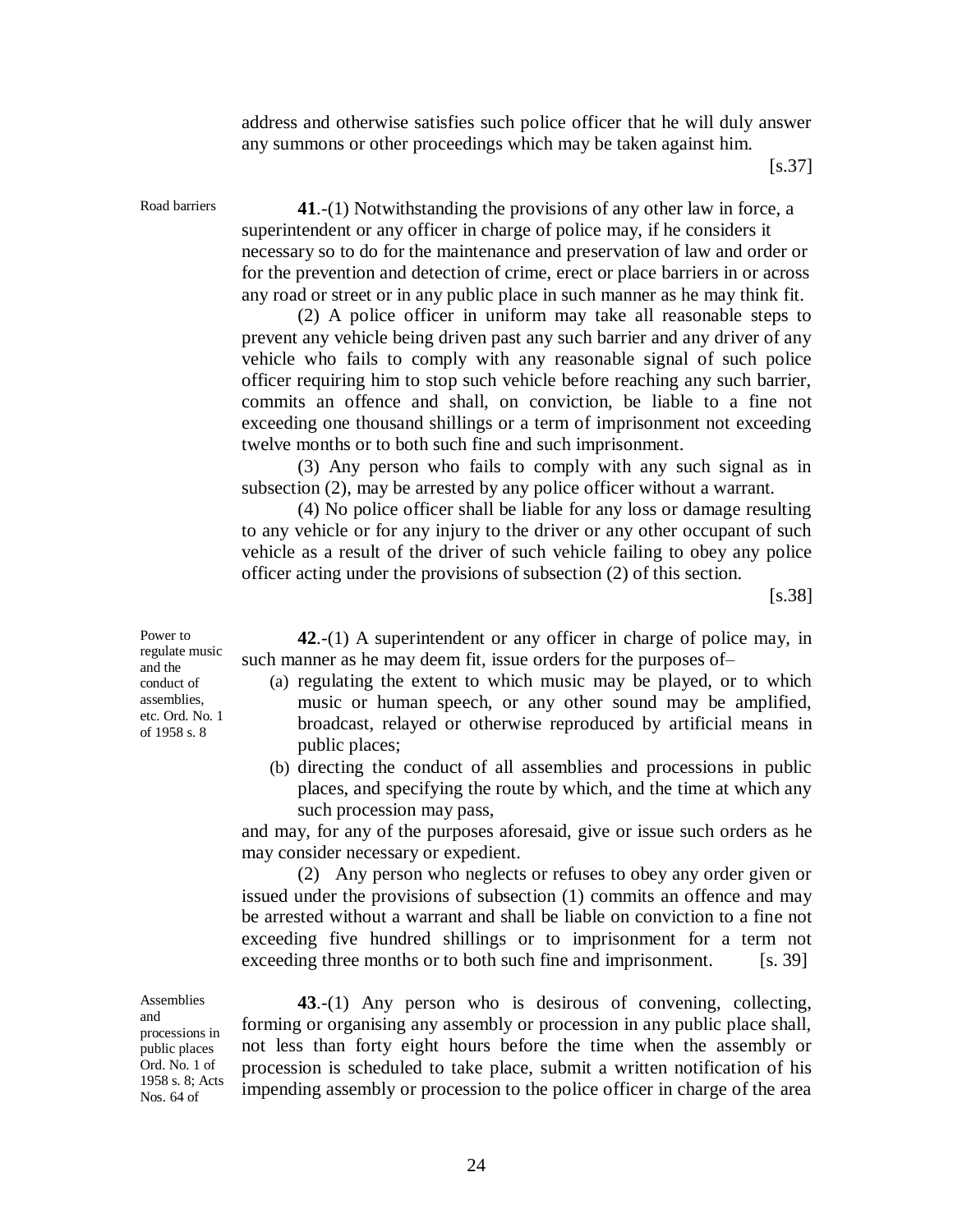1961 s. 5; 3 of 1995 Sch. specifying–

- (a) the place and time at which the meeting is to take place;
- (b) the purpose in general of the meeting; and
- (c) such other particulars as the Minister may from time to time, by notice published in the *Gazette,* specify.

(2) Where a person submits a notification in accordance with subsection (1), he may proceed to convene, collect, form or organise the assembly or procession in question as scheduled unless and until he receives an order from the Police Officer in charge of the area directing that the assembly or procession shall not be held as notified.

(3) A Police Officer to whom a notification has been submitted pursuant to subsection (1), shall not give a stop order under subsection (2) in relation to the notification unless he is satisfied that the assembly or procession is likely to cause a breach of the peace or to prejudice the public safety or the maintenance of public order or to be used for any unlawful purpose.

(4) The officer in charge of Police may stop or prevent the holding or continuance of any assembly or procession in a public place which has been convened, collected, formed or organised otherwise than in accordance with the notification under subsection (1) or in regard to which any particular specified by the Minister under paragraph (c) of subsection (1) has been or is being contravened and may, for any of the purposes aforesaid, give or issue such orders as he may consider necessary or expedient, including orders for the dispersal of any such assembly or procession as aforesaid.

(5) The Minister may by order declare that the provisions of this section shall not apply to any assembly or procession convened, collected, formed or organised exclusively for one or more of or a combination of one or more such purposes as may be specified in such order.

(6) Any person who is aggrieved by the terms of a stop order issued under subsection (3) or, any order given by a police officer under subsection (4), may appeal to the Minister whose decision on the matter shall be final.  $[s. 40]$ 

Power to disperse assemblies and processions wherever held Act No. 3 of 1995 Sch.

**44**. The officer in charge of Police may stop or prevent the holding or continuance of any assembly or procession in any place whatsoever if, in the opinion of such officer the holding or continuance, as the case may be, of such assembly or procession breaches the peace or prejudices the public safety or the maintenance of peace and order and may, for any of the purposes aforesaid, give or issue such orders as he may consider necessary or expedient, including orders for the dispersal of any such assembly or procession as aforesaid. [s. 41]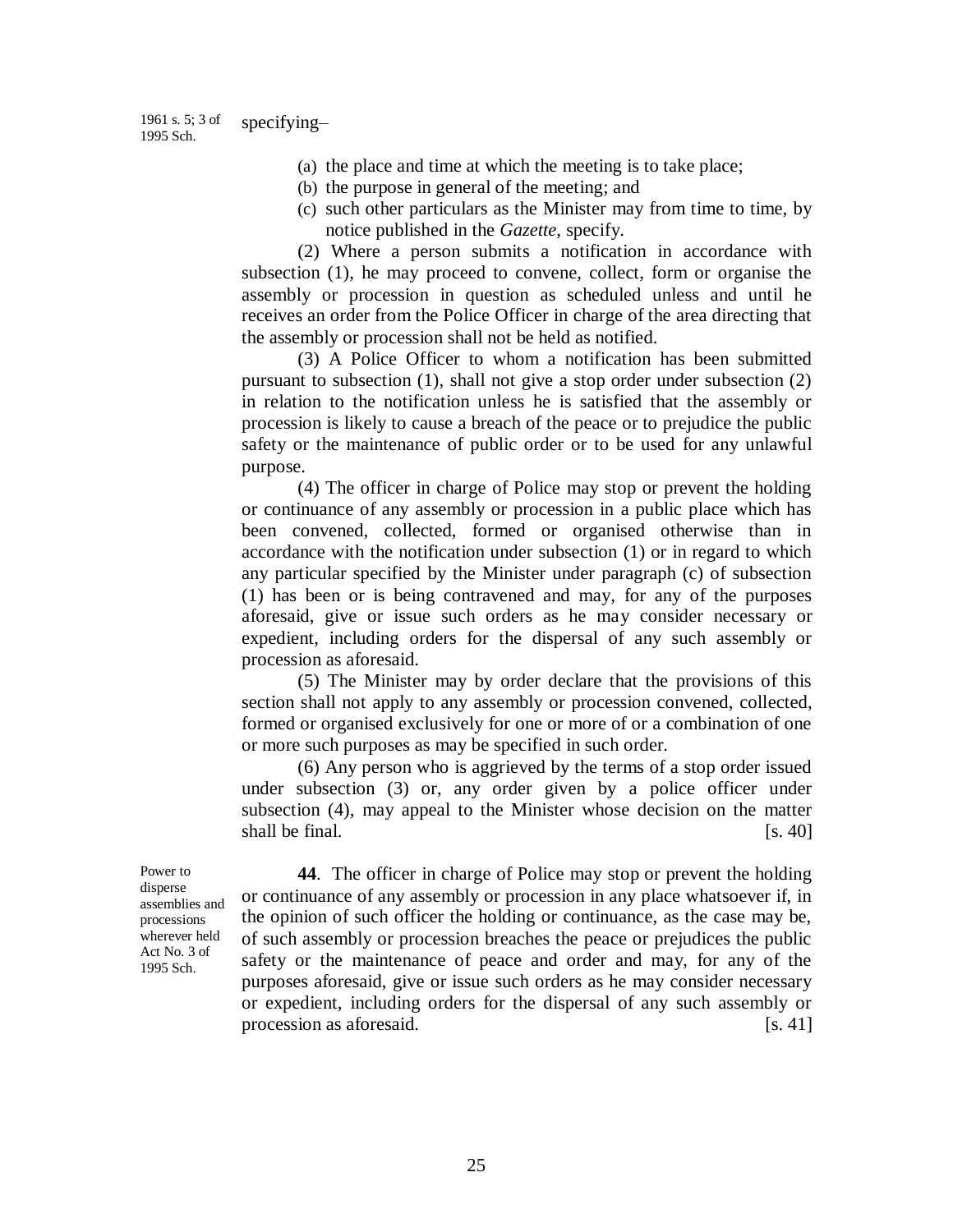When assembly or procession unlawful Ord. No. 1 of 1958 s. 8; Act No. 3 of 1995 Sch. Cap.16

Penalties Ord. No. 1 of 1958 s. 8; Act No. 3 of 1995

Disposal of unclaimed

**46**.-(1) Any person who–

(a) neglects or refuses to obey any order given or issued under the provisions of subsection (4) of section 43 or section 44; or

**45.** Any assembly or procession in which three or more persons

attending or taking part neglect or refuse to obey any order for dispersal given under the provisions of subsection (4) of section 43 or section 44, shall be deemed to be an unlawful assembly, within the meaning of section  $74$  of the Penal Code.  $\left[ \text{s. } 42 \right]$ 

(b) contravenes any particular specified by the Minister in accordance with paragraph (c) of subsection (1) of section 43,

commits an offence and may be arrested without a warrant and shall be liable on conviction to a fine not exceeding fifty thousand shillings or to imprisonment for a term not exceeding three months or to both such fine and imprisonment.

(2) Subject to the provisions of any order made under subsection (5) of section 43, where any assembly or procession in a public place has been convened, collected, formed or organised otherwise than in accordance with subsection (1) of section 43–

- (a) every person taking part in convening, collecting, forming or organising such assembly or procession commits an offence and may be arrested without a warrant and shall be liable on conviction to a fine not exceeding two hundred thousand shillings or to imprisonment for a term not exceeding one year or to both such fine and imprisonment;
- (b) every person attending such assembly or taking part in such procession, who knows or has reasons to believe that such assembly or procession has been convened, collected, formed or organised otherwise than in accordance with the provisions of subsection (1) of section 43, commits an offence and may be arrested without a warrant and shall be liable on conviction to a fine not exceeding one hundred thousand shillings or to imprisonment for a term not exceeding six months or to both such fine and imprisonment.

 $[s. 43]$ 

### PART V UNCLAIMED PROPERTY

property Ord. No. 1 of 1958 **47**.-(1) It shall be the duty of every police officer to take charge of all unclaimed movable property and to furnish an inventory or description thereof to a magistrate.

(2) If such property is neither money nor property subject to speedy and natural decay nor property the immediate sale of which would, in his opinion, be for the benefit of the owner, the magistrate shall detain or give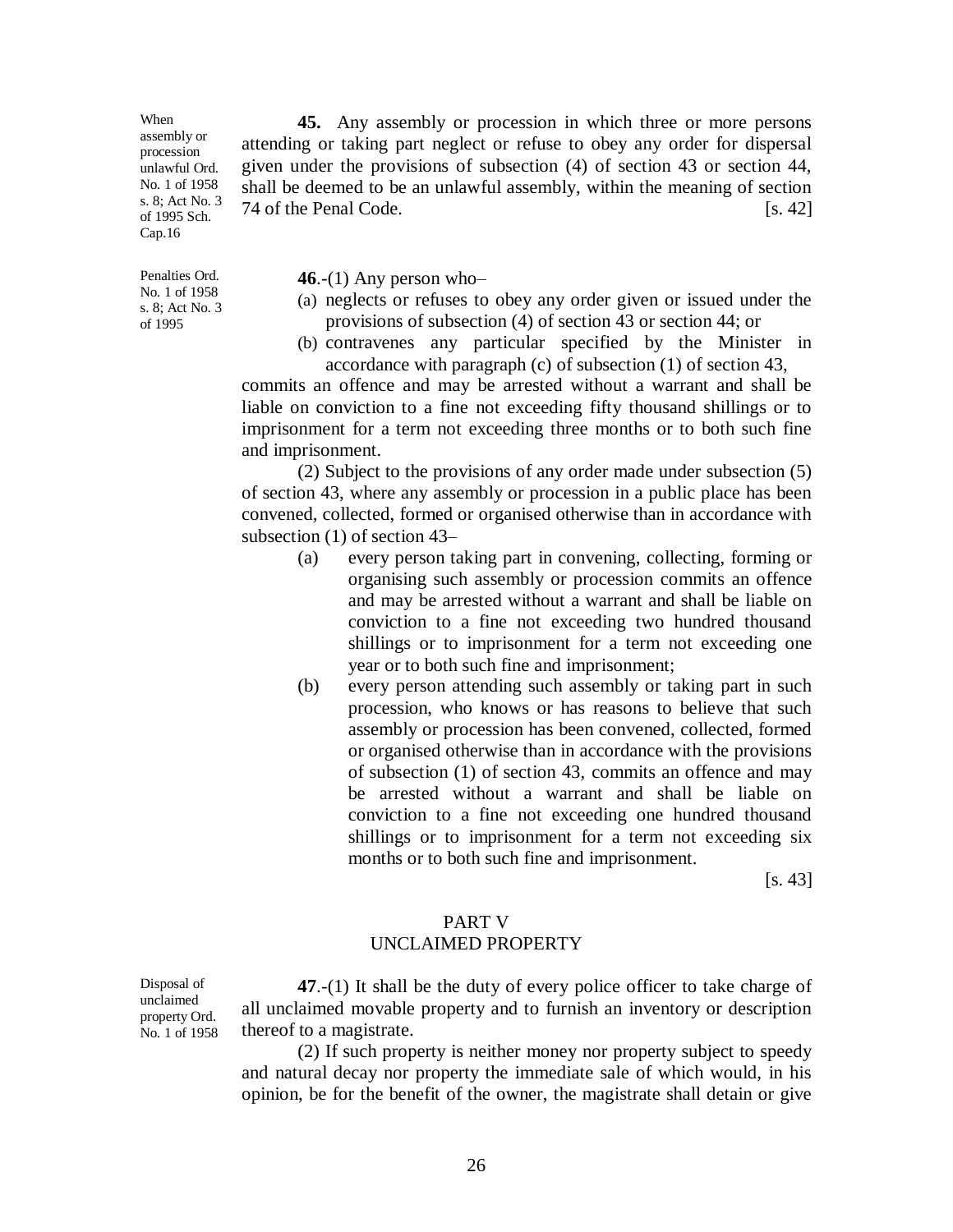orders for the detention of any such property and shall cause a notice to be posted in a conspicuous place at his court and at the police stations within his jurisdiction specifying such property and calling upon any person who may have a claim thereto to appear and establish his claim within six months from the date of such notice.

(3) If the magistrate is of the opinion that the value of the property is clearly in excess of fifty shillings, he shall also cause a similar notice to be published in the *Gazette,* the date by which any person is to establish his claim to such property being the same date as is prescribed by the magistrate in the notice which he causes to be published locally.

(4) The property under subsections (1), (2) and (3), if no person shall within six months from the date of the notice aforesaid establish his claim thereto, may be sold or, if the magistrate thinks it expedient, may be destroyed by order of the magistrate, and on the completion of the sale or destruction the right to take legal proceedings for their recovery of such property or the proceeds of such sale shall cease:

Provided that if such property is a firearm or ammunition the magistrate may order that it shall be disposed of in such manner as the Inspector-General may direct.

(5) The proceeds of the sale of such property shall be apportioned in the following manner–

- (a) one-half shall be paid to the credit of the Police Rewards Fund;
- (b) such proportion of the remaining one-half as the magistrate may direct shall be paid to the finder of the property; and
- (c) the balance shall be paid to the general revenue of the United Republic.

(6) If the magistrate is of the opinion that such property is subject to speedy or natural decay or that its immediate sale would be for the benefit of the owner the magistrate shall detain or give orders for its detention and may at any time direct it to be sold without having caused the notice prescribed in subsection (2) to be given prior to the sale or, if he thinks it advisable to do so, he may order it to be destroyed. On completion of a sale or destruction under this subsection the right to take legal proceedings for the recovery of the property sold or destroyed shall cease.

 $[ss. (5A)]$ 

(7) The proceeds of such sale shall remain in such custody as the magistrate may direct and the magistrate shall immediately after such sale cause a notice of such sale to be posted in the manner prescribed in subsection (2) specifying the property sold and calling upon any person who may have any claim to the proceeds of such sale to appear and establish his claim within six months from the date of such notice.

 $[ss. (5B)]$ 

(8) The proceeds of such sale shall be paid to the person who establishes his claim thereto. On the expiration of six months from the date of such notice, if no person shall establish his claim thereto, the right to take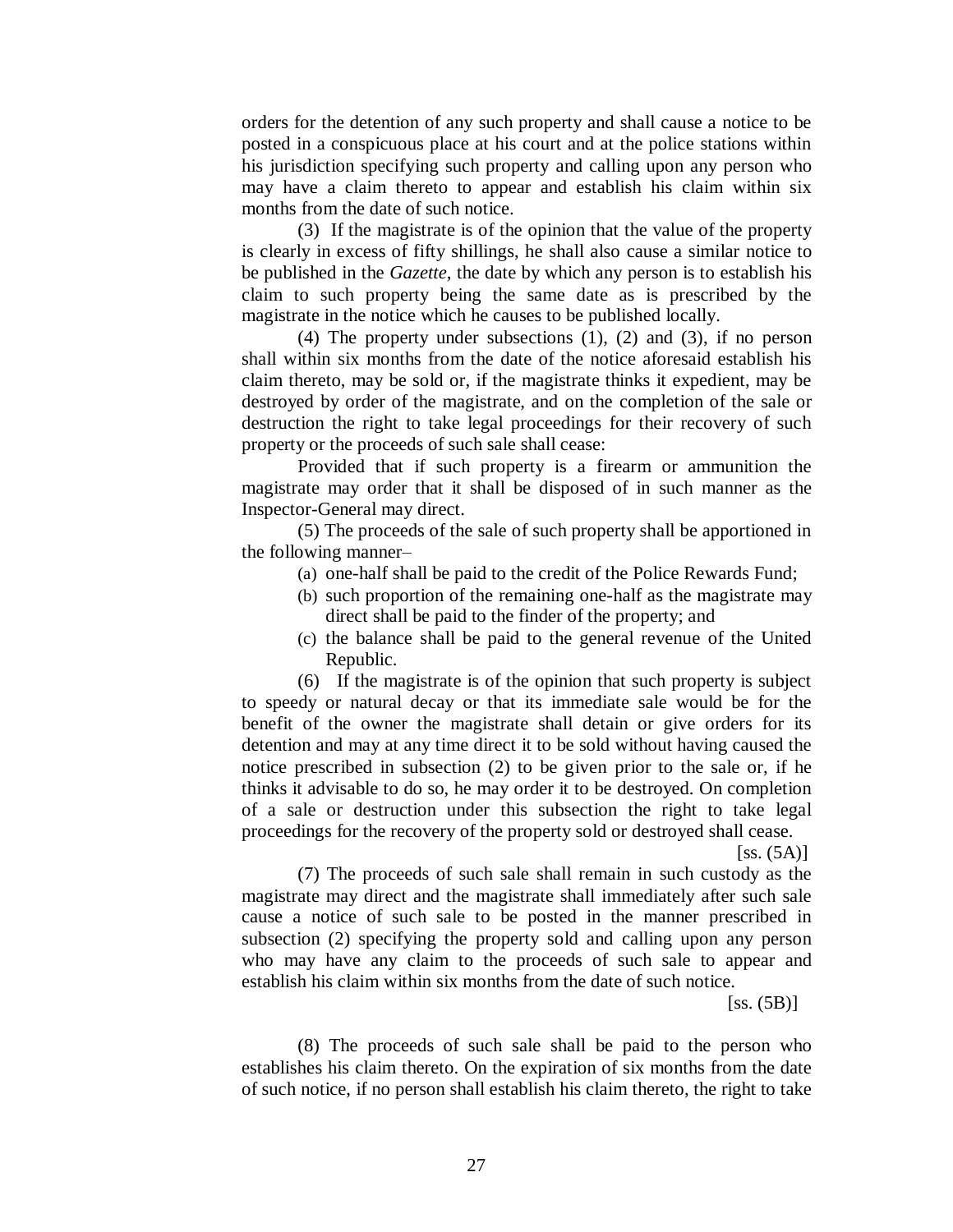legal proceedings from the recovery of such proceeds shall cease, and such proceeds shall be dealt with in accordance with the provisions of subsection (4).  $[ss.(5C)]$ 

(9) When the unclaimed movable property consists of money the same shall be dealt with in all respects as if it were the proceeds of a sale ordered by virtue of the provisions of subsections  $(8)$  and  $(9)$ . [ss. 44]

### PART VI

# PROCEEDINGS AGAINST POLICE OFFICERS

**48**.-(1) Where the defence to any suit instituted against a police officer is that the act complained of was done in obedience to a warrant purporting to be issued by a judge, a magistrate or a justice of the peace, the court shall upon production of the warrant containing the signature of the magistrate or a justice of the peace the court shall, accept such warrant as prima facie evidence of the due making thereof, and upon proof that the act complained of was done in obedience to such warrant, enter judgment in favour of such police officer.

(2) No proof of the signature of such magistrate or justice of the peace shall be required unless the court has reason to doubt the genuineness thereof; and where it shall be proved that such signature is not genuine, judgment shall nevertheless be given in favour of such police officer if it is proved that, at the time when the act complained of was committed, he believed on reasonable grounds that such signature was genuine. [s. 45]

**49.** No salary or allowance paid to any member of the Force of or below the rank of inspector shall be liable to be attached, sequestered or levied upon for or in respect of any debt or claim for any money borrowed by him or any goods supplied to him or to any person on his behalf while he is a member of the Force. [s. 46]

### PART VII DISCIPLINE

| Offences              |        | $50-(1)$ Any member of the Force of or below the rank of inspector |  |  |  |  |  |
|-----------------------|--------|--------------------------------------------------------------------|--|--|--|--|--|
| against<br>discipline | $who-$ |                                                                    |  |  |  |  |  |

- (a) persuades or endeavours to persuade, procures or attempts to procure, or assists, any police officer to desert, or being cognizant of any such desertion or intended desertion does not, without delay, give information thereof to his superior officer;
- (b) strikes or uses or offers violence against his superior officer;
- (c) uses threatening or insubordinate language to his superior officer;
- (d) is guilty of insubordinate conduct;
- (e) causes a disturbance in any police lines, barracks or station;

Non-liability for act done under authority of a warrant

Salary of certain police officers not to be attached for money borrowed or goods supplied

28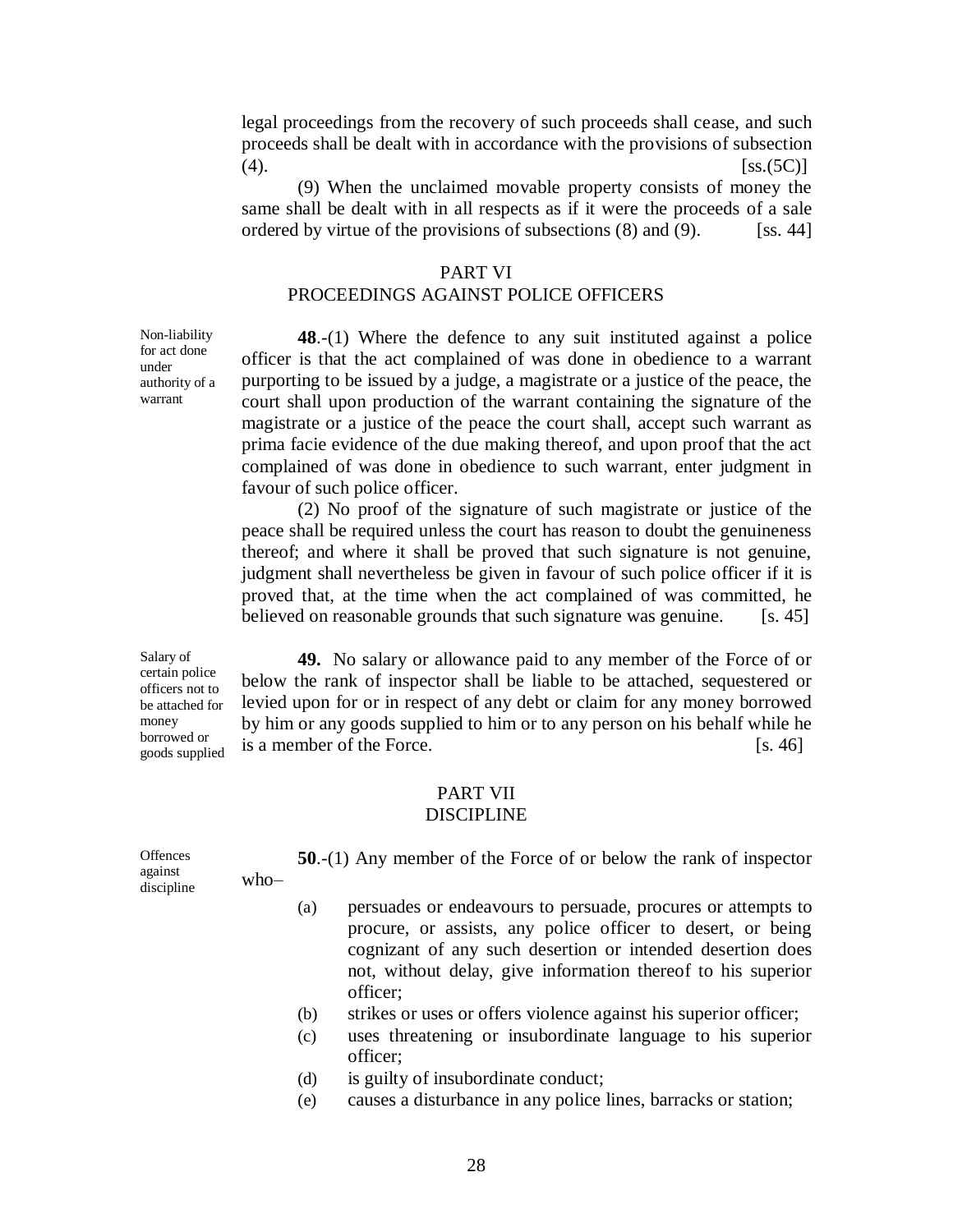- (f) is disrespectful in word, act or demeanour to his superior officer;
- (g) refuses to obey any lawful order of his superior officer;
- (h) fails to comply with any lawful order given him by his superior officer;
- (i) renders himself unfit for duty by reason of intoxication;
- (j) drinks intoxicating liquor when on duty;
- (k) is drunk on duty, or in any police lines, barracks or station, or in uniform;
- (l) absents himself without leave;
- (m) is asleep while on duty;
- (n) leaves his post before he is regularly relieved except in fresh pursuit of any offender whom it is his duty to apprehend;
- (o) being under arrest or in confinement leaves or escapes from his arrest or confinement before he is set at liberty by proper authority;
- (p) neglects or refuses to assist in the apprehension of any member of the Force charged with any offence when lawfully ordered so to do;
- (q) negligently allows to escape any prisoner who is committed to his charge or whom it is his duty to keep or guard;
- (r) offers or uses unwarrantable personal violence to or illtreats any person in his custody;
- (s) is guilty of cowardice;
- (t) discharges any firearms without orders or just cause;
- (u) without reasonable cause fails to appear at any parade appointed by his superior officer;
- (v) pawns, sells, loses by neglect, makes away with, wilfully damages or fails to report any damage to any arm, ammunition, accoutrement, uniform or other article supplied to him or any property committed to his charge;
- (w) is in unlawful possession of any public property, or any property of any other member of the Force, or any property of any prisoner;
- (x) commits any act of plunder or wanton destruction of property;
- (y) accepts or solicits a bribe or gratuity;
- (z) is idle or negligent in the performance of his duty;
- (aa) is slovenly, inattentive, uncivil or quarrelsome;
- (bb) parades for duty dirty or untidy in his person, arms, clothing or equipment;
- (cc) without due authority discloses or conveys any information concerning any investigation or other police of departmental matter;
- (dd) makes or signs any false statement in any official record or document;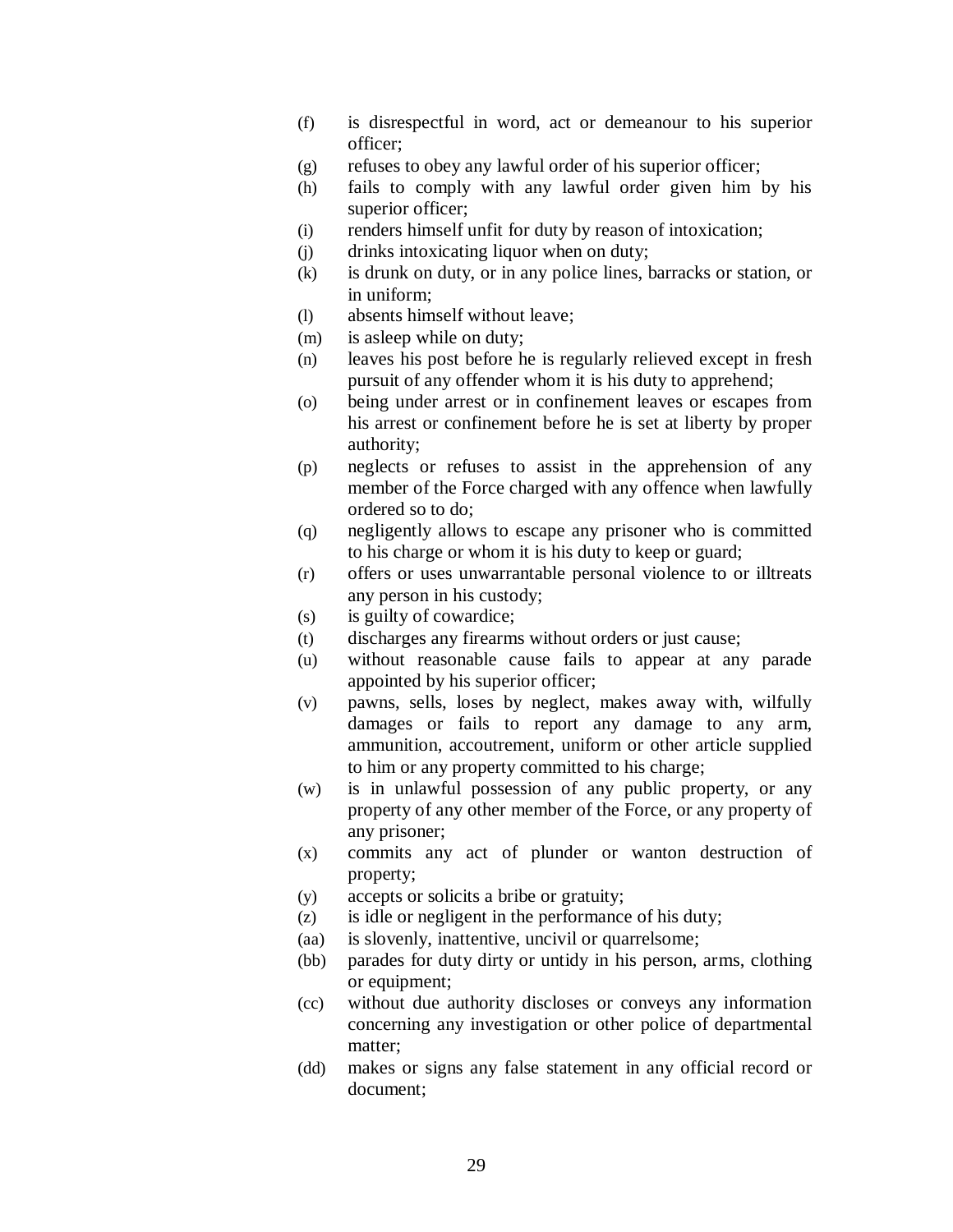- (ee) makes or joins in making any anonymous complaint;
- (ff) malingers, or feigns or wilfully causes any disease or infirmity;
- (gg) is guilty of wilful misconduct, or wilfully disobeys, whether in hospital or elsewhere, any orders, and so causes or aggravates any disease or infirmity or delays its cure;
- (hh) has contracted venereal or other disease and fails to report without delay to a Government medical officer for treatment;
- (ii) incurs debt in or out of the Force which he is unable to discharge:
- (jj) without proper authority exacts from any person, carriage, porterage or provisions;
- (kk) resists an escort whose duty it is to apprehend him or to have him in charge;
- (ll) having been lawfully confined, breaks out of police lines, camp or quarters;
- (mm) makes any false statement upon joining the Force;
- (nn) refuses or neglects to make or send any report or return which it is his duty to make or send;
- (oo) knowingly makes a false accusation against any member of the Force;
- (pp) in making a complaint against any member of the Force, knowingly makes a false statement affecting the character of such member or knowingly and wilfully suppresses any material facts;
- (qq) [Omitted.]
- (rr) engages without authority in any employment or office other than his police duties;
- (ss) becomes security for any person or engages in any loan transaction with any police officer without the permission in writing of the Inspector-General;
- (tt) if called upon by a gazetted officer to furnish a full and true statement of his financial position fails do so;
- (uu) wilfully disobeys any regulation or order of the Force;
- (vv) is guilty of any act, conduct, disorder or neglect to the prejudice of the good order or discipline of the Force, or in violation of duty in his office, or any other misconduct as a member of the Force not hereinbefore specified,

shall be deemed to have committed an offence against discipline, and shall suffer such punishment, according to the degree and nature of the offence, as may be imposed in accordance with the provisions of this Act.

(2) Any gazetted officer, inspector or non-commissioned officer may arrest or order the arrest without a warrant of any police officer (not being an officer of his own or superior rank) or follower who is accused of an offence under this section; and any police officer may, on receipt of any such order as aforesaid, apprehend such accused person without a warrant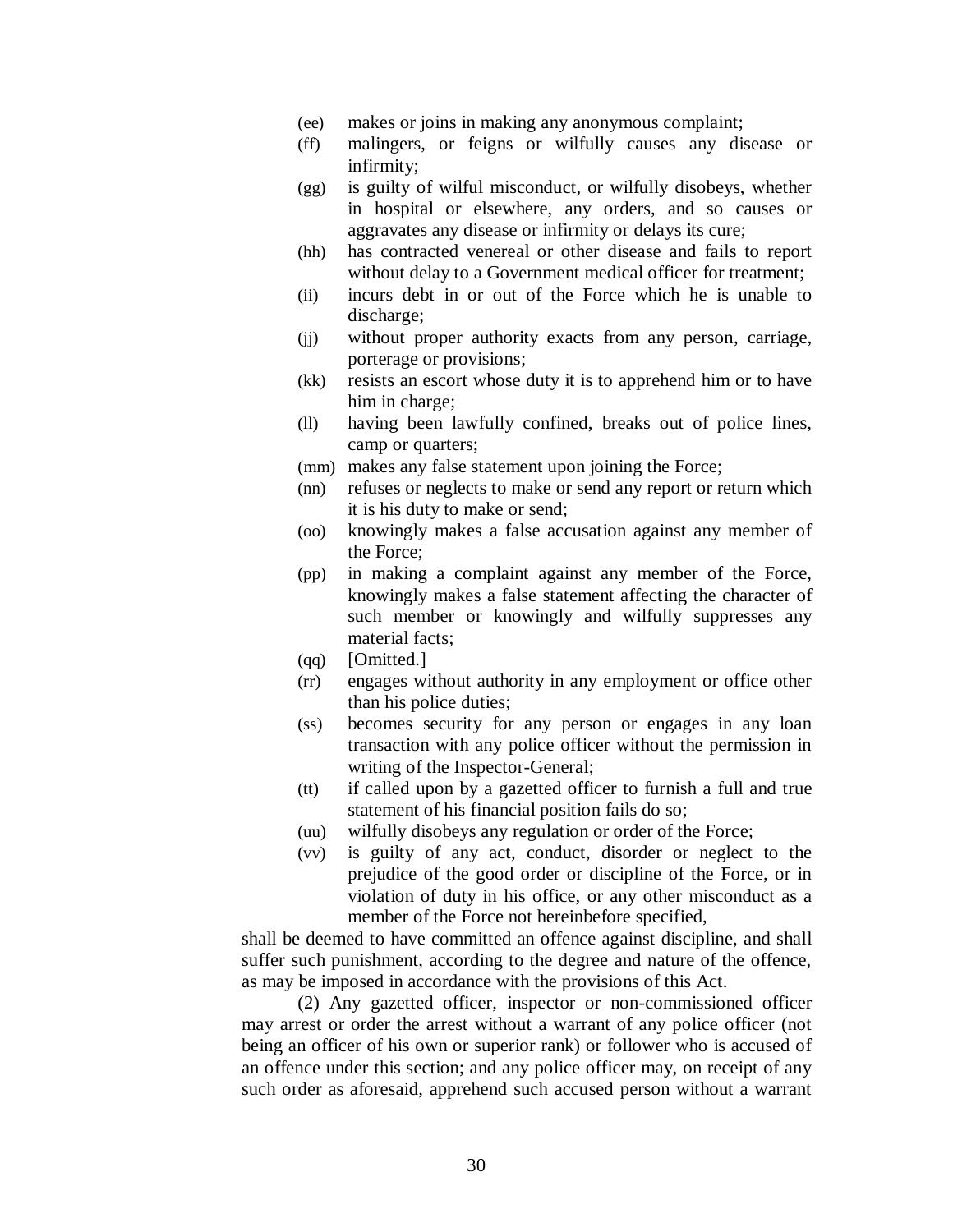and shall forthwith bring him before the officer in charge of police, who shall cause the case to be heard without undue delay and may order the remand of the person accused in custody for so long as may reasonably be necessary. [s. 47]

officer to hold **51.** Where any charge under section 50 is brought in any place, the officer in charge of police for such place, if a gazetted officer, or any other gazetted officer, or where no such officer is available, any administrative officer having the powers and jurisdiction of a district magistrate in such place, may make inquiry into the truth of such charge and may acquit the accused or impose punishment in accordance with section 53 or refer the case to his superior officer as in section 52 provided. [s. 48]

> **52**.-(1) In every case where the officer making inquiry into any charge under section 50–

- (a) considers that the offence which the accused has committed, by reason of its gravity or by reason of previous offences or for any other reason cannot be adequately punished by any of the punishments such officer is empowered to impose; or
- (b) has been directed by a superior officer to refer the case,

such officer shall defer imposing punishment and shall refer the case to the superintendent in charge of police.

(2) The superintendent in charge of police to whom any case is referred under subsection (1)–

- (a) may return the case to the officer by whom it was referred for hearing and determination or the taking of further evidence; or
- (b) may himself make inquiry into the case, either with or without the taking of further evidence by himself or the police officer by whom the case was referred, and impose punishment; or
- (c) may refer the case to the appropriate Assistant Commissioner; or
- (d) where such superintendent is not under the direct command of an Assistant Commissioner, may refer the case to the Inspector-General.

(3) The Assistant Commissioner to whom any case is referred under subsection (2)–

- (a) may return the case to the superintendent in charge of police, or transmit it to any other police officer, for hearing and determination or the taking of further evidence; or
- (b) may himself make inquiry into the case, either with or without the taking of further evidence by himself or any such police officer as is mentioned in paragraph (a), and impose punishment; or
- (c) may refer the case to the Inspector-General; or

Procedure at inquiry Ord. No. 1 of 1958 s. 90

Powers of

an inquiry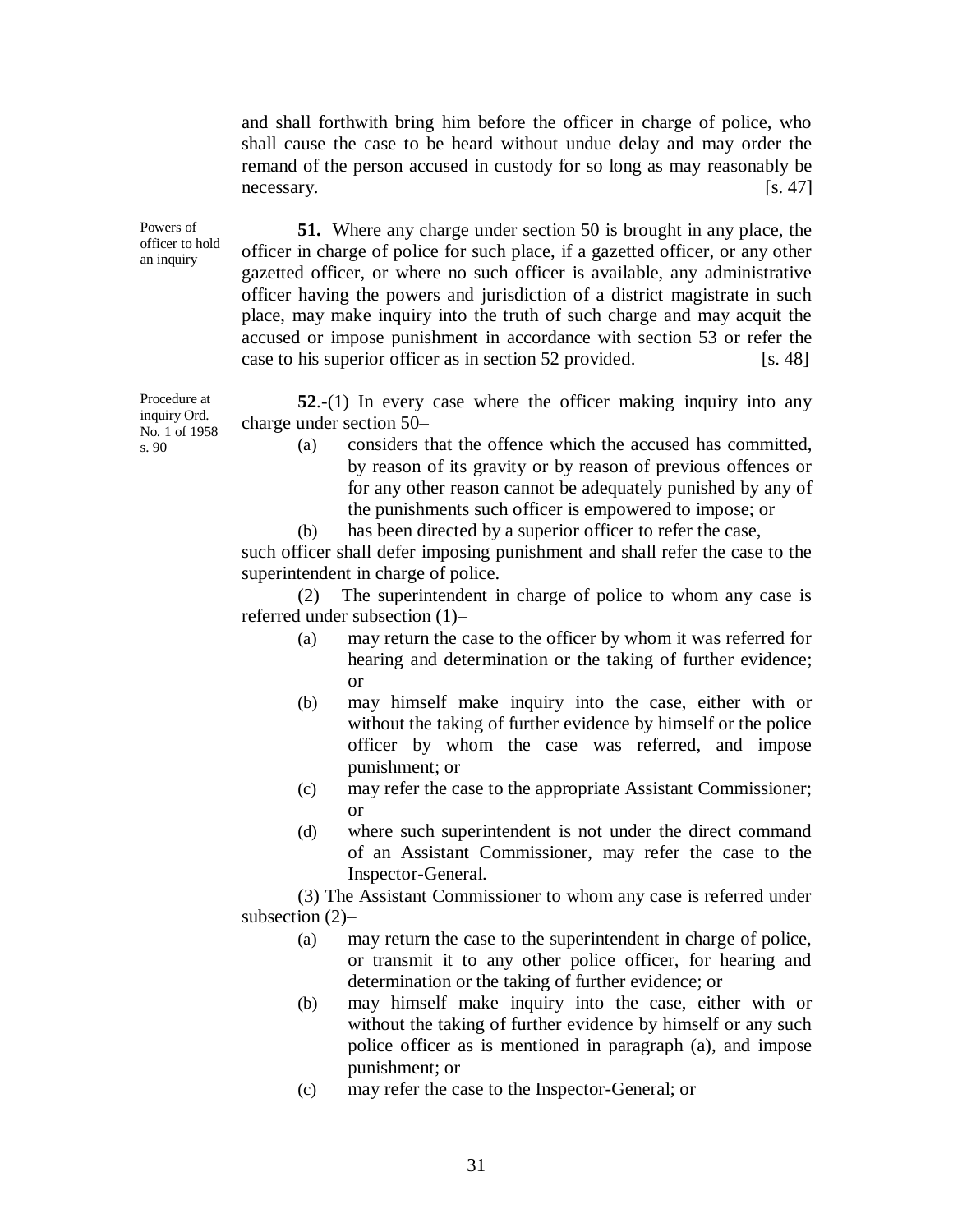(d) may order the accused to be taken before a magistrate to be dealt with as provided in subsection (5) of this section.

(4) The Inspector-General to whom any case is referred under subsection  $(2)$  or  $(3)$ –

- (a) may return the case to the Assistant Commissioner, or transmit it to any other police officer, for hearing and determination or the taking of further evidence; or
- (b) may himself make inquiry into the case, either with or without the taking of further evidence by any such police officer as is mentioned in paragraph (a), and impose punishment; or
- (c) order that the accused be taken before a magistrate to be dealt with as provided in subsection  $(5)$  of this section.

(5) Where an accused person is taken before a magistrate as hereinbefore in this section provided he shall be tried for an offence under this Act in the same manner as if he were charged with any other offence in a subordinate court and shall be liable on conviction for any offence mentioned in section 50 to a fine not exceeding three months' pay or to imprisonment for a term not exceeding six months:

Provided that no proceedings shall be taken against any police officer before a magistrate in respect of any offence for which he has already been punished under section 53 or 54 of this Act.

(6) Any order purporting to be an order of the Inspector-General or an Assistant Commissioner made under subsection (3) or (4) of this section shall be accepted as prima facie evidence of the lawful making thereof, and no proof of the signature of the Inspector-General or Assistant Commissioner on any such order shall be required unless the court has reason to doubt the genuineness of any such signature. [s. 49]

**53**.-(1) In respect of any conviction for an offence against discipline, any officer empowered to make inquiry under section 51 may impose any one or more of the following punishments–

- (a) in the case of an inspector, admonishment;
- (b) in the case of any non-commissioned officer–
	- (i) admonishment;
	- (ii) reprimand;
	- (iii) a fine not exceeding ten shillings;
- (c) in the case of any constable–
	- (i) admonishment;
	- (ii) confinement to quarters for any period not exceeding fourteen days;
	- (iii) extra guards, fatigues or other duty;
	- (iv) a fine not exceeding ten shillings;
	- (v) disciplinary detention for any period not exceeding seven days;
- (d) in the case of followers–

Punishments for offences against discipline Ord. No. 1 of 1958 s. 11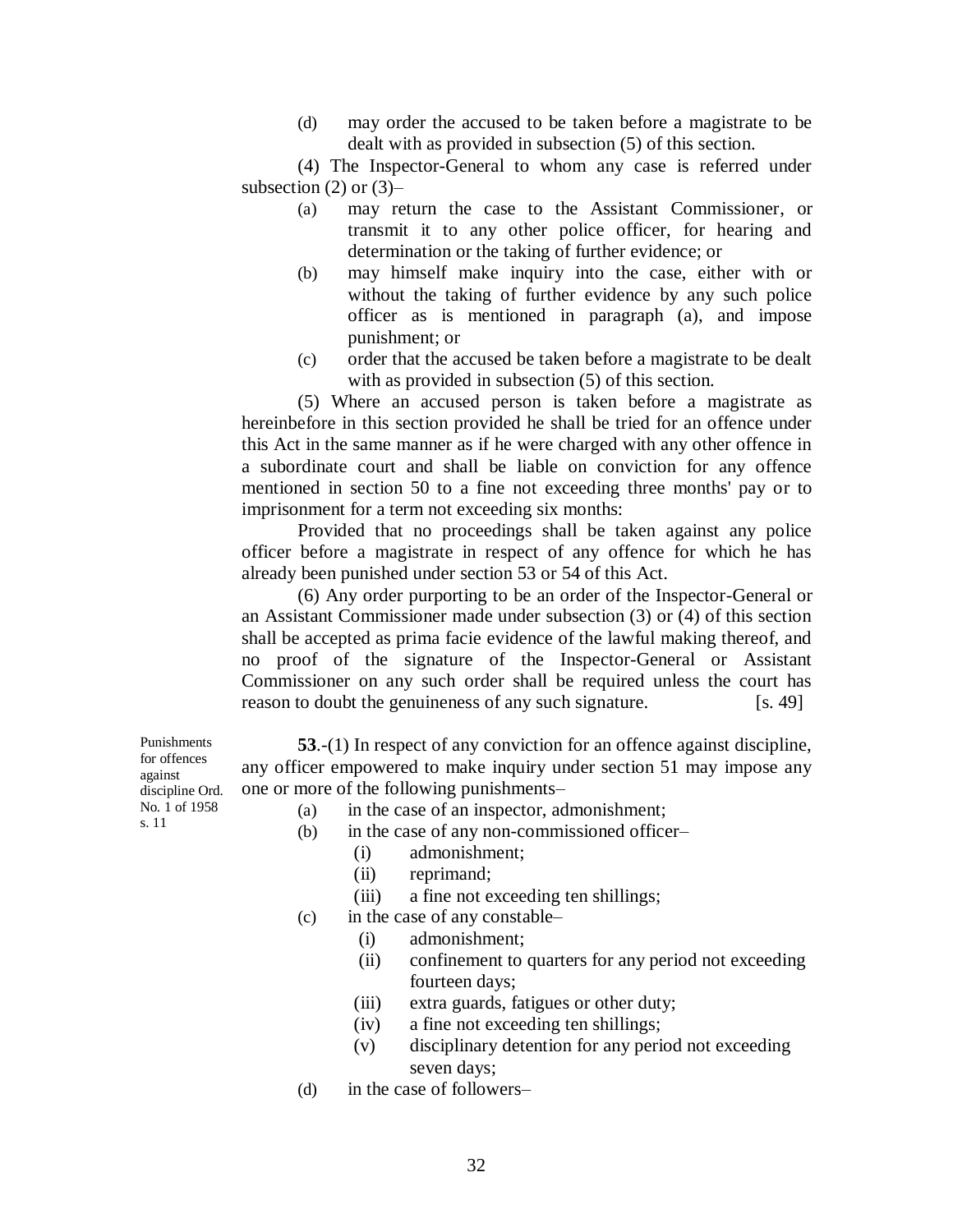- (i) admonishment;
- (ii) a fine not exceeding ten shillings;
- (iii) stoppage of increment;
- (iv) reduction to a lower rate of pay;
- (v) dismissal.

At any time before it is carried out any punishment imposed under this subsection may be varied by the superintendent in charge of police to whom the officer imposing punishment is subordinate, or by the Commissioner or an Assistant Commissioner to whom the Commissioner has in writing delegated his powers under this section:

Provided that no punishment shall be increased unless the accused has first had an opportunity of showing cause why the punishment should not be varied.

(2) An Assistant Commissioner or a superintendent in charge of police to whom there are referred any proceedings for an offence against discipline may impose any one or more of the punishments mentioned subsection (1) or any one or more of the following punishments–

- (a) in the case of an inspector–
	- (i) severe reprimand;
	- (ii) a fine not exceeding one month's pay;
	- (iii) reduction of rank;
	- (iv) stoppage of an increment of pay;
- (b) in the case of any member of the Force below the rank of subinspector–
	- (i) a fine not exceeding one month's pay;
	- (ii) dismissal;
	- (iii) disciplinary detention for any period not exceeding fourteen days;
	- (iv) reduction in rank;
	- (v) stoppage of an increment of pay.

Special powers of <u>inspector-</u> General

**54**.-(1) The Inspector-General may, in respect of any proceedings for an offence against discipline referred to him under section 51 make inquiry and impose one or more of the punishments mentioned in section 53 or any one or more of the following punishments–

- (a) in case of an inspector–
	- (i) severe reprimand;
		- (ii) a fine not exceeding one month's pay;
		- (iii) reduction of rank;
		- (iv) stoppage of an increment of pay;
- (b) in the case of any member of the Force below the rank of subinspector–
	- (i) a fine not exceeding one month's pay;
	- (ii) dismissal;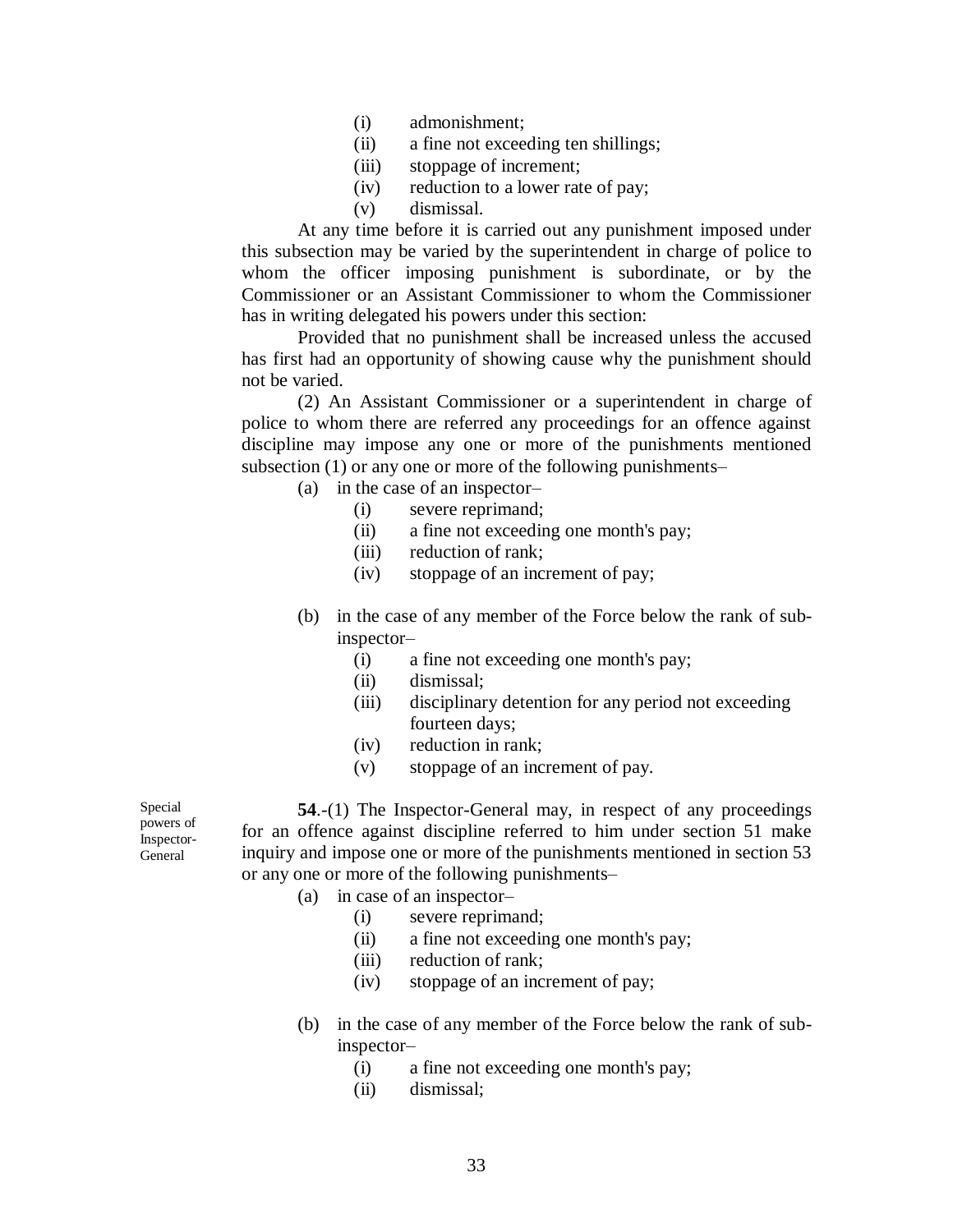- (iii) disciplinary detention for any period not exceeding fourteen days;
- (iv) reduction in rank;
- (v) stoppage of an increment of pay.

(2) In the case of an inspector, the Inspector-General may make recommendation to the Minister for the dismissal of any such officer and the Minister may on such recommendation dismiss the officer concerned.

(3) The Commissioner may in writing delegate his powers under subsection (1) of this section to an Assistant Commissioner:

Provided that any punishment of dismissal imposed by such Assistant Commissioner shall be subject to confirmation by the Commissioner. [s. 51]

**55.**-(1) Every officer empowered under this Part to make inquiry into any charge or case shall have power to summon and examine witnesses on oath or affirmation and to require the production of all documents relevant to such inquiry and to adjourn any hearing from time to time upon such terms as he shall think fit, and to remand the person accused in custody until the adjourned hearing. All proceedings shall be recorded in such manner as may be required by regulations or orders made under this Act.

(2) Any person summoned as a witness under the provisions of subsection (1) of this section who fails to attend at the time and place mentioned in the summons or on any adjournment, or refuses to answer any question lawfully put to him, commits an offence and shall be liable on conviction to a fine not exceeding one hundred shillings or to imprisonment for one month:

Provided that no such witness shall be obliged to answer any question which may tend to incriminate him or render him liable to any forfeiture or penalty. [s.52]

**56**.-(1) Any member of the Force on whom any punishment has been imposed under section 53 may appeal against the conviction to the superintendent in charge of police, and, as a first or second appeal, to the Assistant Commissioner, and, in the case of any punishment other than admonishment, extra guards, fatigues or other duty, thereafter to the Commissioner, and, subject as in subsection (2) provided, the decision of the most senior officer hereby empowered to entertain an appeal shall be final.

(2) Any member of the Force who has been punished by the Commissioner under section 54 with dismissal or upon whom the punishment of dismissal has been confirmed by the Commissioner under section 54 aforesaid may, within seven days after the decision or confirmation of the Commissioner has been communicated to him, appeal to the Minister whose decision shall be final.

(3) Upon any such appeal as in subsection (1) aforesaid, the

Powers of officer holding inquiry

Appeals against punishment for offences against discipline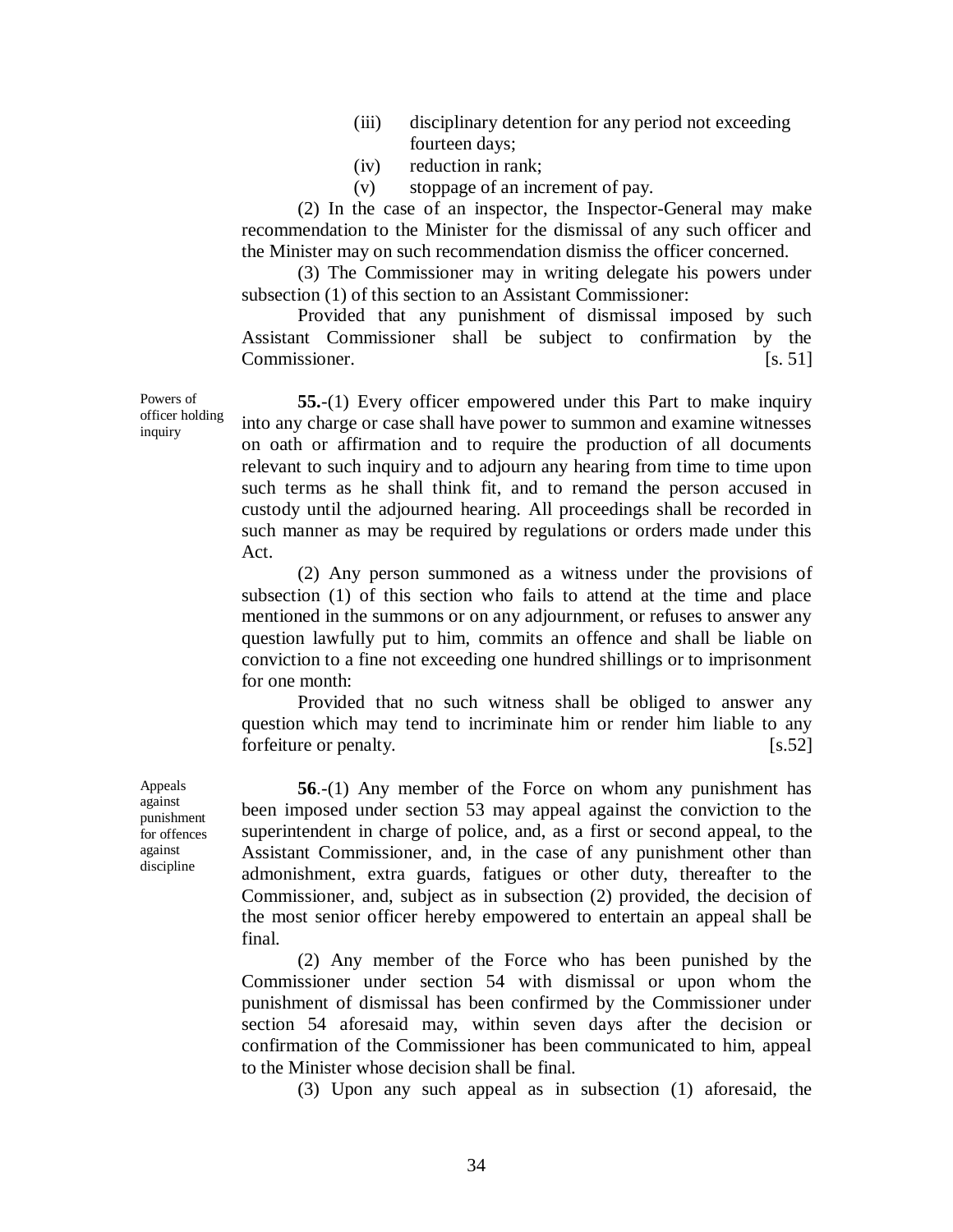Commissioner or other officer hearing the appeal shall have power to–

- (a) return the proceedings for the taking of further evidence;
- (b) whether further evidence is taken or not, quash the proceedings and rehear the case himself de novo or order the case to be reheard de novo by another officer in the same manner as if the case had been dealt with under subsection (4) of section 52;
- (c) reverse or vary any finding;
- (d) revoke, add to or vary any punishment.

(4) In exercising his powers under paragraph (d) of subsection (3) of this section the Commissioner or other officer hearing the appeal may impose any punishment or punishments which he might have imposed under section 54 if he had heard the case himself:

Provided that no punishment shall be increased nor shall any punishment be added on appeal unless the accused is first given a further opportunity of being heard. [s. 53]

Interdiction pending inquiry and suspension Ord. No. 22 of 1955 s. 9

**57**.-(1) The Commissioner or, in respect of any member of the Force under his command, an Assistant Commissioner, superintendent in charge of police, or an officer in charge of police, may interdict from duty any member of the Force other than a gazetted officer, against whom any inquiry is pending under the provisions of section 51 or section 52, or who is charged before any court in respect of any offence under this or any other Act:

Provided that an order of interdiction made by an Assistant Commissioner, superintendent in charge of police or an officer in charge of police shall be reported to the Commissioner without delay for his confirmation.

(2) The Commissioner may in his discretion suspend from office any member of the Force against whom an order of dismissal has been made and who has appealed against such order or any member of the Force who has been sentenced to imprisonment by any court in respect of any offence, whether under this Act or otherwise, and who has appealed against such sentence. [s.54]

**Officer** interdicted or suspended not

to cease to be a police officer

**58**.-(1) A member of the Force shall not by reason of his being interdicted from duty or suspended from office cease to be a member of the Force. During the term of such interdiction or suspension the powers, duties and privileges vested in him as a member of the Force shall be in abeyance, but he shall continue subject to the same responsibilities, discipline and penalties and to the same authorities as if he had not been interdicted or suspended.

(2) No pay shall accrue or become due to any member of the Force in respect of any period of suspension unless the Minister shall otherwise proportion.

(3) In the case of interdiction a member of the Force shall, unless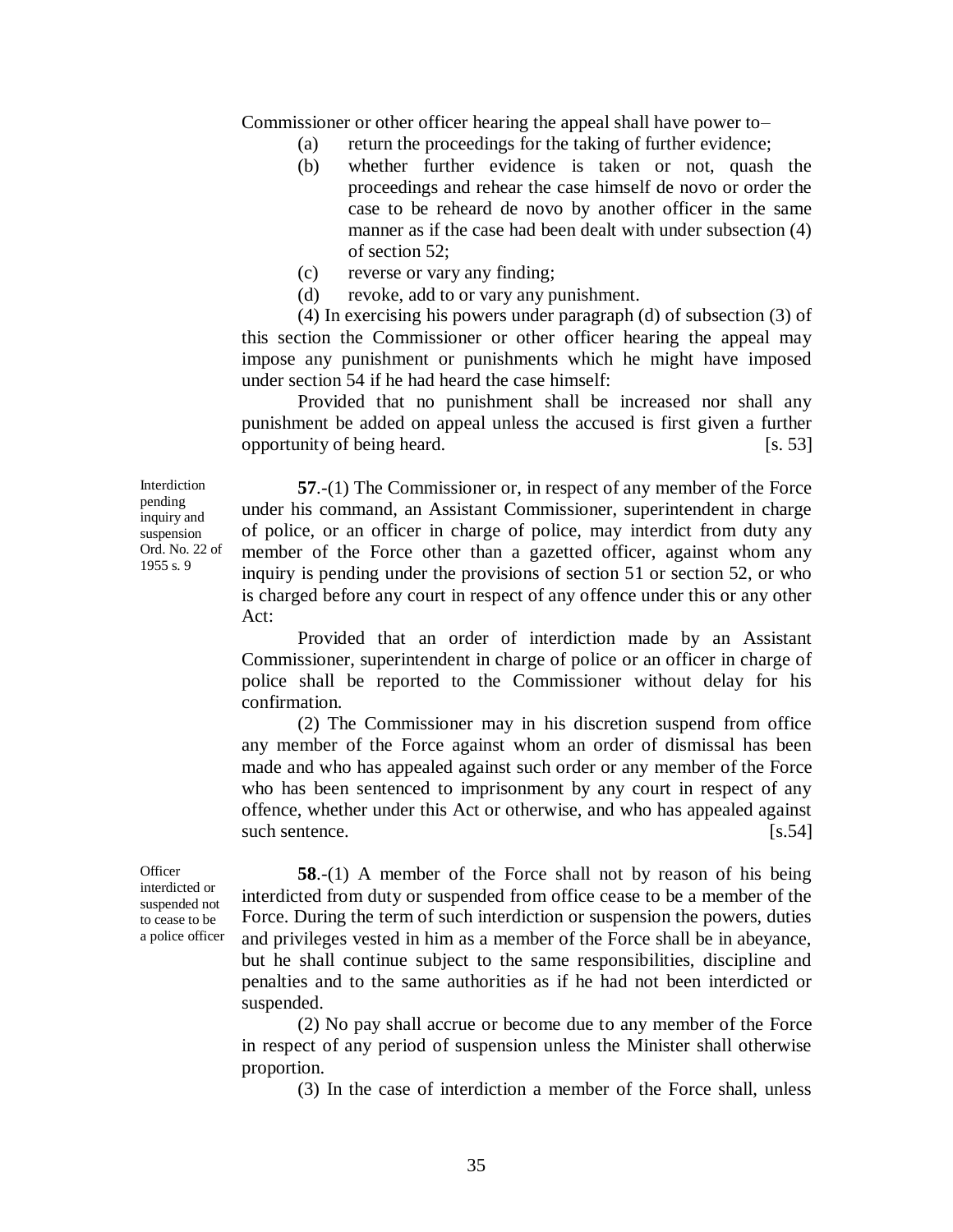and until he is suspended, receive one-half of his pay, unless the Minister in his discretion shall order that he receive any greater proportion.

(4) Notwithstanding anything contained in subsection (2) and (3) of this section, if the proceedings against any member of the Force do not result in his dismissal or the imposition of any other punishment he shall be entitled to the full amount of the emoluments which he would have received if he had not been interdicted or suspended. [s.55]

**59.** The Commissioner may reduce in rank or grade or may dismiss from the Force any member of the Force other than a gazetted officer who has been convicted by any court of any offence, whether under this Act or otherwise, unless such member of the Force has successfully appealed against such conviction. [s. 56]

**60**.-(1) All fines imposed on a member of the Force in respect of offences under this Act or any regulations made thereunder may be recovered by stoppage of the offender's pay due at the time of committing such offence and thereafter accruing due.

(2) The amount of stoppage in respect of any fine or for any other cause authorised by this Act or by regulations made thereunder shall be in the discretion of the officer by whom the fine was imposed, subject to the directions of the superintendent in charge of police or Assistant Commissioner to whom he is subordinate or the Commissioner, but shall in no case exceed one-half of the pay of the offender; and whenever more than one order of stoppage is in force against the same person so much only of his pay shall be stopped as shall leave him a residue of at least one-half of his pay.

(3) Where more than one order of stoppage is made upon the same person, the orders later in date shall, if necessary, be postponed as to their enforcement until the earlier orders have been discharged. [s. 57]

**61**. If any member of the Force of or below the rank of inspector pawns, sells, loses by neglect, makes away with or wilfully or negligently damages any arm, ammunition, accoutrement, uniform or other article supplied to him, or any property committed to his charge, he may, in addition to or in lieu of any other punishment, be ordered to make good either wholly or partially the amount of such loss or damage and such amount may be recovered by stoppage from his pay. [s. 58]

**62.** No pay shall accrue to any member of the Force below the rank of sub-inspector in respect of any period during which he is absent from duty without leave or is undergoing any sentence of imprisonment or disciplinary either for any offence against discipline or for any other offence of whatsoever nature:

Dismissal and reduction in rank of police officers on conviction

Fines to be recovered by stoppage of pay

Loss of or damage to arms and accoutrements to be made good by stoppage of pay

Pay not to accrue during absence without leave, imprisonment or detention Ord. No. 1 of 1958 s. 13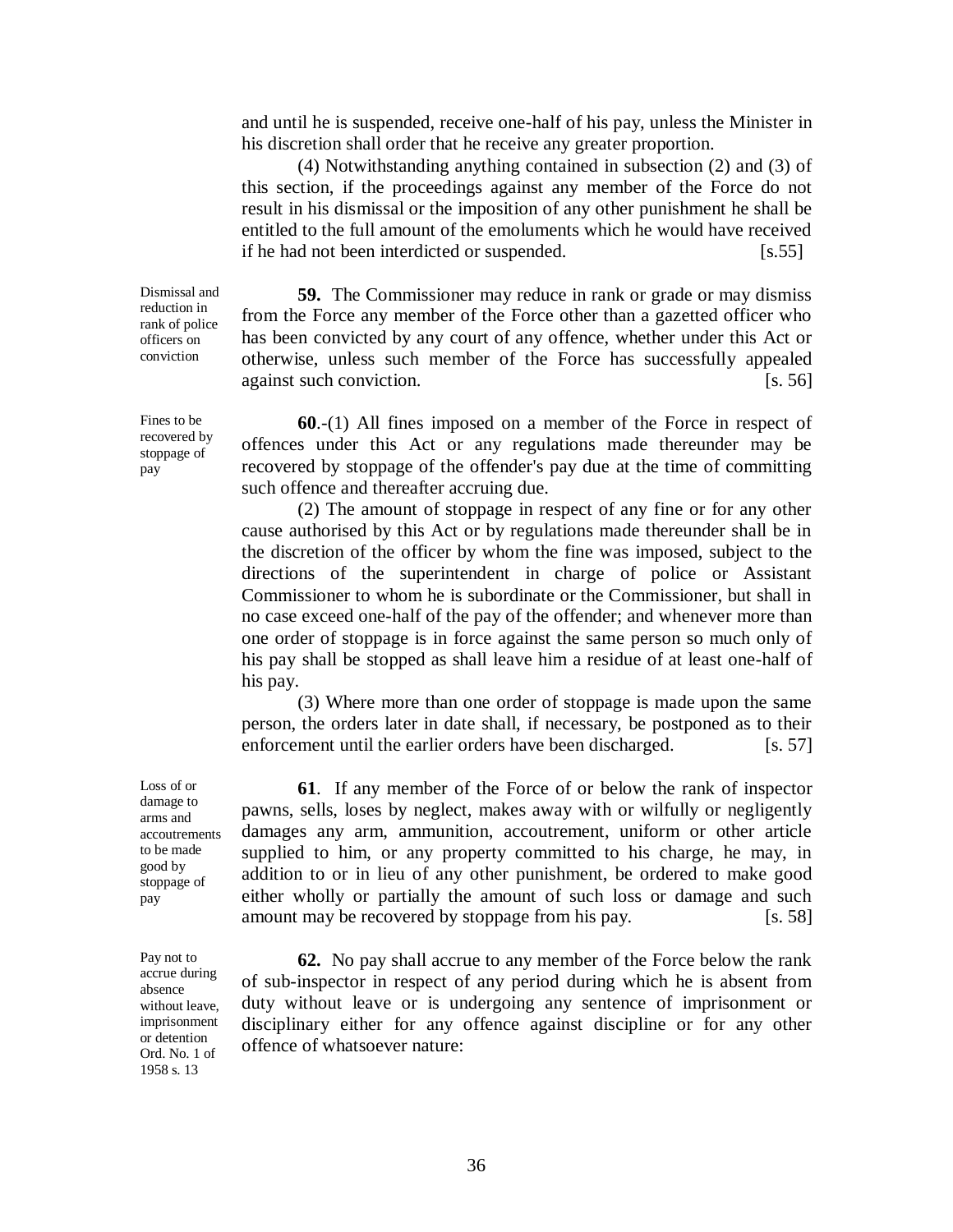Provided that in any case the Commissioner may in his discretion authorise the payment of such proportion of pay, not being more than onehalf, as he may think fit.  $[s, 59]$ 

**63.** Any member of the Force arrested for any offence under this Act and all police officers sentenced to disciplinary detention thereunder, may be confined in any building set apart as a guardroom or cell for such purpose. [s. 60]

**64**.-(1) If any inspector, non-commissioned officer or constable thinks himself wronged in any matter other than a charge for any alleged offence under Part VII by any police officer of lower rank than the officer in charge of police in the place where he is stationed, he may complain thereof to the officer in charge of police, and if he thinks himself wronged by such officer in charge of police, or any officer of the same or higher rank, not being the Commissioner, either in respect of his complaint not being redressed or in respect of any other matter other than a charge for any alleged offence under Part VII, he may complain thereof to the Commissioner; and if he thinks himself wronged by the Commissioner either in respect of his complaint not being redressed or in respect of any other matter, other than a charge for any alleged offence under Part VII, he may complain to the Minister; and the officer in charge of police, the Commissioner or the Minister, as the case may be, upon any complaint being so made, shall cause such complaint to be inquired into, and shall, if on inquiry he is satisfied of the justice of the complaint, take such steps as may be necessary for giving such redress to the complaint in respect of the matter complained of as the case requires.

(2) Every such complaint shall be made in the manner prescribed by regulations or orders made under this Act. [s. 61]

**65.**-(1) It shall not be lawful for any police officer to be or to become a member of–

- (a) any trade union, or any body or being association affiliated to a trade union; or
- (b) any body or association the object or of which is to control or influence the pay, pensions or conditions of service of the Force,

other than any body or association which may be constituted and regulated pursuant to regulations made under this Act.

(2) Any police officer who contravenes the provisions of this section shall be liable to be dismissed from the Force and to forfeit all rights to any pension or gratuity.

(3) If any question arises as to whether any body is a trade union or an association to which this section applies, the question shall be decided by the Member, whose decision shall be final and conclusive.  $\left[ \text{s. 62} \right]$ 

Prohibition against police officer being member of trade union

1961 s. 6; G.N. No. 73 of 1965 Mode of complaint by

police officer G.N. No. 73 of

1965

Place of confinement of offenders Act No. 64 of

37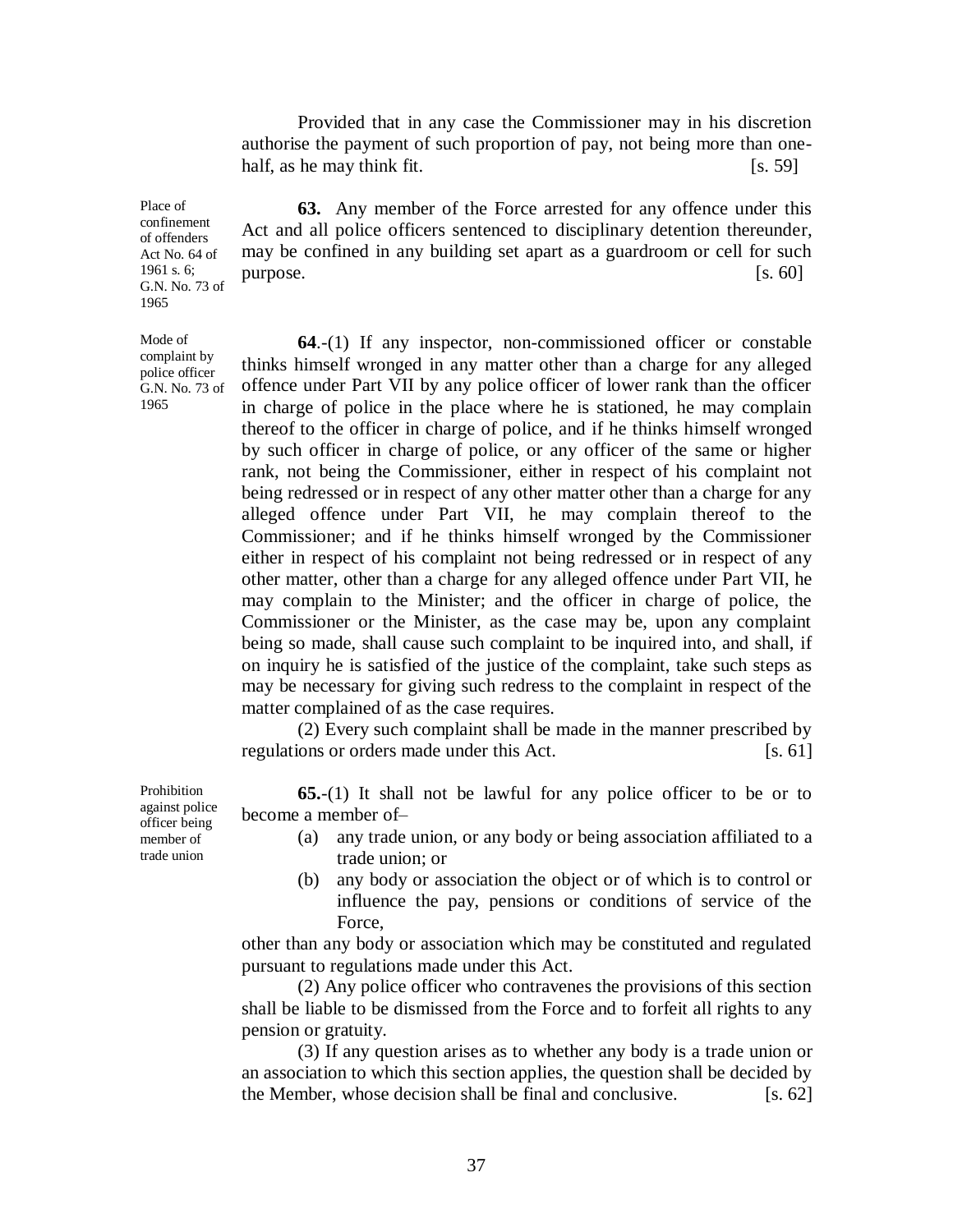### PART VIII POLICE REWARDS FUND

Establishment of Police Rewards Fund G.Ns. Nos. 478 of 1962; 73 of 1965

**66**.-(1) In addition to any other sums which under paragraph (a) of subsection (4) of section 47 or any other provision of this Act or any other law are directed to be so payable there shall be paid to the Accountant-General, to be placed to the credit of a fund to be called the Police Rewards Fund, the following sums -

- (a) all moneys standing to the credit of the Police Rewards and Fines Fund under the Police Ordinance repealed by this Act;
- (b) all fines imposed under the provisions of this Act or any regulations made thereunder for any offence against discipline;
- (c) all rewards, forfeitures and penalties which by law are payable to any informer, in case such informer a police officer; and
- (d) all sums which under paragraph (b) of subsection (4) of section 47 are directed to be paid to the finder of unclaimed property, in case such finder is a police officer.

(2) In addition to the sums which are payable to the Police Rewards Fund under subsection (1) of this section the Permanent Secretary to the Treasury may order to be paid to the said Fund out of the revenues of the United Republic such sums of money as he shall think fit derived from any of the following sources–

- (a) moneys accruing to the revenues of the United Republic in respect of fines levied in any court for assaults upon police officers under Chapter XXV of the Penal Code;
- (b) moneys or the proceeds of any property forfeited to the revenues of the United Republic by order of any court in respect of any offence under section 91, 92 or section 93 of the Penal Code in which a police officer as a member of the public service is concerned;
- (c) moneys recovered and paid to the general revenue of the United Republic under section 80 of this Act.

(3) No payment shall be made from the Police Rewards Fund except upon the authority of the Inspector-General.

(4) The Inspector-General may, in his discretion, sanction payments from the Police Rewards Fund for any of the following purposes–

- (a) assistance to the wives or families of deceased members of the Force of or below the rank of inspector or to any members discharged from the Force as medically unfit for further service;
- (b) contributions towards prizes to be given at athletics meetings, assaults-at-arms and similar events organised by or for the benefit of the Force;
- (c) payments to members of the Force of or below the rank of inspector as rewards for meritorious acts or service in the execution of duty, if such payments are not met from

Cap.16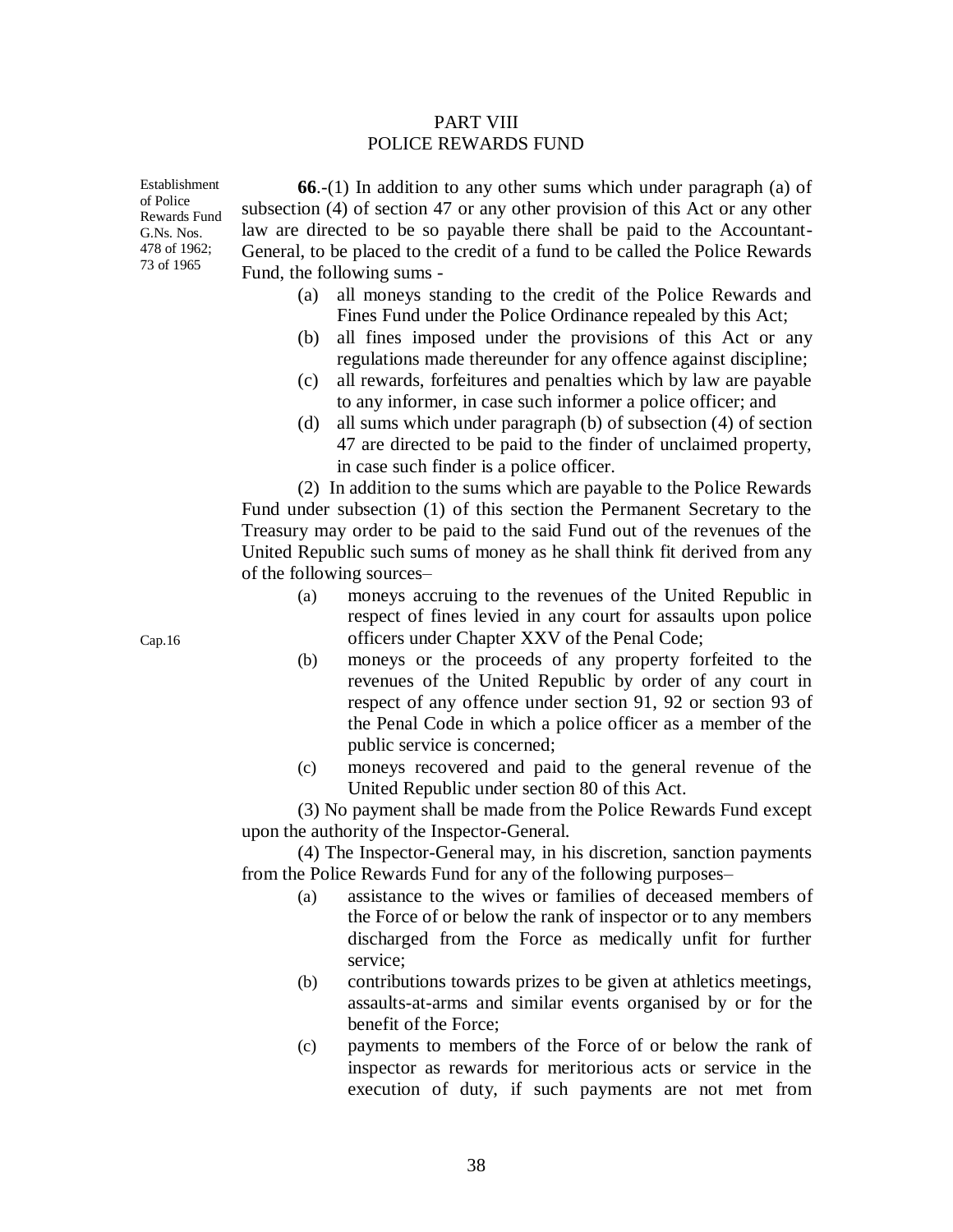Colonial funds;

(d) expenditure for the benefit and advancement of authorised recreation and sport and other branches of police activity organised within the Force. [s. 63]

### PART IX

### GRATUITIES AND BENEFITS WHICH MAY BE GRANTED TO CERTAIN MEMBERS OF THE FORCE OTHER THAN PENSIONABLE OFFICERS

Application of sections 68 to 72 Act No. 35 of 1965 s. 3

**67**. The provisions of sections 68 to 72 of this Act (other than those of paragraph (d) of section 69) shall apply only to non-pensionable officers below the rank of Sub-Inspector and the provisions of paragraph (d) of section 69 shall apply only to non-pensionable officers below the rank of station sergeant. [s. 64]

**Gratuities** payable after twelve or more years' service Ord. No. 1 of 1958 s. 16; G.N. No. 73 of 1965

**68.** Every member of the Force to whom this section applies shall on discharge after continuous good service extending over a period of not less than twelve years be eligible to receive a gratuity calculated at the rate of two thirds of a month's pay of the rank or office in which he was serving at the date of his discharge for every completed year of service up to a maximum twenty-one years:

Provided that every member of the Force other than a pensionable officer who enlisted in the Force before the first day of January, 1936, may on discharge, in lieu of receiving the gratuity herein provided, elect to receive such service gratuity and such exemption from the payment of house or poll tax or such pension or additional gratuity in lieu thereof as he would have been eligible to receive under the provisions of the law in force prior to the 29th October, 1937. [s. 65]

| Proportional                                                     | 69.      | When any member of the Force to whom this section                                                                                                                                             |
|------------------------------------------------------------------|----------|-----------------------------------------------------------------------------------------------------------------------------------------------------------------------------------------------|
| gratuities<br>payable in                                         | applies- |                                                                                                                                                                                               |
| certain                                                          | (a)      | dies;                                                                                                                                                                                         |
| circumstances<br>Act No. 35 of<br>$1965$ s. 3;<br>G.N. No. 73 of | (b)      | is discharged as medically unfit for further service (such<br>unfitness not having been caused by his own misconduct or<br>negligence);                                                       |
| 1965                                                             | (c)      | is discharged on account of reduction of establishment; or                                                                                                                                    |
|                                                                  | (d)      | having been enlisted in the Force before the eighth day of<br>December, 1961, is required to retire from the Force or ceases<br>to serve therein in accordance with the provisions of section |
| Cap.371                                                          |          | 10 of the Public Service Retirement Benefits Act,                                                                                                                                             |
|                                                                  |          | before completing twolve years' continuous good service the Dermanent                                                                                                                         |

before completing twelve years' continuous good service, the Permanent Secretary to the Treasury may, on the recommendation of the Inspector-General, authorise the payment to his estate or to him, as the case may be, of a proportional part of the gratuity which he would have earned under section 68 if he had completed the said period of service. [s. 66]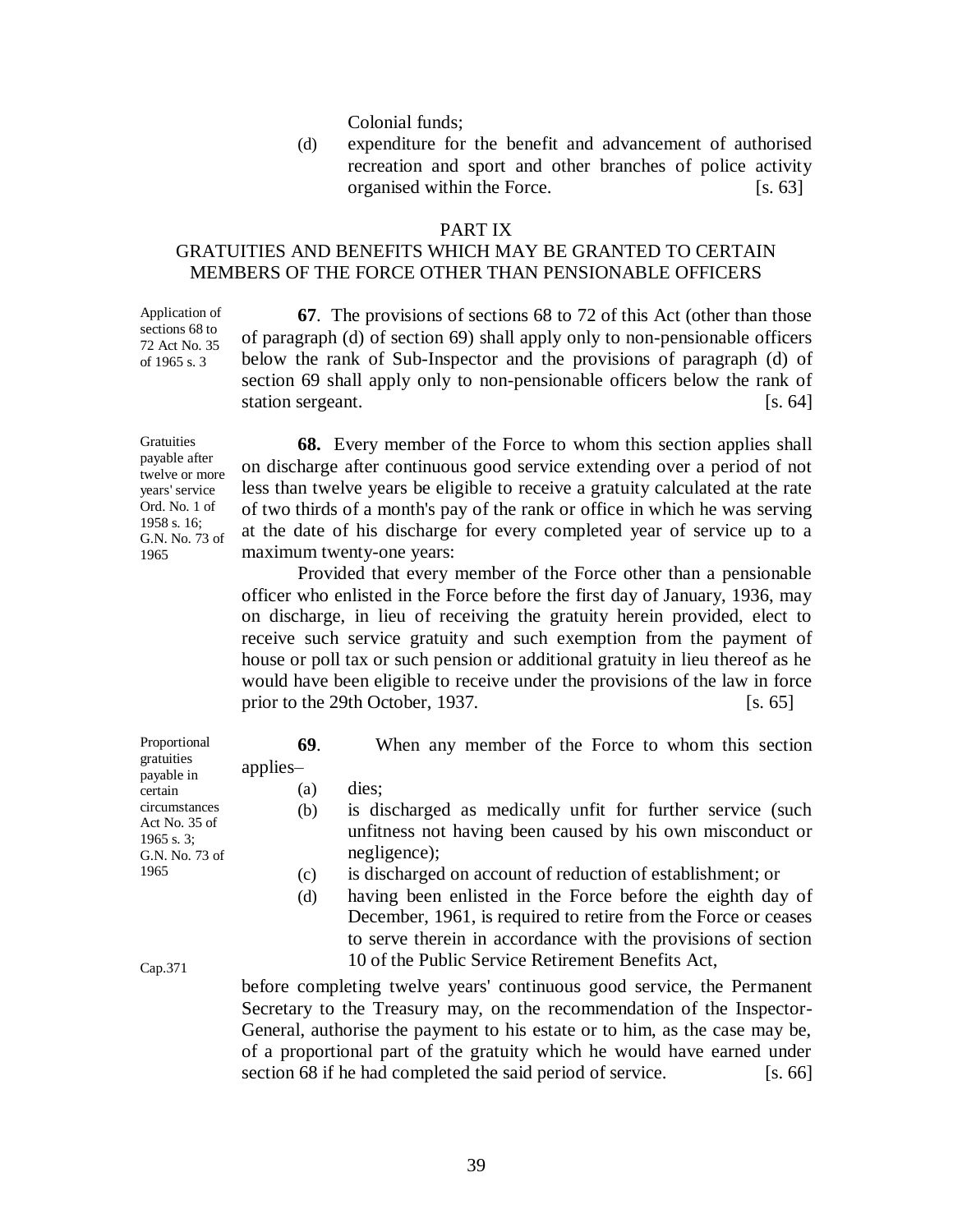**Gratuities** earned to be deemed part of the officer's estate Ord. No. 1 of 1958; G.N. No. 73 of 1965

Gratuities remaining unpaid at death: how disposed of Ord. No. 1 of 1958; G.N. No. 73 of 1965

Compensation in case of death, injury or damage incurred on duty Ord. No. 1 of 1958 s. 20; G.N. No. 73 of 1965

Gratuity for holders of award G.N. No. 73 of 1965

**70.** Any gratuities which would have been due and payable to any member of the Force to whom this section applies had he taken his discharge under the provisions of this Act shall, in the event of his reengaging for a further term be deemed to have belonged to him for the purpose of the distribution of his estate.  $[s, 67]$ 

**71**. Where any member of the Force to whom this section applies having been discharged, dies before the receipt by him of any gratuity for which he has become eligible under section 68 or section 69, such gratuity shall be paid to the person authorised to distribute his estate, as part thereof. [s. 68]

**72.** When in the discharge of his duties any member of the Force to whom this section applies is killed or injured so as to cause his discharge from the Force, or his property is damaged in the course of as a direct result of his discharge of such duties, the Minister, on the recommendation of the commissioner, may direct payment out of the public revenue of such compensation as he may deem fit; and such compensation shall be in addition to any gratuity for which he may be eligible under the provisions of this Act.  $[s, 69]$ 

**73**. Every member of the Force of or below the rank of sergeant major in possession of the African Police Medal or the King's Police Medal for Gallantry or Distinguished Service or the Colonial Police Medal for Gallantry or Meritorious Service earned by him in respect of service in the Tanganyika or Zanzibar Police Forces, or any medal or award conferred by the President for value, bravery or gallantry during service in the Force may, on the recommendation of the commissioner and with the sanction of the Minister irrespective of the amount of his service, be paid such gratuity as may be determined by the Minister. [s. 70]

### PART X

### DISPOSAL OF DECEASED'S ESTATES

Provisions for disposal of property of officers dying intestate G.N. No. 73 of 1965

**74**.-(1) The Inspector-General shall keep or cause to be kept a personal record of every member of the Force of or below the rank of inspector.

(2) In the event of any such member of the force dying while in the Force a report of the death together with the personal record shall be delivered to the administrative officer in charge of the district in which the deceased was stationed at the time of his death.

(3) Any police officer or officer of Government having in his charge or control any pay, gratuity, allowance or other money or personal property belonging to any such member of the Force referred to in subsection (1)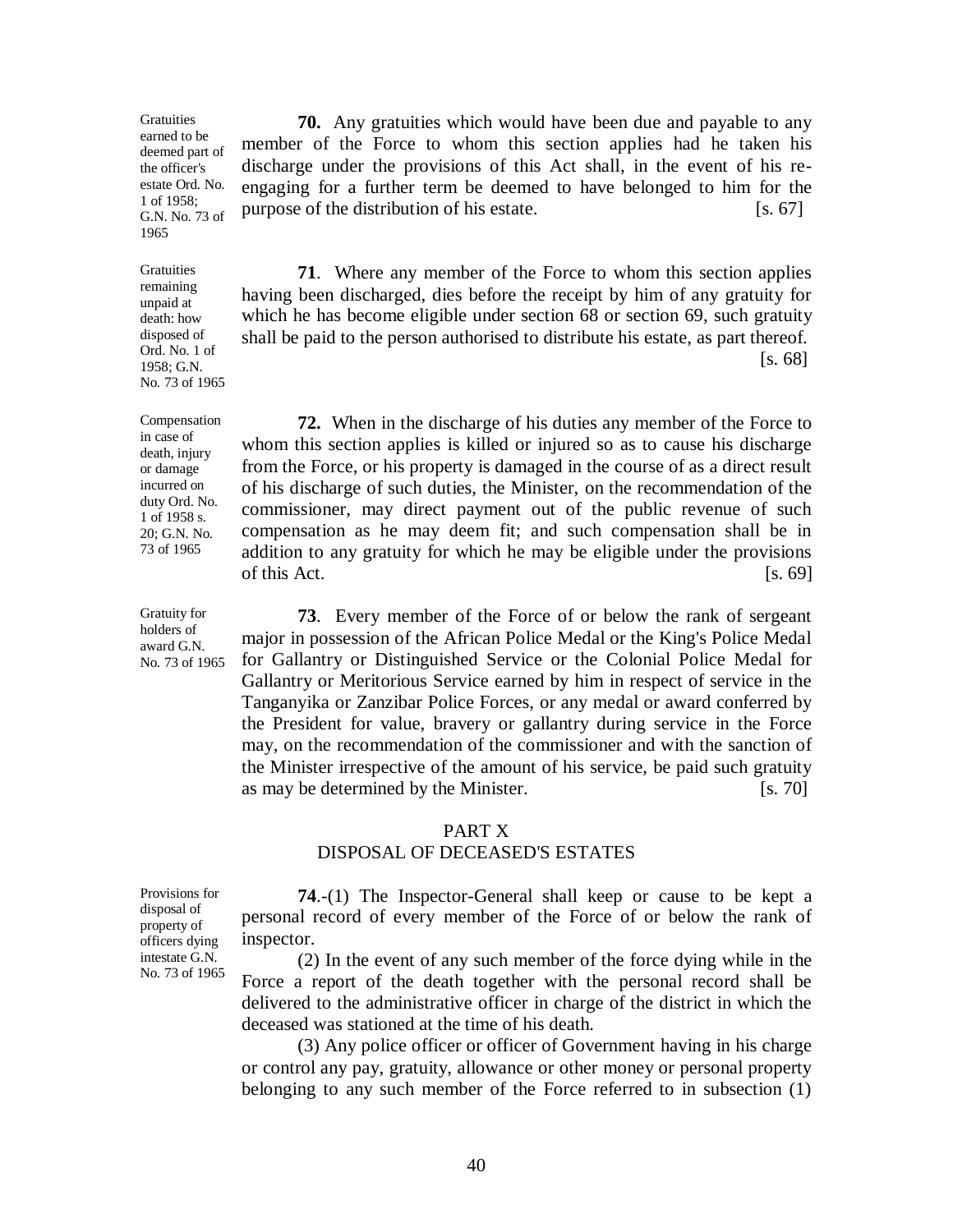who dies while in the service of the Force shall pay or deliver the same to the administrative officer in charge of the district in which he was stationed at the time of his death who shall dispose of the same according to law.

[s. 71]

### PART XI

### EMPLOYMENT OF POLICE OFFICERS ON SPECIAL DUTY AND THE MAINTENANCE OF ORDER IN DISTURBED AREAS

**75.**-(1) The Inspector-General may, subject to the directions of the Minister, on the application of any person and on being satisfied as to the necessity therefor, detail any number of police officers for special duty at any place in the United Republic and for such period as may be considered necessary. Such police officers shall, subject to the provisions of this Act, be exclusively under the orders of the officer in charge of police in such place and shall, unless the Minister otherwise directs, be employed at the expense of the person making the application:

Provided that any person on whose application police officers have been detailed for special duty at any place may require that such police officers shall be withdrawn and at the expiration of one month from the date of such notice or such less period as the Inspector-General may determine such person shall be relieved of any further expense in connection with the employment of such police officers.

(2) Any amount recoverable as expenses from any person making such application under subsection (1) may be recovered by the Inspector-General as a debt, and when received shall be paid into the revenue of the United Republic. [s. 72]

**76.** Where the Inspector-General considers that it is in the interests of any person that the employment of additional police in any place is necessary for the safety of any public or private property, or that there is a reasonable apprehension of a breach of the peace, he may, subject to the directions of the Minister, station police officers for duty at any place for such period as he may consider necessary, and may require any person to pay all or part of the expenses incurred thereby, and such person shall thereupon cause payment to be made in such manner as the Inspector-General may direct:

Provided that any person who has been required to pay such expense as aforesaid may appeal against such requirement to the Minister whose decision thereon shall be final. [s. 73]

**77**.-(1) The Minister may, by order declare, in respect of any area in the United Republic, that such area is a disturbed area in which an abnormal state of affairs exists and may in the same or a subsequent order declare that, by reason of the conduct of the inhabitants of such area or any class or section of such inhabitants, it is expedient to increase the number of police

Employment of additional police in special circumstances

Employment of police officers on special duty at the expense of private persons

Employment of additional police in disturbed areas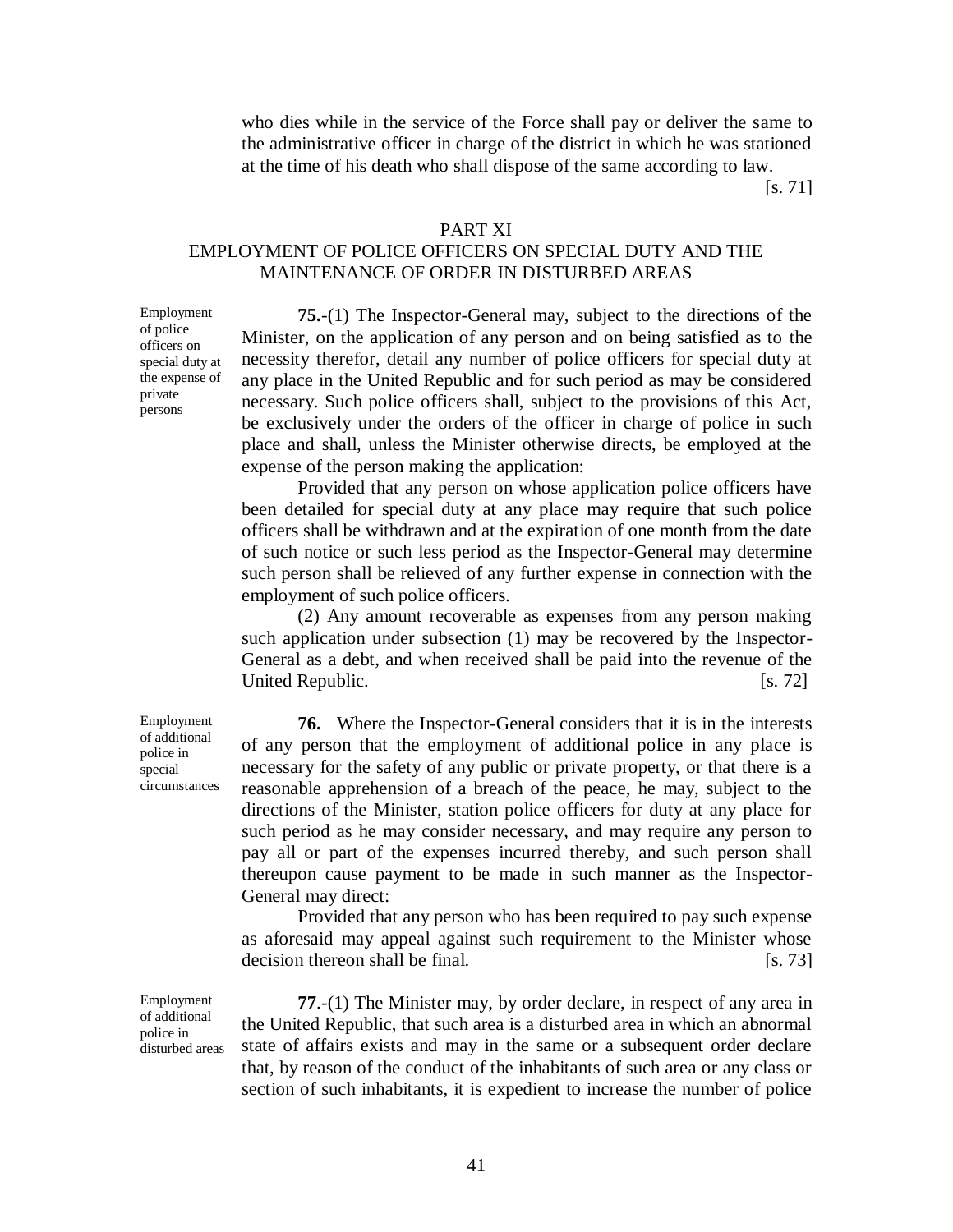officers stationed in such area.

(2) Upon publication of an order under subsection (1) the Inspector-General shall, subject to the directions of the Minister, employ such number of police officers in addition to those already stationed in the area specified in such order as he may consider expedient, and, subject to the provisions of subsection (3), the cost of such additional police officers shall be borne by the inhabitants of such area.

(3) Where any additional police officers have been stationed in any area under the provisions of subsection (2) of this section, the Regional Commissioner of the region in which such area is situated shall, after such inquiry as he may consider necessary and subject to the directions of the Minister, apportion the cost of such additional police officers among the inhabitants of such area, and such apportionment shall be made according to the Regional Commissioner's judgment of the respective means of such inhabitants:

Provided that the Regional Commissioner may, subject to the directions of the Minister, exempt any person or persons or any class or section of such inhabitants from liability to bear any portion of such cost.

(4) Every order issued under subsection (1) shall state the period for which it is to remain in force, but such order may at any time be cancelled or may be extended from time to time for a further period or periods as the Minister may in each case direct.

Cap.1 (5) Notwithstanding any provision of the Interpretation of Laws Act any order made under this section may be published in such manner as the Minister shall deem fit. [s. 74]

Award of compensation to sufferers from the misconduct of inhabitants of disturbed areas

**78**.-(1) Where in any area in regard to which any order under subsection (1) of section 77 is in force, death or grievous hurt or loss of or damage to property has been caused by or has ensued from the misconduct of the inhabitants of such area or any class or section of such inhabitants, any person who claims to have suffered loss, damage or injury by reason of such misconduct may, within one month after the date of the loss, damage or injury make application for compensation to the Regional Commissioner of the region within which such area is situated:

Provided that the Regional Commissioner may, in his discretion from time to time, by order, extend the period within which such applications for compensation may be made, but so that such extensions shall not in the aggregate exceed three months.

(2) Upon such claim being made the Regional Commissioner may, by order subject to the directions of the Minister and after such inquiry as he may consider necessary, and whether any additional police officers have or have not been stationed in such area under section 77–

- (a) decide the person or persons to whom loss, damage or injury has been caused or has ensued from such misconduct;
- (b) assess the amount of compensation to be paid to such person or persons and the manner and proportions in which it is to be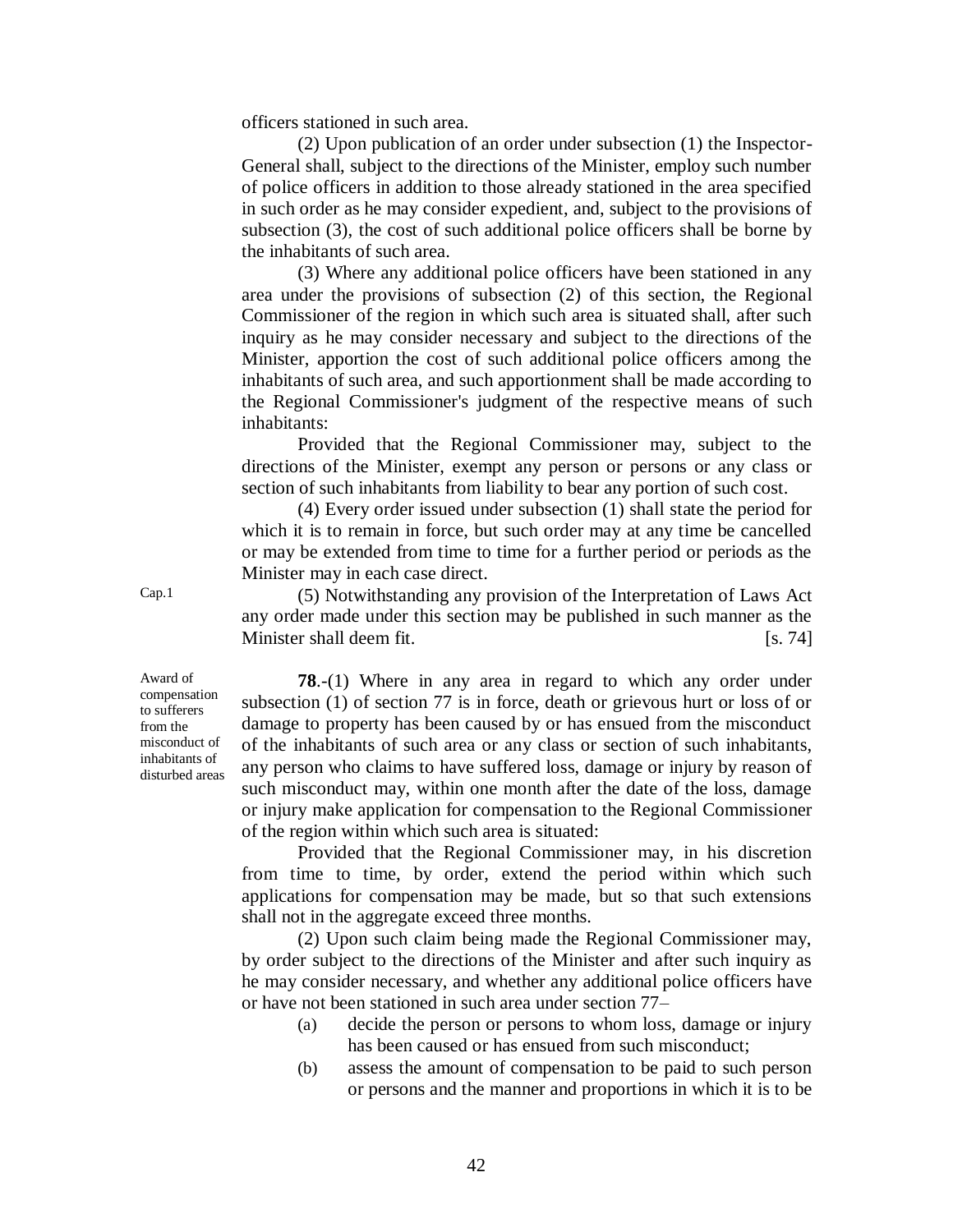distributed;

- (c) assess the proportions in which compensation shall be paid by the inhabitants in such area; and
- (d) order the payment of such compensation:

Provided that the Regional Commissioner shall not make any order under this subsection unless he is of the opinion that such loss, damage or injury has arisen from a riot or unlawful assembly within such area and that the person who suffered the loss, damage or injury was himself free from blame in respect of the occurrences which led to such loss, damage or injury:

Provided also that the Regional Commissioner may, subject to the directions of the Member, in or by any such order as aforesaid or any subsequent order exempt any person or persons or any class or section of such inhabitants from liability to pay any portion of such compensation.

(3) Every order made under subsection (2) shall be subject to revision by the Minister, but, save as aforesaid, shall be final.

(4) Any order made under the provisions of this section may be communicated to any person affected thereby in such manner as the Regional Commissioner shall think fit.

(5) No civil suit shall be maintainable in respect of any loss, damage or injury for which compensation has been accepted under this section.

[s. 75]

**79**. For the purposes of sections 77 and 78 the term "inhabitants" includes all persons who themselves or by their agents or servants occupy or have a lawful interest in land or in other immovable property within the area specified in any order made under section 81 and all landholders who themselves or by their agents or servants collect rents direct from lessees or occupiers in such area, notwithstanding that they do not actually reside in such area. [s. 76]

**80**.-(1) All moneys payable under this Part of this Act shall be recoverable in the manner provided by law for the recovery of fines imposed in criminal proceedings, or by suit in any competent court.

(2) All moneys recovered under section 75, 76 and 77 shall be paid to the general revenue of the United Republic.

(3) All moneys recovered under section 78 shall be paid by the Regional Commissioner to the persons to whom and in the proportions in which the same are payable.  $[s, 77]$ 

### PART XII SPECIAL POLICE OFFICERS

Power to appoint special police officers Ord. No. 22 of 1955 s. 11;

**81.**-(1) Where it appears to him to be expedient in the interests of public order and safety so to do, it shall be lawful for the Inspector-General or the Superintendent in charge of police, or the Regional Commissioner or

Recovery and disposal of moneys paid under Part XI

Definition of "inhabitants"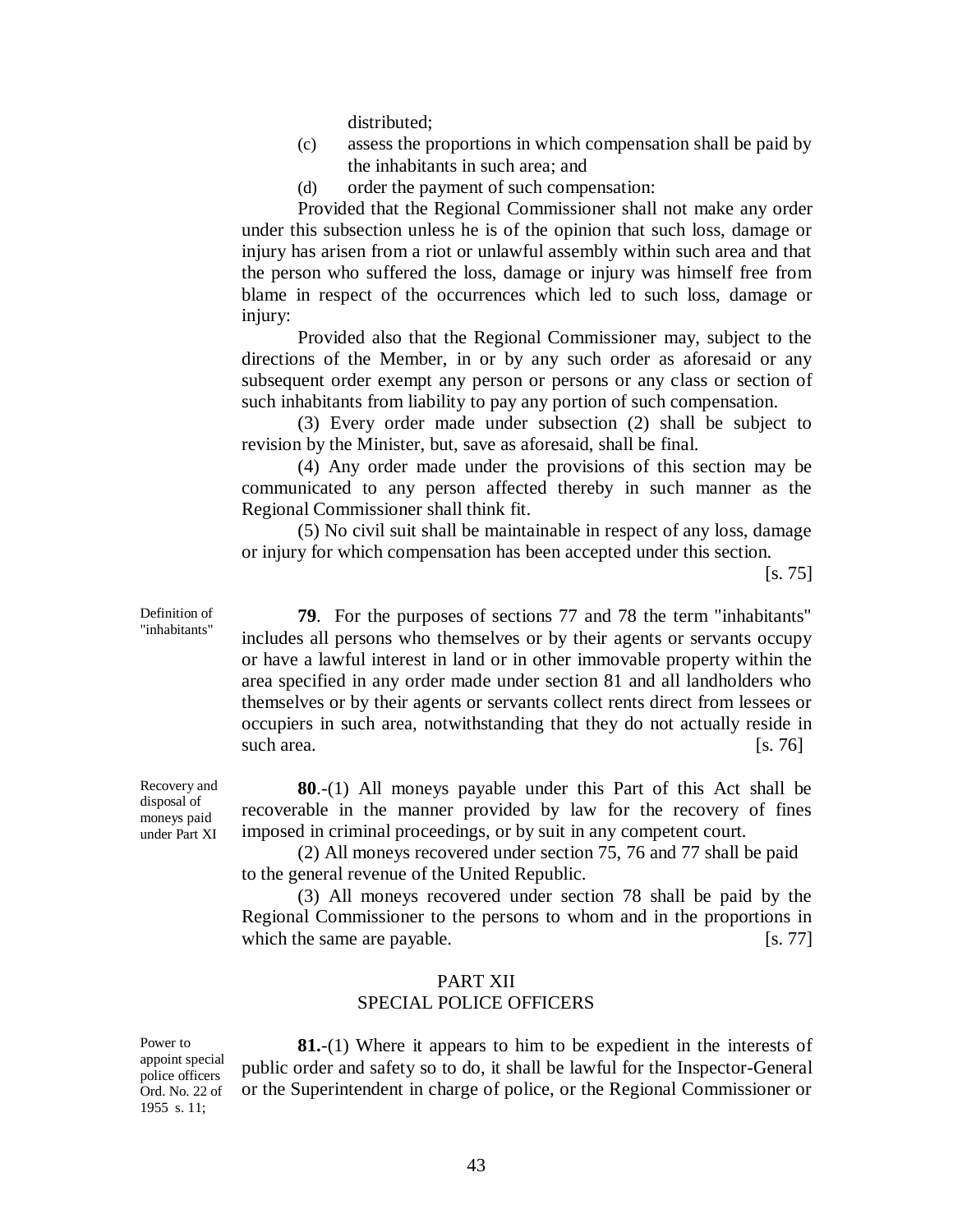G.N. No. 73 of 1965

Power to suspend or determine services of special police officers Ord.

s. 11

District Commissioner having jurisdiction in any region or district, to appoint by writing under his hand Form 2 of the First Schedule to this Act, any residents of the United Republic to be special police officers in such number, for such time, and within such area as he may deem necessary.

(2) Whenever any special police officers are appointed under the provisions of this section, the Inspector-General or other officer making the appointments shall forthwith transmit to the Minister notice of such appointments and of the circumstances which rendered such appointments expedient. [s. 78]

No. 22 of 1955 **82**. The Inspector-General or other officer by whom any special police officer is appointed under section 81, may suspend or determine the appointment of any such special police officer if he considers such appointment can be safely suspended or determined and shall forthwith transmit notice thereof in Form 3 of the First Schedule to this Act to the special police officer concerned. [s. 79]

President may establish a force of special police officers Act No. 2 of 1962

**83.** Notwithstanding the provisions of section 81 the President may, if he thinks fit, establish a force of special police officers and appoint persons to be in command thereof and may authorise the Inspector-General to enrol in such force any persons who may offer their services and whose services he accepts and may assign ranks to such special police officers and provide for the duration and determination of their appointments or service subject to the conditions hereinafter appearing or as may be prescribed.

[s. 80]

Definition of "special police officer" G.N. No. 73 of 1965

Refusal of person appointed to serve G.N. No. 73 of 1965

**84**.Save where the context otherwise requires, in this Part of the Act "special police officer" includes any officer whether appointed under section 81 or enrolled under section 83. [s. 81]

**85**.-(1) The Inspector-General may in writing or by such other means as he may consider appropriate call upon any special police officer to carry out such duties or training as he may think fit.

(2) If a special police officer, on being called upon to carry out any duty or training under the provisions of this section, refuses or neglects to serve, he shall for every refusal or neglect commits an offence and shall be liable on conviction to a fine not exceeding one hundred shillings, unless he satisfies the court that he was prevented by sickness or such other unavoidable cause as may in the opinion of the court be sufficient excuse.

[s.82]

| Powers and                  | <b>86.</b> Every special police officer-                        |  |
|-----------------------------|-----------------------------------------------------------------|--|
| duties of<br>special police | when called upon to carry out any duty or training under<br>(a) |  |
| officers G.N.               | section 85 of this Act; or                                      |  |
| No. 73 of 1965              | if ordered by any police officer not below the rank of<br>(b)   |  |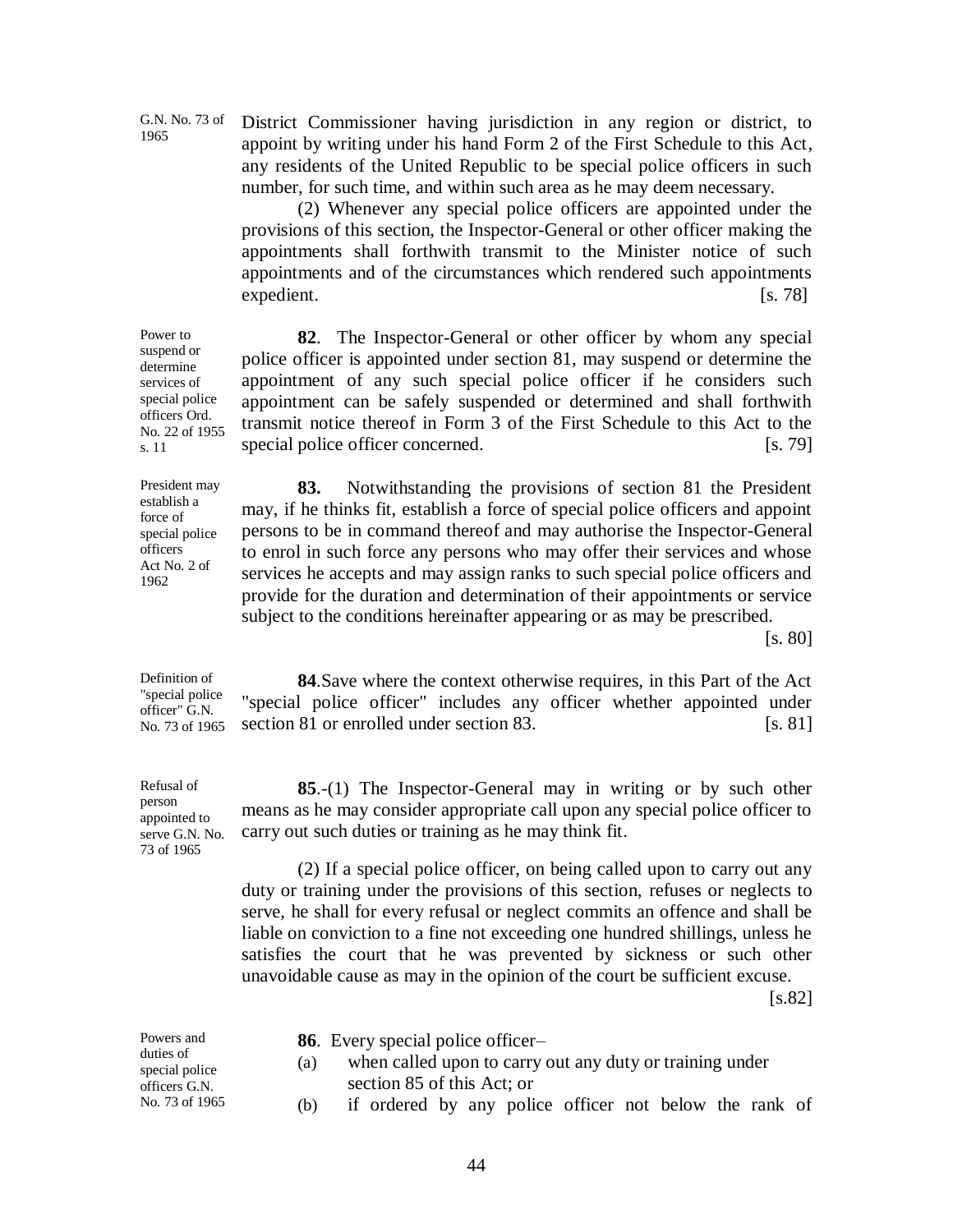inspector to assist the police in the performance of their duties,

shall have the same powers, privileges and protection as a police officer of equivalent rank and shall be liable to perform the same duties and shall be amenable to the same penalties and be subordinate to the same authorities as a police officer.  $[s, 83]$ 

**87**. It shall be lawful for the Inspector-General to provide at the public expense for the use of special police officers uniforms, badges, equipment, arms and other necessary articles for the proper carrying out of the duties of their office. [s. 84]

**88.**-(1) Every special police officer shall, within one week after the termination of his appointment or service, deliver up in good order (fair wear and tear only excepted) to the nearest police station his form of appointment or documents of service and any uniform, badge, equipment, arms or other articles which may have been provided to him under the Act.

(2) Any special police officer who refuses or neglects to make such delivery commits an offence and shall be liable on conviction to a fine not exceeding forty shillings and the court may issue a warrant to search for and seize any such form of appointment, documents, uniform, badge, equipment, arms or other articles which shall not have been delivered up.

[s. 85]

Inspector-General to command G.N. No. 73 of 1965

Compensation on death, injury or damage to property while on duty G.N. No. 73 of 1965

**89**. The Inspector-General shall, subject to the general directions of the Minister, have the command, superintendence and direction of special police officers, and subject to the provisions of this Act and to any regulations made thereunder, may make such appointments, promotions and reductions in ranks as he may see fit.  $[s. 86]$ 

**90.**-(1) If any special police officer suffers any permanent or temporary disablement, attributable to any wound or injury received or sickness contracted by him in the performance of any duty or training by him in the circumstances mentioned in paragraphs (a) and (b) of section 86 of this Act, or if the property of any special police officer is damaged during the performance of such duty or training, the Minister may award such special police officer such compensation, gratuity or pension as to him may seem just.

(2) If any special police officer is killed or dies as a result of any wound or injury received or sickness contracted by him in the circumstances referred to in subsection (1), the Minister may grant to the dependants of such special police officer such pension or allowance as to him may seem just.

(3) No pension, compensation, allowance or gratuity paid under the provisions of this section shall be assigned, transferred or be liable to be

Inspector-General to provide necessary equipment for special police officers

Uniform, etc., to be delivered upon termination of appointment G.N. No. 73 of 1965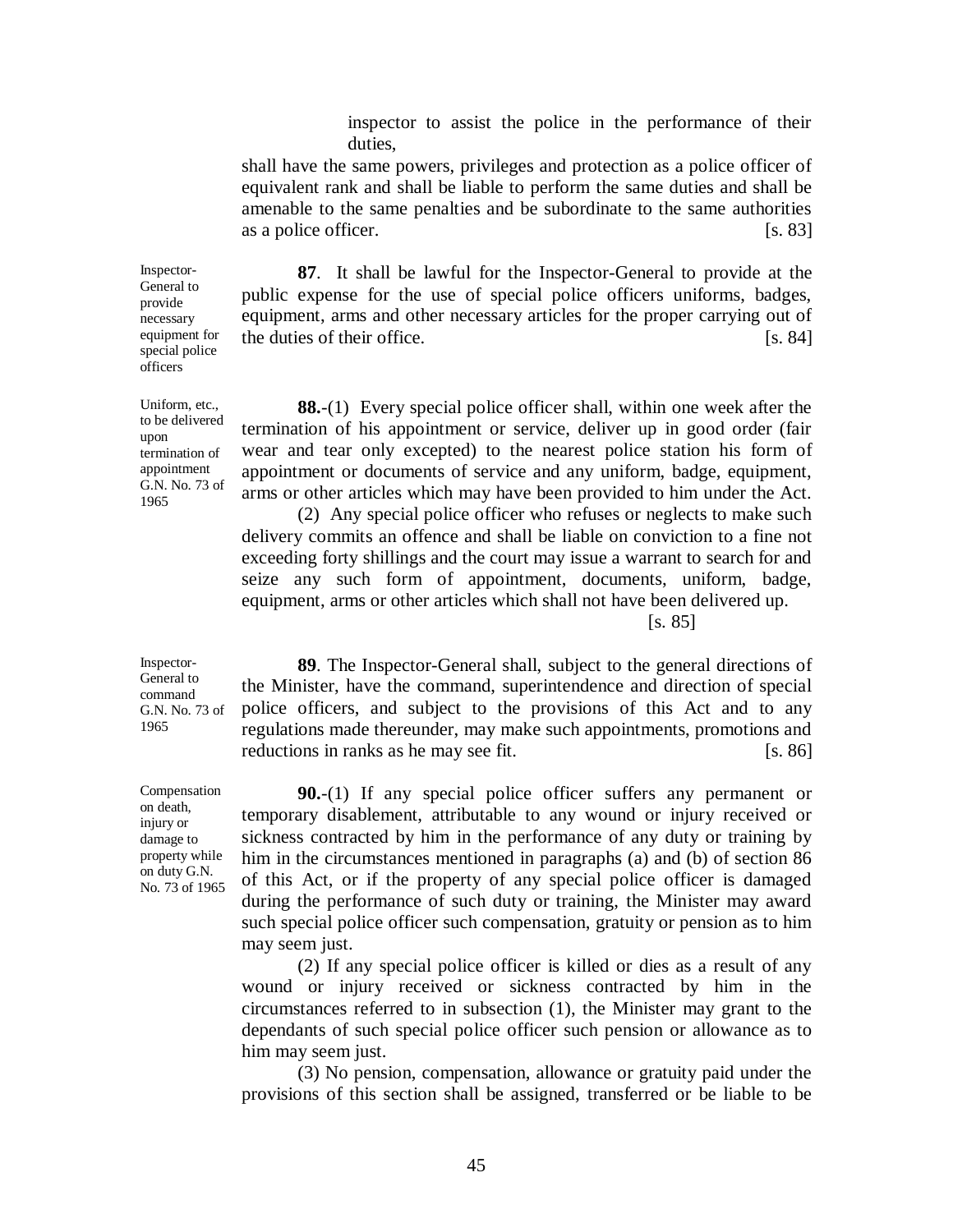### PART XIII SERVICE OUTSIDE THE UNITED REPUBLIC

Minister may send police officers to neighbouring countries G.N. No. 73 of 1965 2nd Sch.

**91**.-(1) The Minister may on the application of the government of any neighbouring country, if he is satisfied that reciprocal arrangements have been or will be made by such government in favour of the Government of the United Republic, order such number of police officers as he may think fit to proceed for service to such other country.

(2) For the purposes of this section and this Part of this Act "neighbouring country" means any country having a common boundary with the United Republic and any such other country as the Minister may, by notice published in the *Gazette*, declare to be a neighbouring country for the purposes of this Part of this Act. [s. 88]

or an Assistant Commissioner, or a superintendent in charge of police in any province, having authority in any area of the United Republic which has a common boundary with a neighbouring country, may, on the application of any administrative officer or any commissioned or gazetted police officer of such country for the temporary assistance of specified number of police officers of the country, order any police officers under his control, not exceeding the number applied for, to proceed for service in

**92**.-(1) In the case of a temporary emergency the Inspector-General,

Despatch of police officers to neighbouring countries in temporary emergency Ord. No. 1 of 1958 s. 21; G.N. No. 73 of 1965 2nd Sch.

such countries:

Provided that any Assistant Commissioner in charge of a region or any superintendent in charge of police in a region who is not subject to the orders of an Assistant Commissioner shall, wherever possible, obtain the prior authority of the Inspector-General for such action as aforesaid and in any case shall report such action to the Commissioner as soon as possible.

(2) All police officers of the United Republic who may be ordered under subsection (1) of this section to proceed to a neighbouring country for service shall comply with such order, and every such order shall be deemed to have been made by the Minister under the provisions of section 91.

[s. 89]

**93.**-(1) All police officers serving outside the United Republic under the provisions of this Part shall be under the orders of their own superior officers, subject to the control of the senior officer present, whether he be a member of the Force or of the police force of a neighbouring Country and shall, in so far as appertains to their terms and conditions of service and the maintenance of discipline, be subject to the provisions of this Act and any regulations and orders made hereunder, and, so far as possible, shall perform the same duties as when on service in the United Republic but so that, except as aforesaid, nothing in this Part of this Act shall operate contrary to the general law for the time being in force in any such United Republic, which shall apply to and be observed by such police officers in

Police officers on service outside the United Republic to be under own officers and subject to their own laws and orders G.N. No. 73 of 1965 2nd Sch.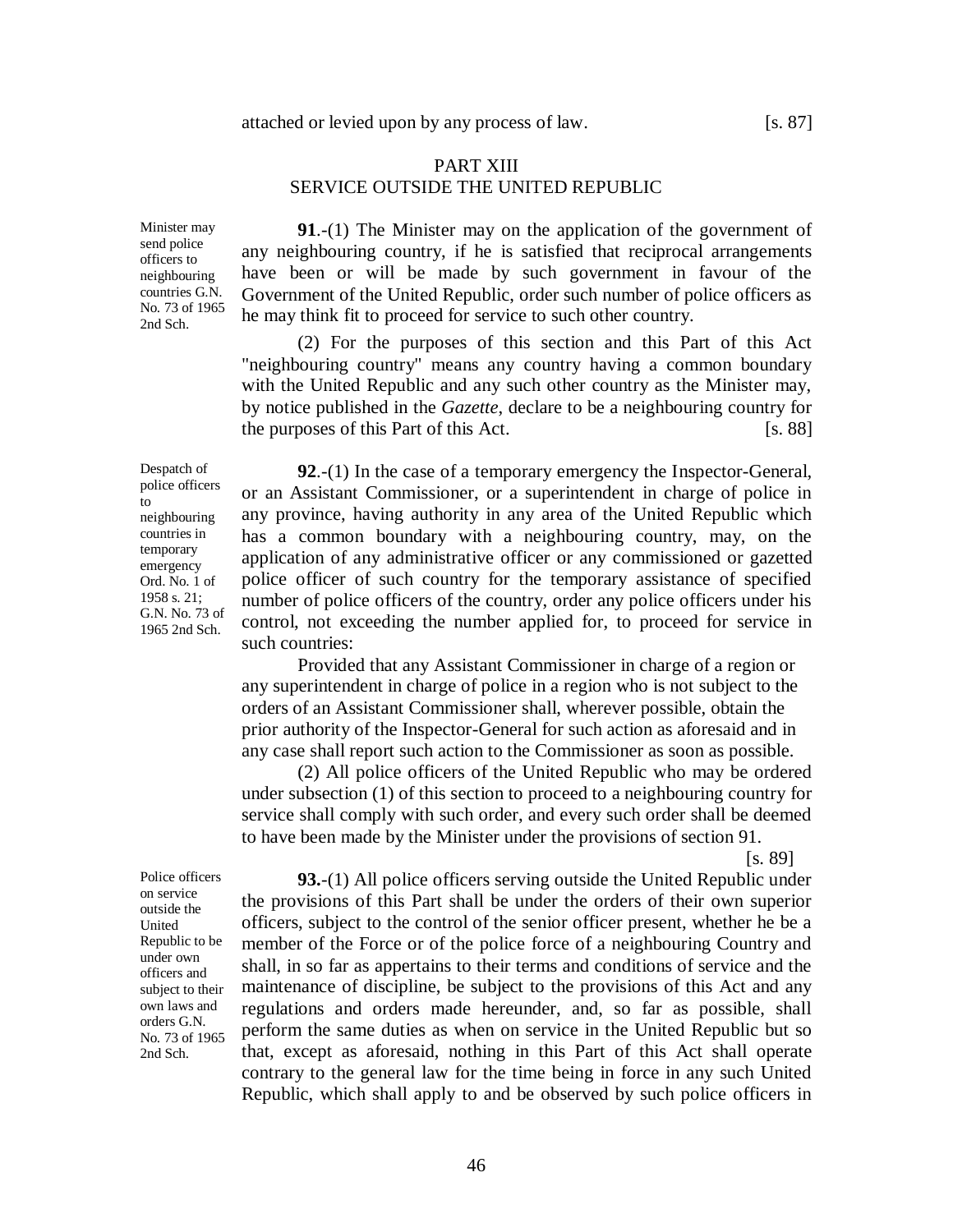the same manner as if they were police officers engaged for service in the said country.

(2) The powers conferred by this Act upon any officer, not being the Inspector-General, to punish offences committed by police officers may be conferred by the Inspector-General upon any officer of the Force serving in such Country. [s. 90]

Conditions precedent to be fulfilled by the law of the country concerned

**94.** No police officers shall be sent to a neighbouring state unless and until the Minister is satisfied that satisfactory provisions have been or will be made in the law of such country–

- (a) for the enforcing, in such country of the engagement of service between police officers of the Force and the Government of that country;
- (b) for giving police officers of the United Republic serving in such country under this Part the powers and duties of police officers within such country; and
- (c) for enabling the courts and magistrates of such country serving in such country to hear and determine charges against police officers of the United Republic in respect of the offences specified in this Act and to inflict punishments therefor, which shall be no greater than are prescribed in this Act in respect of such offences. [s. 91]

**95**. Whenever–

- (a) in response to an application made by the Minister any police officers from the police force of a neighbouring country are present in any part of the United Republic; or
- (b) in response to an application made by any officer in the public service of the United Republic any police officers from a neighbouring country are present in the United Republic for the purpose of assisting the Force in any temporary emergency,

such police officers shall be under the orders of their own officers present with them, if any, subject to the control of the senior police officer present, whether he be a member of the Force or of the police of a neighbouring state, and, so far as is not inconsistent with the general law for the time being in force and so far as possible perform the same duties as when on service in their own United Republic. [s. 92]

**96**. Whenever any police officer from any neighbouring country is present in the United Republic under the circumstances in section 95, any contract of service made of between any such police officer and the Government of such neighbouring country may be enforced in the United Republic in the same manner and with the like effect as if such contract had been made between such police officer and the Government of the United Republic.  $[s.93]$ 

Police officers from neighbouring countries serving in the United Republic to be under their own laws, orders and their own officers

Enforcement of contract made with Government of neighbouring country G.N. No. 73 of 1965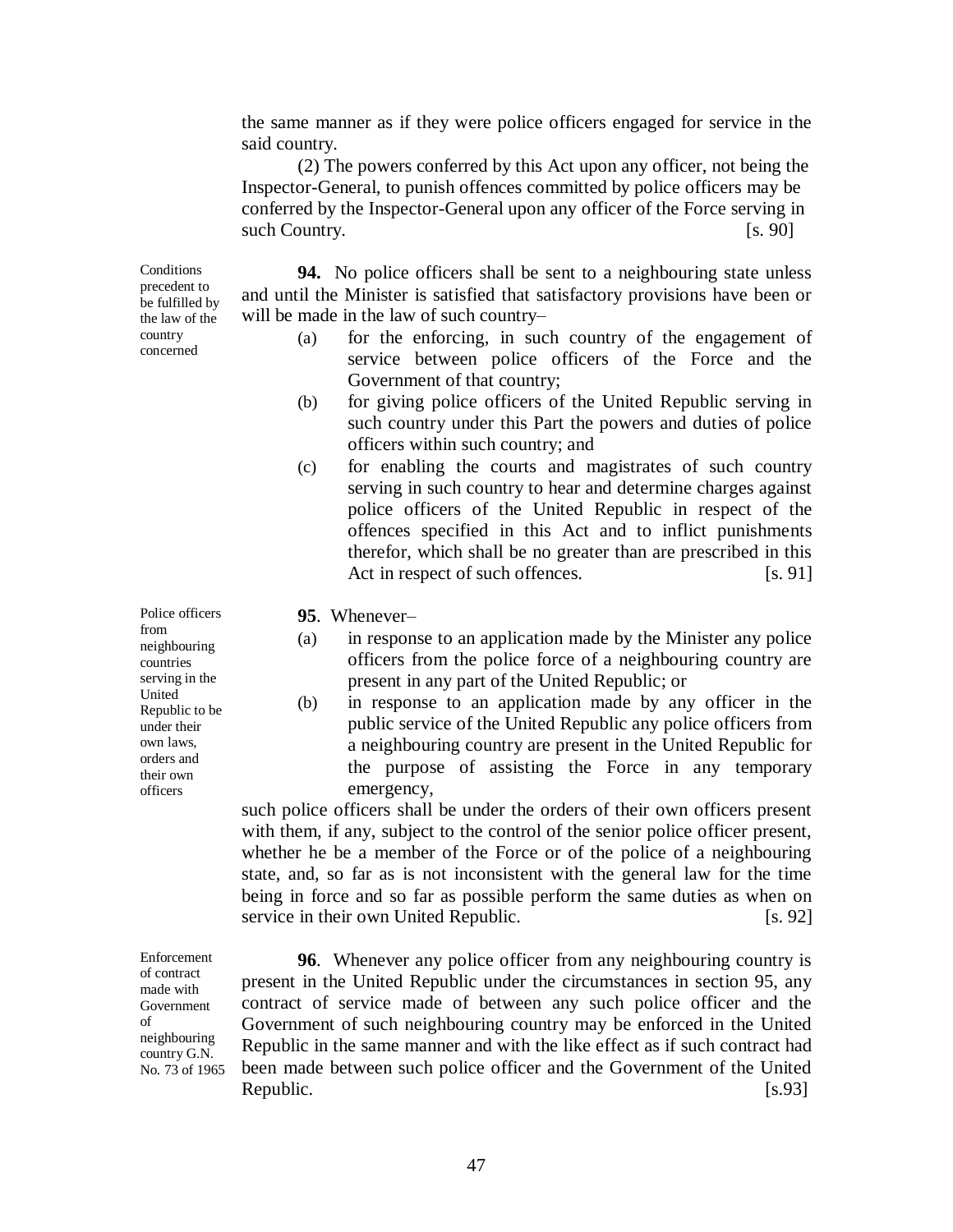**97**. Any member of the police force of a neighbouring country present in the United Republic under the circumstances referred to in section 95 shall have and may exercise the powers and shall be liable to perform the duties of a police officer of the United Republic.

[s. 94]

**98**. The High Court or any subordinate court of the United Republic may hear and determine the charges against the police officers of the neighbouring state present in the United Republic under the circumstances referred to in section 95 in the same manner as a court in any such country.

[s. 95]

### PART XIV

### GENERAL PROVISIONS

Power to prosecute under other law not to be affected

Powers of members of the police force of neighbouring country

Powers of courts of the United Republic G.N. No. 73 of 1965

> **99**. Nothing in this Act shall exempt any person from being proceeded against under any other Act or law in respect of any offence made punishable by this Act, or from being liable under any other Act or law to any other or higher penalty or punishment than is provided for by this Act:

> Provided that no person shall be punished twice for the same offence. [s. 96]

Mutiny Act No. 19 of 1964 s. 2; G.N. No. 73 of 1965

**100**.-(1) Any member of the Force who–

- (a) takes part in a mutiny involving the use of violence or the threat of violence; or
- (b) incites any other member of the Force or any member of the Tanzania Peoples Defence Forces or the National Service or the Prisons Service to take part in any such mutiny, whether actual or intended,

commits an offence and shall be liable on conviction by a Special Tribunal to suffer death or imprisonment for life or any lesser period.

(2) Any member of the Force who, in a case not falling within subsection (1) of this section, takes part in a mutiny or incites any such person as is referred to in paragraph (b) of subsection (1) to take part in a mutiny, whether actual or intended, commits an offence and shall be liable on conviction by a Special Tribunal to imprisonment for life or any lesser period.

(3) In this section––

- "mutiny" means a combination between two or more members of the Forces or Services referred to in paragraph (b) of subsection (1) or between persons two at least of whom are members of any such Force or Service–
	- (a) to overthrow or resist lawful authority in any such Force or Service; or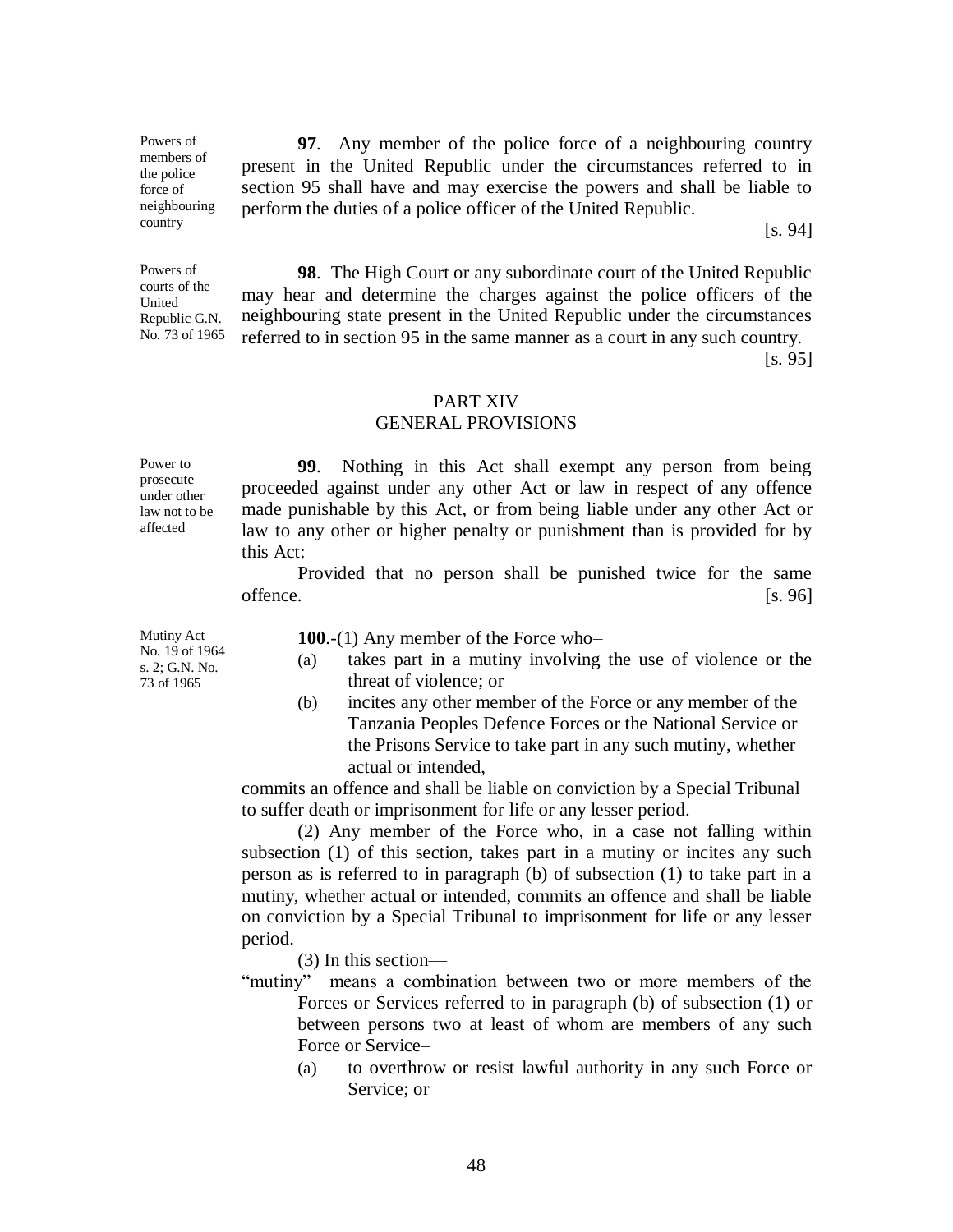(b) to disobey such authority in such circumstances as to make the disobedience subversive of discipline; and

"Special Tribunal" means a tribunal established under the Special Tribunals Act. [s. 97]

**101**. Where any person shall have been discharged from the Force between the twentieth day of January, 1964 and the first day of April, 1964, and at the time of his discharge he shall have been required by any superior officer to make a report, whether or not periodically, to any person holding office in the service of the United Republic, any such first mentioned person who fails, without lawful or reasonable cause, to report in accordance with the terms of such requirement, until released from such requirement by the person to whom he is required to report, commits an offence and shall be liable, on conviction before the court of a resident magistrate or a district court, to imprisonment for a term not exceeding one year or to a fine not exceeding one thousand shillings or to both such imprisonment and fine.

[s. 98]

Desertion **102**.-(1) Any member of the Force who deserts from the Force commits an offence and on conviction shall be liable to imprisonment for a period of six months.

> (2) No person shall be found guilty of the offence of desertion unless the court is satisfied that he intended not to return to the Force.

> > [s. 99]

| Unlawful                                                                           |     | 103.-(1) Any person, not being a police officer who-                                                                                        |  |  |  |  |
|------------------------------------------------------------------------------------|-----|---------------------------------------------------------------------------------------------------------------------------------------------|--|--|--|--|
| possession of<br>articles<br>supplied to a<br>police officer<br>and<br>personation | (a) | is found in possession of any article whatsoever which has<br>been supplied to a police officer for use in the execution of<br>his duty; or |  |  |  |  |
|                                                                                    | (b) | is found in possession of any medal or decoration granted to<br>any police officer for gallantry, service or good conduct,                  |  |  |  |  |
|                                                                                    |     |                                                                                                                                             |  |  |  |  |

and fails to account satisfactorily for his possession thereof commits an offence.

(2) Any person who, without lawful authority–

49

- (a) purchases or receives any article whatsoever which has been supplied to a police officer for use in the execution of his duty or any medal or decoration granted to any police officer for gallantry, service or good conduct; or
- (b) aids or abets any police officer in selling or disposing of any such article, medal or decoration,

commits an offence. [s. 100]

Harbouring in public house police officers while on duty

**104.** Any keeper of a house, store or place in which intoxicating liquor is sold who, himself or by any person in his employment, knowingly harbours or entertains any member of the Force or permits such member of

- been supplied to a police officer for use in the execution of
- 

Cap.126

Police officers discharged between certain dates required to report Act No. 19 of 1964 s. 2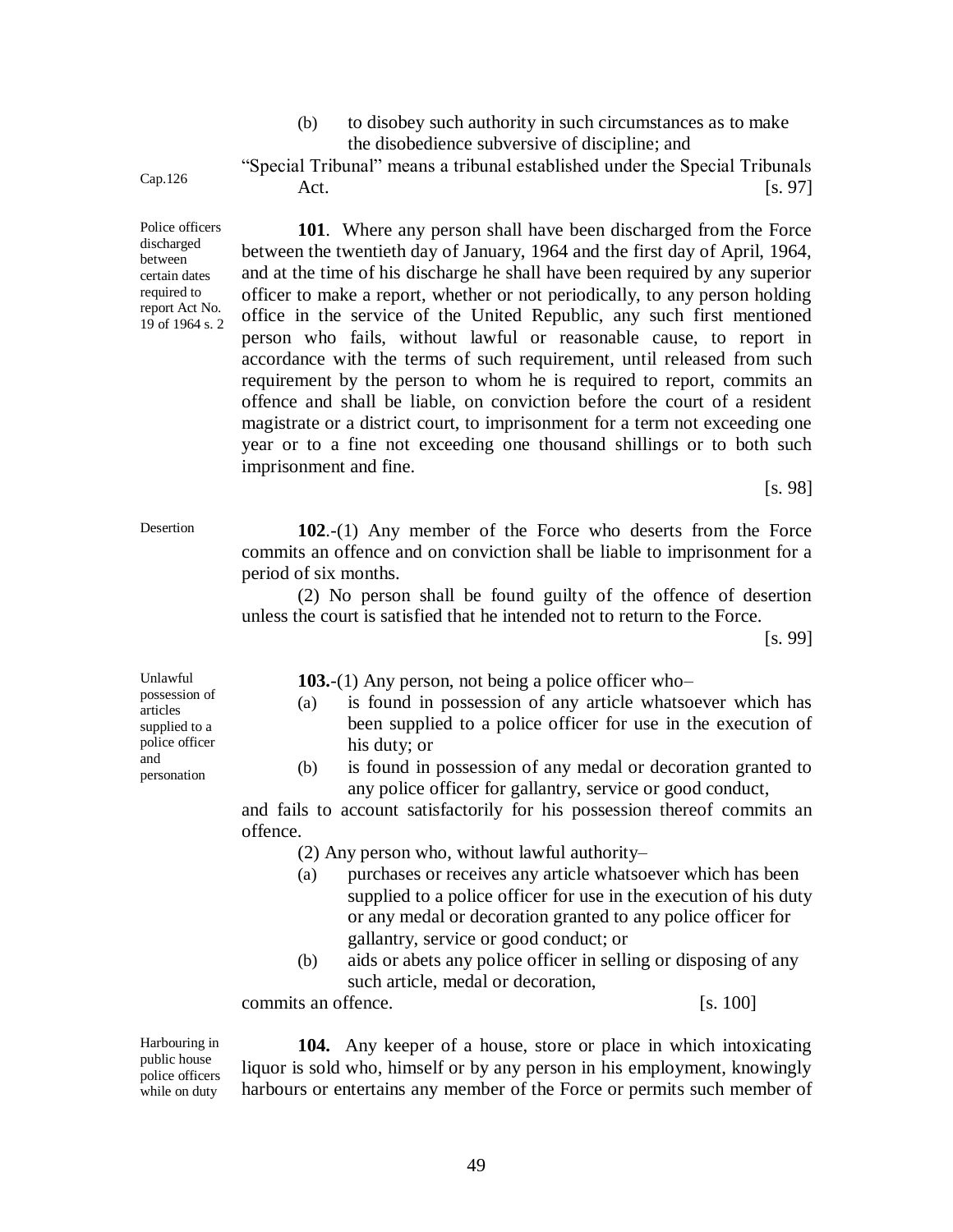the Force to remain as a customer or guest in such house, store or place, during any part of the time in which such member of the Force has been detailed for duty, commits an offence and shall be liable on conviction to a fine not exceeding four hundred shillings or imprisonment for a term not exceeding three months.

[s. 101]

Persons causing disaffection, etc.

**105.** Any person who–

- (a) causes or attempts to cause or does any act calculated to cause disaffection amongst police officers;
- (b) induces, or attempts to induce, or does any act calculated to induce any police officer to commit any breach of discipline,

commits an offence and shall be liable upon conviction to a fine not exceeding one thousand shillings or to imprisonment for a term not exceeding two years or to both such fine and such imprisonment.

[s.102]

office or lock-**106**.-(1) Any person who, in any police station or police office or in any lock-up, behaves in a riotous, indecent, disorderly or insulting manner commits an offence.

> (2) Any police officer may arrest without warrant any person who, in his view, commits any offence under the provisions of subsection (1) of this section. [s. 103]

> **107**. Any person who commits an offence under any of the provisions of Parts I to XIV for which no other penalty is expressly provided, shall be liable on conviction to a fine not exceeding five hundred shillings, or to imprisonment for a term not exceeding three months or to both such fine and imprisonment. [s. 104]

### PART XV POLICE RESERVE

 $[9<sup>th</sup>$  June, 1939]

Ords. Nos. 1 of 1939; 14 of 1950; 27 of 1954; 43 of 1958 Establishment of Police Reserve Ord. No. 43 of of 1958 s. 3

the Reserve Ord. No. 43 of 1958 s.4

**108**. There may be established and maintained a Police Reserve. [s. 105]

Constitution of **109**. If a Police Reserve is established under the provisions of section 108, it shall consist of native reservists enlisted or re-engaged in accordance with the provisions of this Act. [s. 106]

General penalty

**Disorderly** conduct in a police station,

up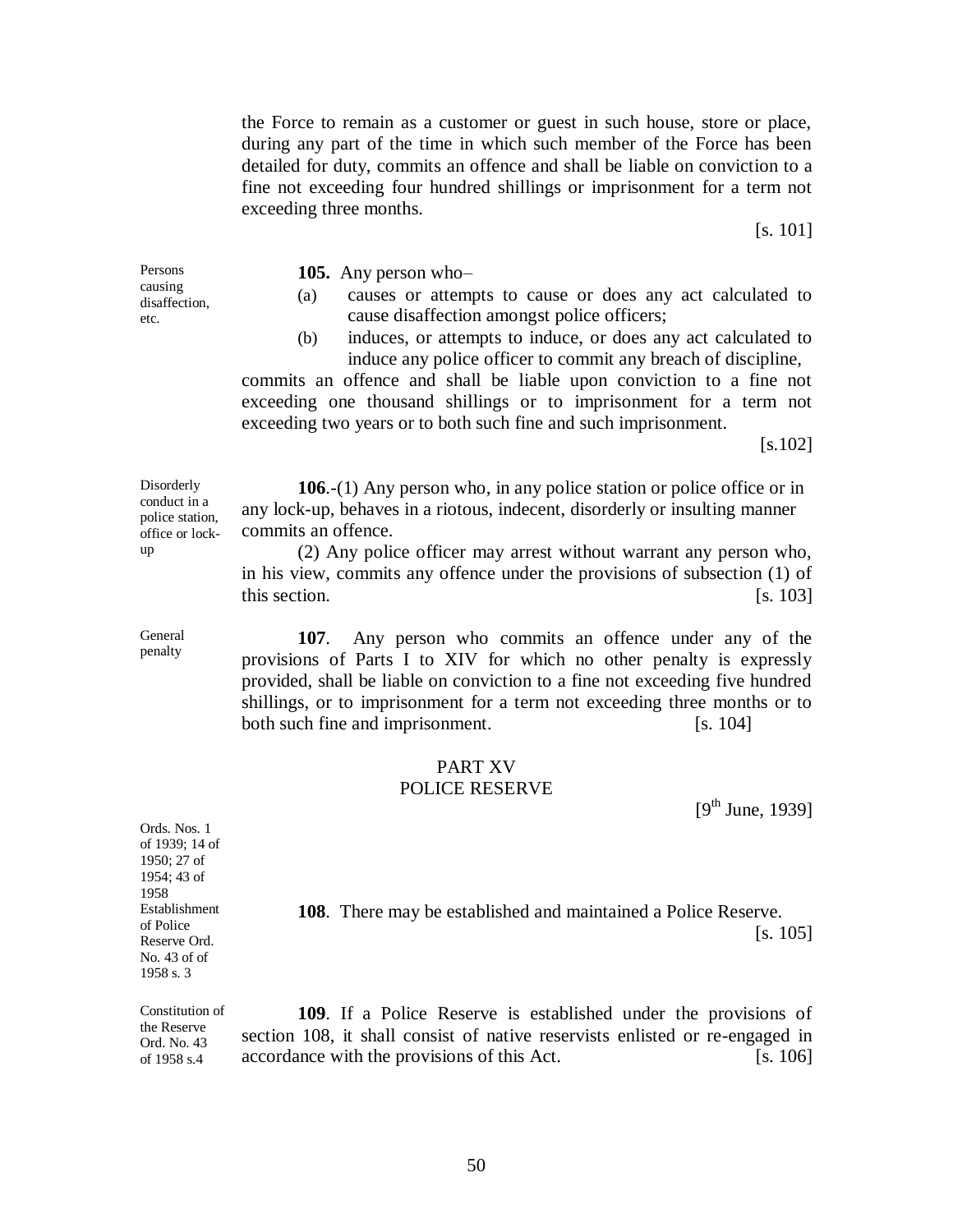Control of the Reserve Ord. No. 43 of 1958 s. 5

Declaration to be made upon enlistment

Period of

Reserve

Rank to be allotted to reservist

**110.** If a Police Reserve is established under the provisions of section 108, the administration and control thereof shall be vested in the Inspector-General. [s. 107]

**111.** Every person who is accepted for enlistment in the Police Reserve shall make a declaration in the form set out in the Third Schedule to this Act before a magistrate or a gazetted officer and upon making such declaration he shall thereupon become a member of the Police Reserve.

[s. 108]

service in the **112**. Every reservist shall be enlisted for a definite period not exceeding three years; and may from time to time with the approval of the Inspector-General of Police be re-engaged for a similar period. [s. 109]

> **113**. It shall be lawful for the Inspector General to allot to every reservist the rank for which he considers the reservist to be fit. [s. 110]

Right to take discharge in certain circumstances

Pay and allowances Ord. No. 14 of 1950 s. 2

**114**. In the event of a reservist who has served in the Tanzania Police Force being allotted a lower rank than that held by him at the date of his discharge from the Force he shall be allowed to take his discharge from the Reserve if he so desires. [S. 111]

**115**.-(1) Except as provided by subsection (2) of this section, every reservist shall be paid quarterly at such uniform rate per month as may from time to time be determined by the Minister and may receive, in addition, such allowances as the Minister may determine.

(2) When called out under the provisions of section 117 or section 118 every reservist shall receive the pay and allowances of his rank.

[s. 112]

Duties of reservists **116**. Every reservist shall–

- (a) report himself at intervals of not more than three months to the officer in charge of police at the station nearest to his place of residence or to a District Officer;
- (b) notify the said officer in charge of police or District Officer of any change of address;
- (c) obtain the permission of a superintendent of police before leaving the United Republic;
- (d) when called out for training or service under the provisions of section 117 or section 118, attend at the time and place notified. [s.113]

Calling out of Reserve for annual training Ord. No. 43 of 1958 s. 6

**117**. If a Police Reserve is established under the provisions of section 108 it shall be called out by the Inspector-General of Police for annual training at such places and for such periods not exceeding forty-two days in any year as he may deem fit: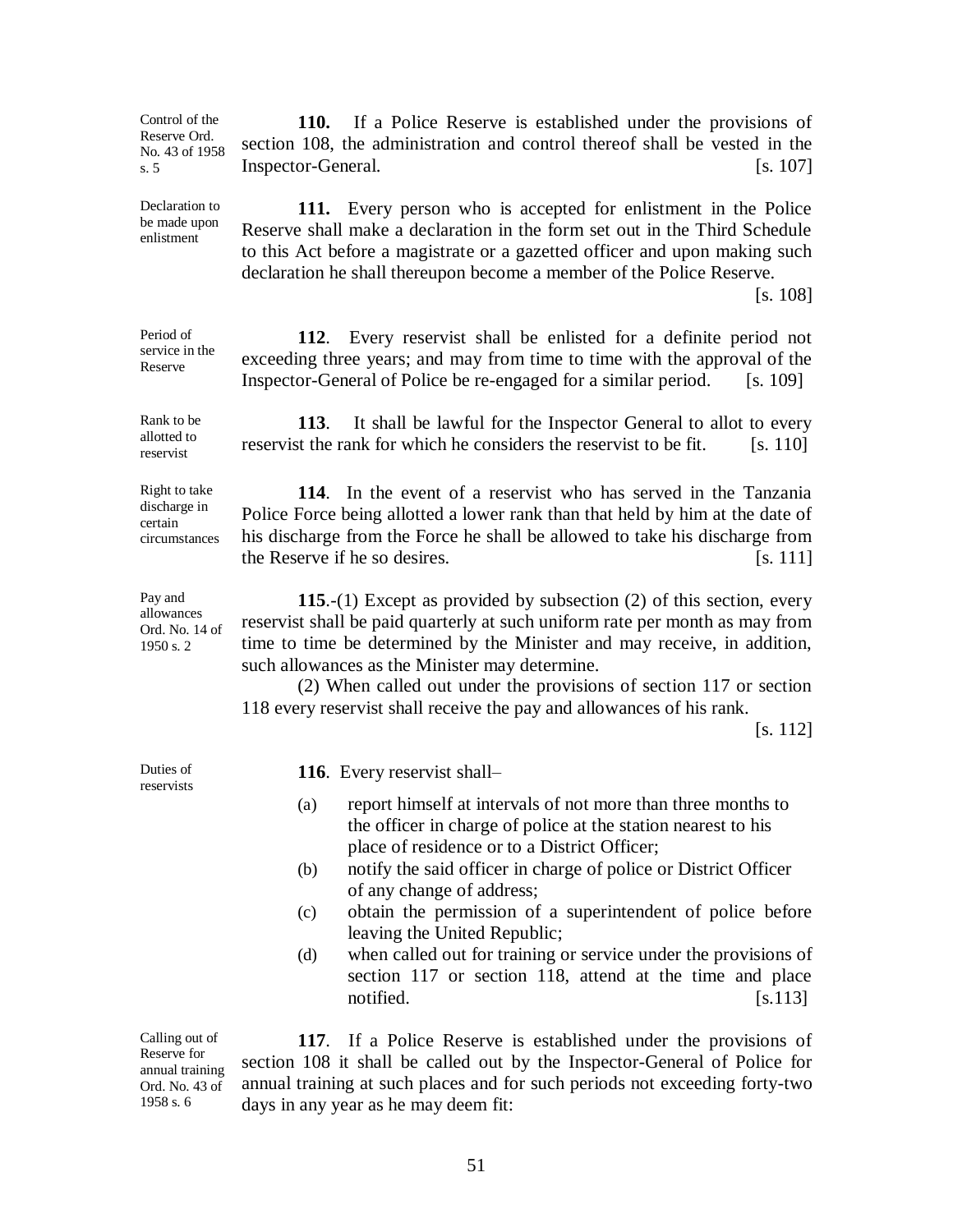Provided that the Minister may, by order, direct that the annual training of the whole or part of the Reserve be dispensed with or curtailed.

**118.**-(1) In the case of war, insurrection or other emergency the Inspector-General of Police may, with the approval of the Minister call out the Reserve or any part thereof for service with the Force.

(2) A reservist called out under the provisions of this section may be required to continue his service for any period not exceeding twelve months beyond his term of enlistment whilst so called up. [s. 115]

**119.** A reservist shall be called out by the service upon him of a notice issued by or upon the authority of the Inspector-General of Police calling upon him to attend for training or service, as the case may be at the time and place specified; such notice shall be sent to or delivered at the last known place of residence of the reservist and shall thereupon, unless the contrary appears, be presumed to have been served upon him. [s. 116]

**120.** Every reservist, upon being called out under the provisions of section 117 or section 118, shall thereupon become subject in all respects to the provisions of this Act in so far as those provisions are not repugnant to, or inconsistent with the provisions of this Act.

[s. 117]

**121**.-(1) In the event of any reservist failing to comply with any of the provisions of paragraphs (a), (b) or (c) of section 116, a gazetted officer of police may, after due inquiry, and if the said reservist fails to show reasonable cause for such non-compliance, inflict upon the reservist a fine not exceeding ten shillings, which shall be deducted from his pay.

(2) Any reservist who is served with a notice under the provisions of section 117 or section 118 and who, without reasonable cause, fails to attend at the time and place notified commits an offence and is liable to imprisonment for six months.

(3) A reservist who sells, pawns, destroys or otherwise makes away with any medal or other decoration awarded to him in respect of his services whilst in the Reserve commits and is liable to a fine of ten shillings or, in default of payment thereof, to imprisonment for fourteen days.

(4) For the purposes of section 26 of this Act a reservist shall be deemed to have ceased to belong to the Force–

- (a) when he ceases to be a reservist; or
- (b) on the expiration of the period for which he was called out under the provisions of section 117 or section 118.

[s. 118]

Discharge of reservists

**122.** Every reservist who has completed his period or periods of service with the Reserve in accordance with the provisions of this Act and every reservist whose service is dispensed with under the provisions of

Calling out of Reserve for service in case of emergency Ord. No. 14 of 1950 s. 3

When called up for training or service, notice to be served upon reservist

When called reservists come under the provisions of this Act Ord. No. 43 of 1958 s. 7

Penalties Ords. Nos. 27 of 1954 s. 2; 43 of 1958 s. 8

<sup>[</sup>s. 114]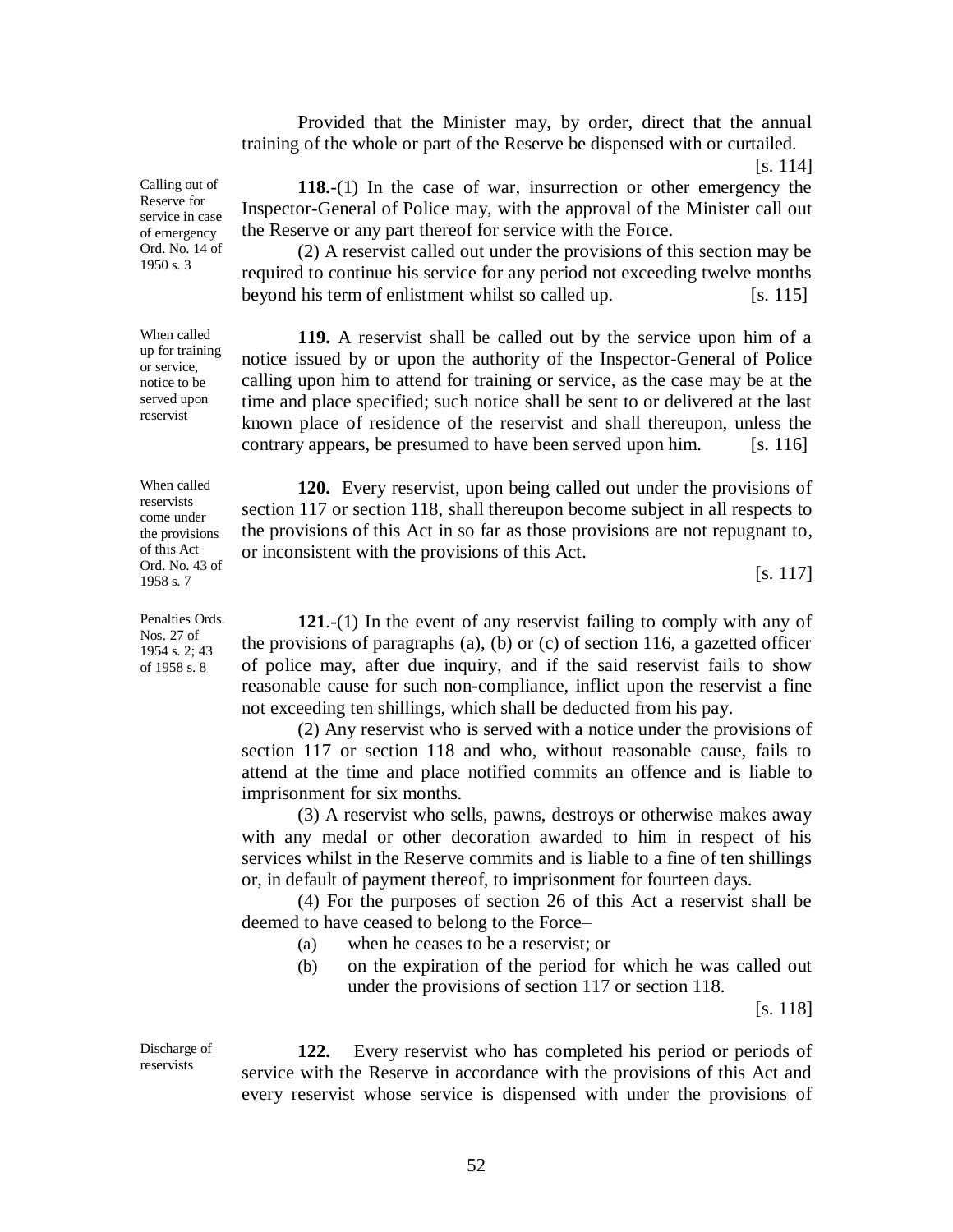section 123 shall be discharged and shall be granted a discharge certificate in such form as the Inspector-General may deem fit. [s. 119]

**123**. At any time when not called out under the provisions of section 117 or section 118 the services of a reservist may be dispensed with by the Inspector-General giving one month's notice in writing:

Provided that, if the services of a reservist are dispensed with by the Inspector-General upon the application or request of the reservist himself, no such notice shall be necessary. [S. 120]

**124.**-(1) Every reservist to whom this section applies shall, on discharge after continuous good service extending over a period of not less than twelve years, be eligible to receive a gratuity calculated at the rate of two-thirds of a month's pay of the rank in which he was serving at the date of his discharge from the Force for every completed year of service up to a maximum of twenty-one years.

(2) When any reservist to whom this section applies dies or is discharged as medically unfit for further service with the Reserve (such unfitness not having been caused by his own misconduct or negligence) or on account of reduction of establishment, before completing twelve years' continuous good service, the Minister may on the recommendation of the Inspector-General authorise payment into his estate or to him, as the case may be, of a proportional part of the gratuity which he would have earned under subsection (1) if he had completed the said period of service.

(3) This section shall applies to any reservist who is discharged from the Force on completion of his period or periods of service in accordance with the provisions of this Act, and within one month after such discharge, or such longer period as the Inspector-General may allow in any particular case, enlists into the Reserve.

(4) For the purposes of subsection (1) and subsection (2), "service" means service with the Reserve together with any service with the Force in accordance with the provisions of this Act. [s. 121]

### PART XVI AUXILIARY POLICE FORCE

[13th August, 1948]

| Interpretation | 125. In this Part, unless the context otherwise requires-                  |  |  |  |  |  |  |
|----------------|----------------------------------------------------------------------------|--|--|--|--|--|--|
|                | "Auxiliary Police Force" means the Auxiliary Police Force established      |  |  |  |  |  |  |
|                | under the provisions of section 126;                                       |  |  |  |  |  |  |
|                | "auxiliary police officer" means any member of the Auxiliary Police Force; |  |  |  |  |  |  |
|                | "commissioned officer" includes a Superintendent, Assistant Super-         |  |  |  |  |  |  |
|                | intendent and Police Cadet of the Force;                                   |  |  |  |  |  |  |
| Cap.11         | "magistrate" means a magistrate appointed under the provisions of the      |  |  |  |  |  |  |
|                | Magistrates Courts Act;                                                    |  |  |  |  |  |  |
|                | "senior police officer" means a member of the Auxiliary Police Force of    |  |  |  |  |  |  |
|                |                                                                            |  |  |  |  |  |  |

Inspector-General may dispense with services reservist

Gratuities Ord. No. 27 of 1954 s. 3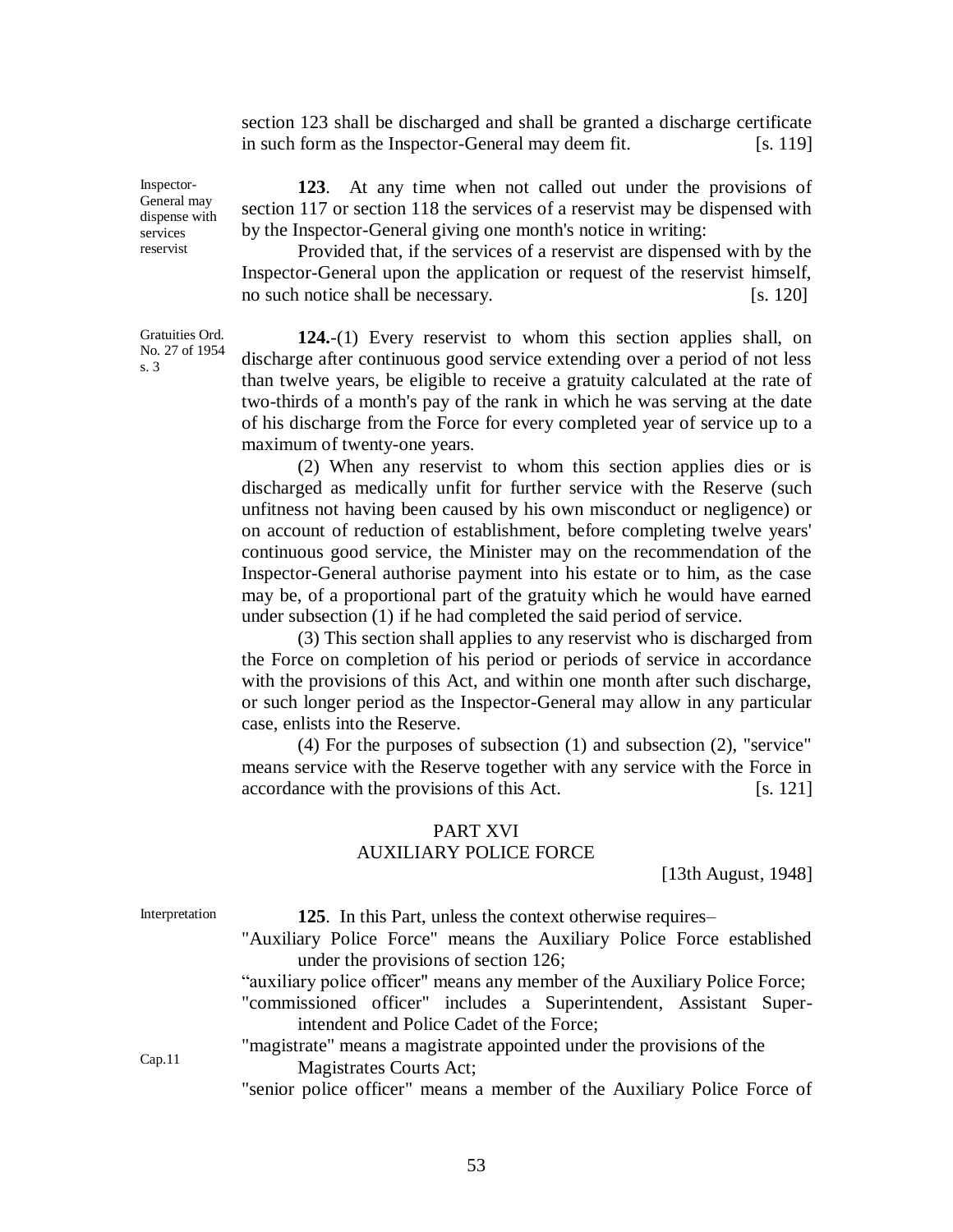equivalent rank to a commissioned officer;

"special area" means an area of Tanzania declared to be a special area under the provisions of section 129;

"undertaking" means a company, corporation or statutory body.

[s. 122]

Establishment of Auxiliary Police Force **126.** There shall be established a Police Force which shall be supplementary to the Force. [s. 123]

> **127.** The Auxiliary Police Force shall assist the Force in maintaining order and protecting property in special areas. [s. 124]

> **128**. The Inspector-General shall, subject to the general directions of the President, have the command and supervision of the Auxiliary Police Force, and shall be responsible to the President for the proper carrying out of the provisions of this Act. [s. 125]

Declaration of special areas Act No. 19 of 1969 s. 6

Functions of the Auxiliary Police Force

General powers of Inspector-General

> **129.** Where the President is satisfied that an undertaking is engaged in any activity for commercial, industrial, agricultural, pastoral, building or mining development of the United Republic, or any area of the United Republic, or any other development whatsoever of the United Republic or any area of the United Republic, and that special provisions should be made for policing the area where such development is taking place, the President may, on the request of such undertaking, by notice in the *Gazette,* declare such area or part thereof to be a special area for the purposes of this Act.

[s. 126]

**130.** On the declaration of a special area, the Inspector-General shall appoint to the special area such number of auxiliary police officers and of such rank as the undertaking may require. [s. 127]

**131.** The Inspector-General shall ensure that a sufficient number of police stations are established and maintained in every special area so that persons arrested by auxiliary police officers may be brought before a member of the Force without delay. [s. 128]

**132**. Where more than one special area is an area declared at the request of the same undertaking, all such special areas shall be deemed to be one special area for the purposes of administration and control. [s. 129]

**133.** Subject to the general directions of the Inspector-General, the administration and control of auxiliary police in a special area shall be vested in a senior police officer appointed by the Inspector-General on the recommendation of the undertaking which requested the declaration of that

Auxiliary police to be stationed in special areas

Establishment and maintenance of police stations in special areas

Special areas to be deemed to be one in certain circumstances

Administration and control of auxiliary police in special areas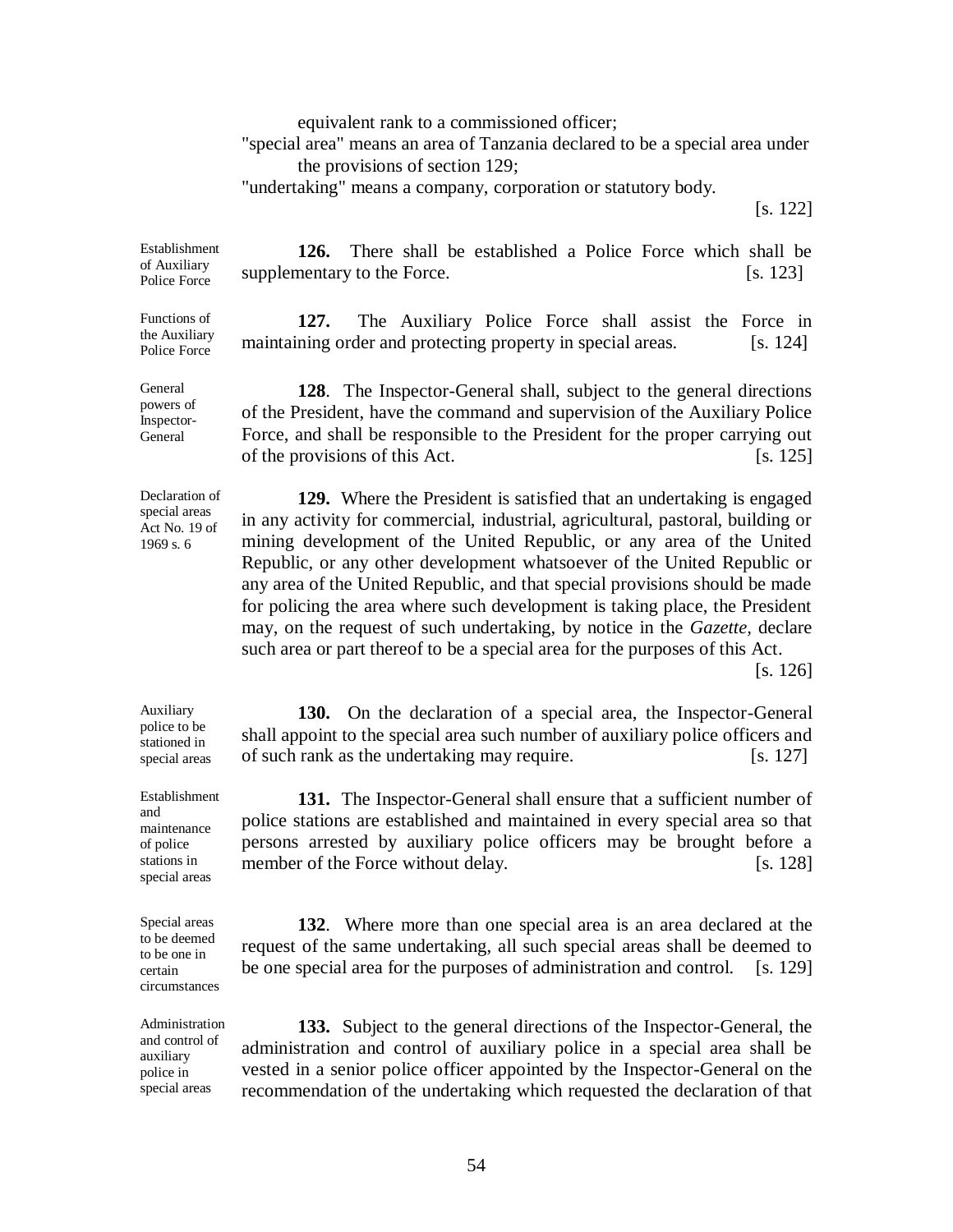area.  $[s. 130]$ 

Appointment of auxiliary police officers

**134**.-(1) The Inspector-General may appoint any suitable person to be an auxiliary police officer.

(2) On his appointment, an auxiliary police officer shall before a magistrate make the police following declaration:–

"I, .................................... of ...................................... do most solemnly and sincerely declare and promise that I will be faithful and bear true allegiance to the United Republic, and will obey all orders of the officers placed over me and subject myself to all relating to the Auxiliary Police Force now in force and which may from time to time be in force, during my service in the said Auxiliary Police Force."

(3) There shall be delivered to every auxiliary police officer after he has made the above declaration a precept in the following form– THE POLICE FORCE AND AUXILIARY SERVICES ACT

No. .................. To .......................................................................................... of .................... I, ....................................................., Commissioner of Police, under and by virtue of the power and authority in me vested by the Auxiliary Police Act, do hereby appoint you to be an Auxiliary Police Officer for the Special Area of ................... with a rank equivalent to the rank of ............................. in the Police Force and I do issue to you this precept authorising you to act as an Auxiliary Police Officer.

Date ..........................................

........................................

Commissioner of Police

(4) On making the declaration and on receiving the precept, the person so appointed shall be an auxiliary police officer under the provisions of this Act.  $[s, 131]$ 

Resignation **135**.-(1) No auxiliary police officer may resign without the permission first had and obtained of the senior police officer in charge of the special area to which he is appointed.

> (2) The senior police officer in charge of the special area may withhold permission for a period not exceeding two months.

> > [s. 132]

Withdrawal of precept

**136**.-(1) The Inspector-General may withdraw from any auxiliary police officer the precept delivered under section 134 if he is satisfied that–

- (a) the auxiliary police officer is unlikely to become or has ceased to be an efficient police officer; or
- (b) the auxiliary police officer is found by a registered medical practitioner to be mentally or physically unfit for further service; or
- (c) the auxiliary police officer has been ordered to be dismissed from the Auxiliary Police Force under section 142; or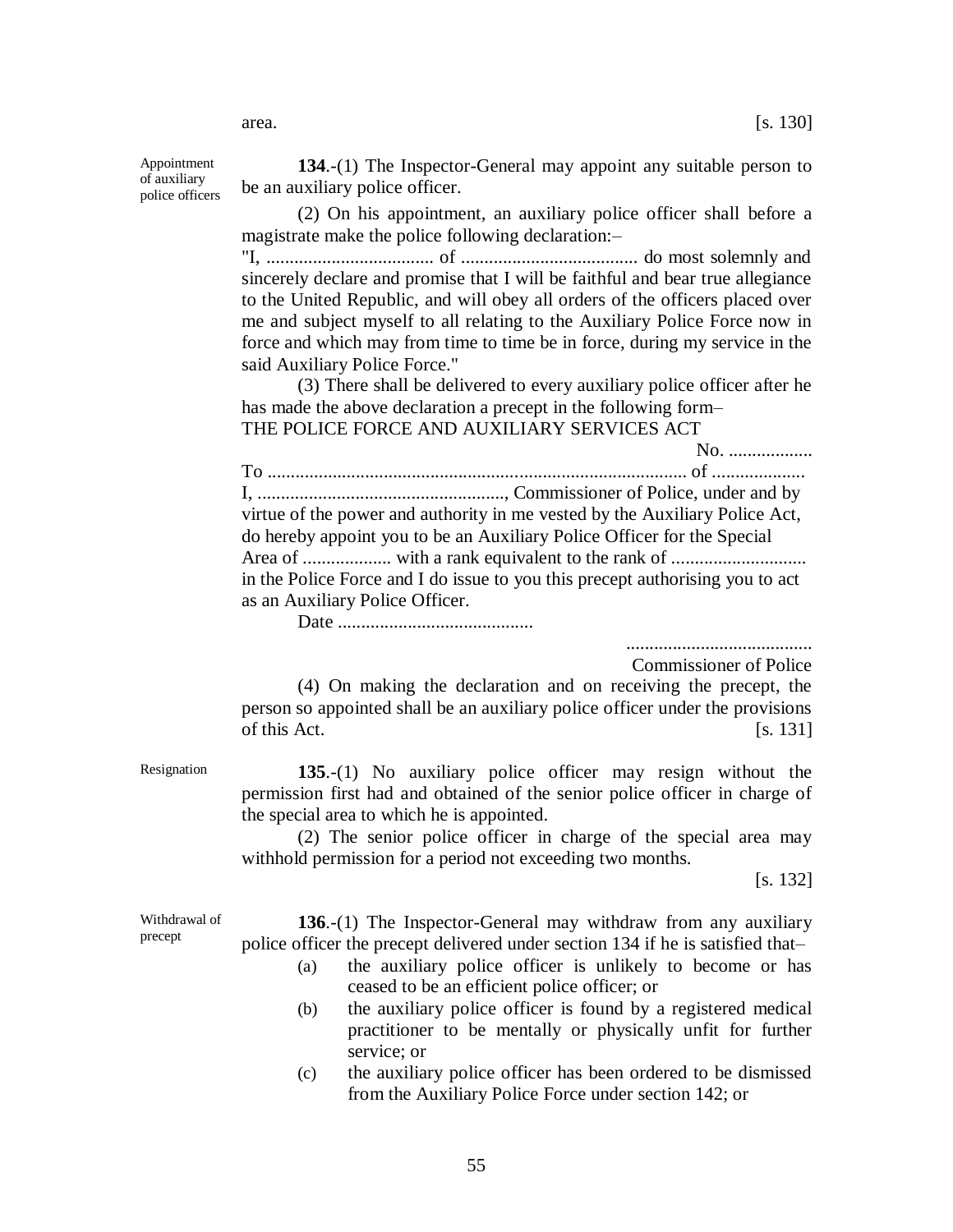- (d) the auxiliary police officer has resigned under section 135;
- (e) the undertaking which pays the auxiliary police officer no longer requires his service as an auxiliary police officer.

(2) On the withdrawal of his precept, an auxiliary police officer shall cease to be an auxiliary police officer. [s. 133]

**137**.-(1) Every auxiliary police officer appointed to any special area shall be paid by the undertaking which requested the declaration of the special area and rates of pay for auxiliary police officers other than senior police officers shall be fixed in agreement with the Inspector-General.

(2) The undertaking shall deduct from the pay due to an auxiliary police officer the amount of any fine imposed on such auxiliary police officer under section 142 and shall apply the same in such manner as may be prescribed.  $[s. 134]$ 

Payment of auxiliary police officer

Equipment **138**.-(1) Every auxiliary police officer shall on appointment be furnished with a badge and assigned a number. Such badge shall be evidence of the office of such auxiliary police officer and shall in all cases be displayed by him when exercising the duties of his office.

> (2) Every auxiliary police officer shall be furnished by the undertaking which pays him with a uniform of a design approved by the Inspector-General at the expense of such undertaking.

> > [s. 135]

**139**.-(1) Subject to the provisions of this Part every auxiliary police officer shall, within the limits of the special area for which he is appointed, exercise such powers of arrest and search as are conferred upon members of the Force of equivalent rank by any law for the time being in force and shall obey all lawful orders of his superior officers and of magistrates.

(2) Every auxiliary police officer shall be entitled, in respect of the exercise of his powers under this Act, to all the immunities conferred upon a member of the Force by any Act or law for the time being in force.

(3) Every auxiliary police officer who, in the exercise of his powers under this Part, arrests any person shall take him without delay to the nearest police station in the special area in which he is arrested and shall surrender him to a member of the Force to be dealt with according to law.

[s. 136]

**140**. Any auxiliary police officer below the rank of senior police officer who–

- (a) wilfully disobeys lawful orders; or
- (b) refuses or neglects to serve or execute any warrant lawfully directed to him to be served or executed; or
- (c) is drunk while on duty; or
- (d) is absent from duty without leave; or
- (e) is guilty of any act, conduct, disorder or neglect to the prejudice of good order and discipline,

Powers, duties and immunities of auxiliary police

**Offences** against discipline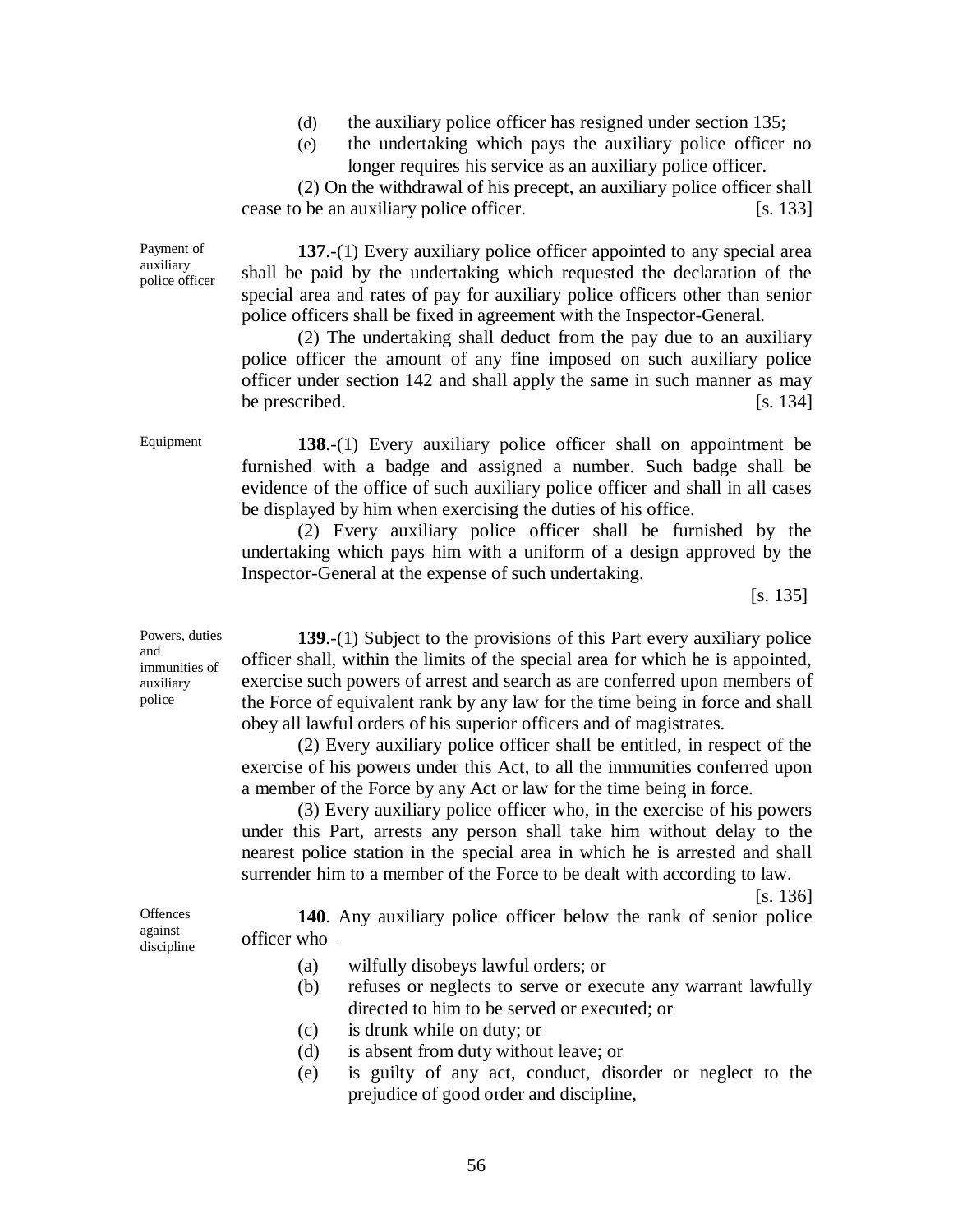shall be deemed to have committed an offence against discipline and such offence may be inquired into, tried and determined and the offender shall be liable to suffer punishment in accordance with the provisions of this Part.

[s. 137]

**141**. An auxiliary police officer may arrest or order the arrest of any auxiliary police officer (not being an officer of his own or of a superior rank) who is accused of an offence under section 140; and any auxiliary police officer may, on receipt of any such order as aforesaid, apprehend such accused person without a warrant and shall forthwith bring him before the auxiliary police officer who ordered the arrest. [s. 138]

**142**. A senior police officer may inquire into the truth of any charge under section 140 and if his decision is against the person charged, may impose on him any one or more of the following punishments–

- (a) reprimand;
- (b) a fine not exceeding 10 days' pay;
- (c) reduction in rank or grade;
- (d) dismissal:

Provided that no order of dismissal shall be effective until confirmed by the senior police officer in charge of the special area. [s. 139]

Delivery up of badge, precept and uniform on resignation, etc.

Powers of arrest for offences

Punishments which may be awarded

> **143**.-(1) When an auxiliary police officer has resigned or has ceased to hold and exercise his office, he shall forthwith deliver to the senior police officer in charge of the special area his badge, precept and all articles of his uniform.

> (2) When an auxiliary police officer dies, any person in possession of the badge, precept or article of uniform issued to him under this Act shall, within fourteen days after such death deliver the same to the senior police officer in charge of the special area in which such auxiliary police officer was stationed.

> (3) For the purposes of this section an auxiliary police officer shall be deemed to have resigned on the day on which his resignation from the Auxiliary Police Force becomes effective under this Part and he shall be deemed to have contravened subsection (1) of this section unless he complies with the provisions thereof within one day after his resignation has become effective as aforesaid. [s. 140]

Return of badge, precept and uniform delivered up **144.** A senior police officer shall, without delay forward every badge and precept received by him under section 143 to the Inspector-General. [s. 141]

Offences **145.** Every person who–

- (a) contravenes any provision of section 143; or
- (b) has in his possession any badge, precept, or article of uniform furnished for the use of an auxiliary police officer and cannot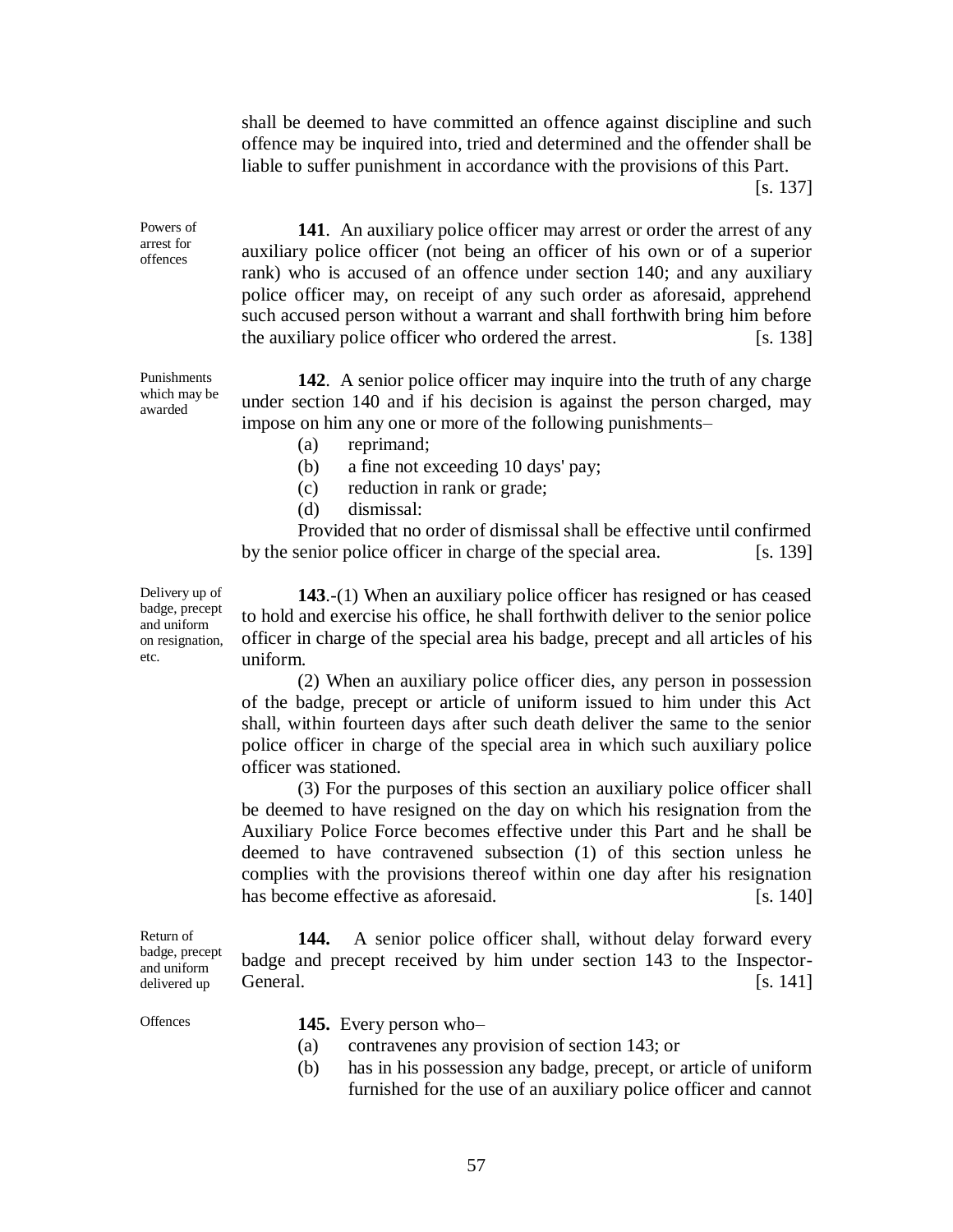satisfactorily account for the possession thereof,

commits an offence and shall be liable on conviction to a fine not exceeding five hundred shillings or to imprisonment for a term not exceeding one month or to both such fine and imprisonment. [s. 142]

Police officer for purposes of section 243 of the Penal Code

Powers of Police Force under this Part

to be additional

**146.** An auxiliary police officer shall be deemed to be a police officer for the purposes of section 243 of the Penal Code. [s. 143]

**147.** All powers given by this Part to the Inspector-General and other members of the Force shall be in addition to and not in derogation of any other powers conferred by or under the Police or any other Act and such other powers may be exercised in the same manner as if this Part had not been enacted. [S. 144]

### PART XVII

### MISCELLANEOUS PROVISIONS

Regulations G.N. No. 73 of 1965 **148**.-(1) The Minister may make regulations relating to all or any of the following matters–

- (a) the establishment, organisation and distribution of the Force, the conditions of appointment and service, and the various grades, ranks and appointments therein;
- (b) the duties to be performed by members of the Force, and their guidance in the discharge of such duties;
- (c) the pay, allowances and gratuities of members of the Force;
- (d) the discipline and punishment of members of the Force;
- (e) the description and issue of arms, ammunition, accoutrements, uniforms and necessaries to be supplied to members of the Force;
- (f) the conditions governing retirement, resignation, dismissal, discharge, reduction in rank or reversion of members of the Force:
- (g) the leave conditions of the Force;
- (h) the application or administration of the Police Rewards Fund;
- (i) the granting of good conduct badges and pay, and the forfeiture thereof;
- (j) all matters which are required by this Act to be prescribed or to be provided for by regulations;
- (k) generally for the good order and governance of the Force.

(2) The Minister may make regulations for the general governance of special constables and, without prejudice to the generality of such power, may make regulations regarding–

- (a) their appointment, retirement, discharge and dismissal;
- (b) their rank and remuneration;
- (c) their terms of service and discipline;

58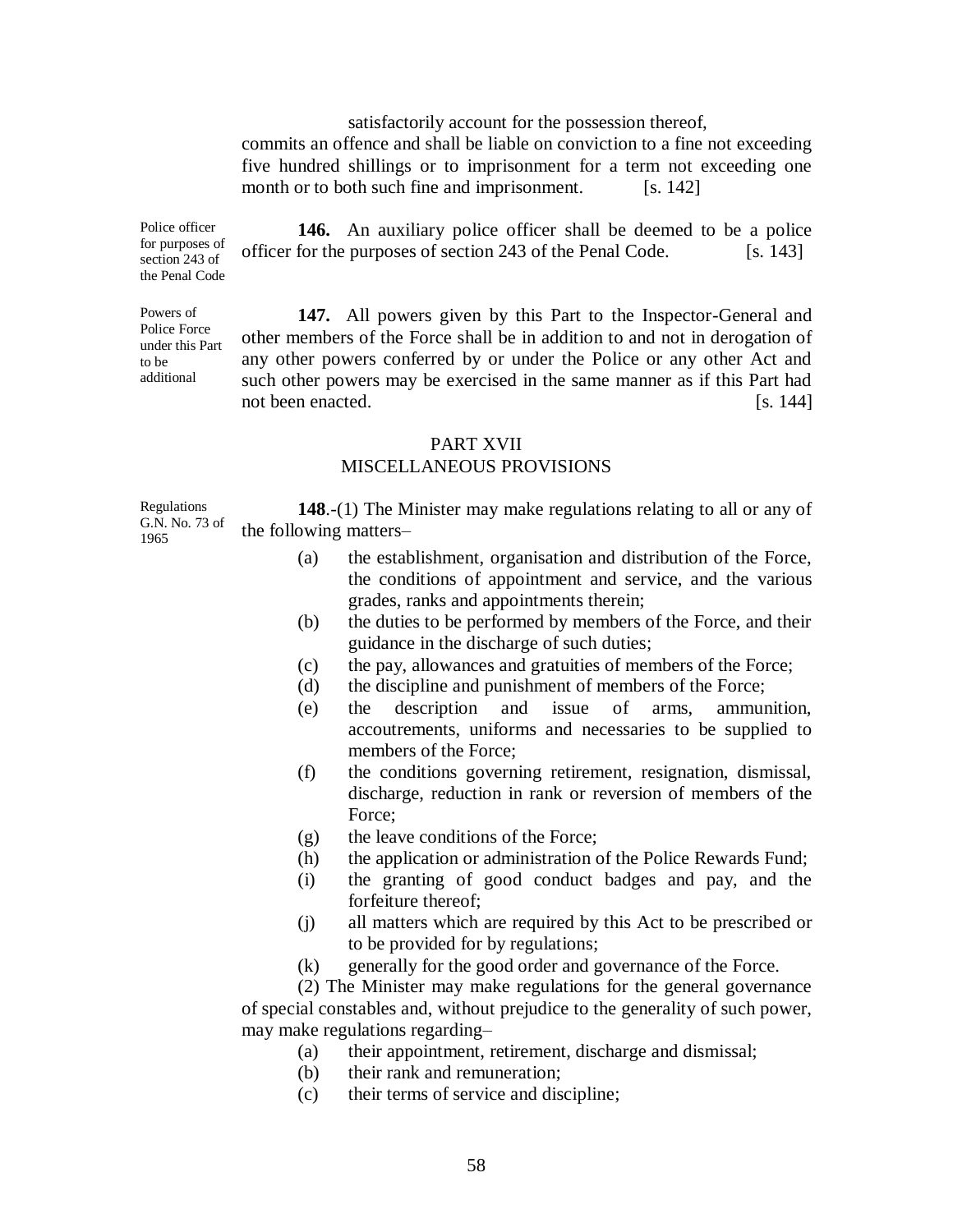- (d) their training;
- (e) their duties and responsibilities when on duty;
- (f) the uniform and equipment to be worn and the arms to be carried by them;
- (g) the application of Parts I to XIV of this Act.
- (3) The President may make regulations under Part XVI–
- (a) prescribing anything which is to be or may be prescribed;
- (b) prescribing the training of auxiliary police;
- (c) generally for the better carrying out of the purposes and provisions of that Part. [s. 145]

Repeal of R.L. Caps. 55 and 59 Ord No. 22 **149**. [Repeals the Police Force Ordinance and the Finger-prints Ordinance.] [s. 146]

of 1955 s. 14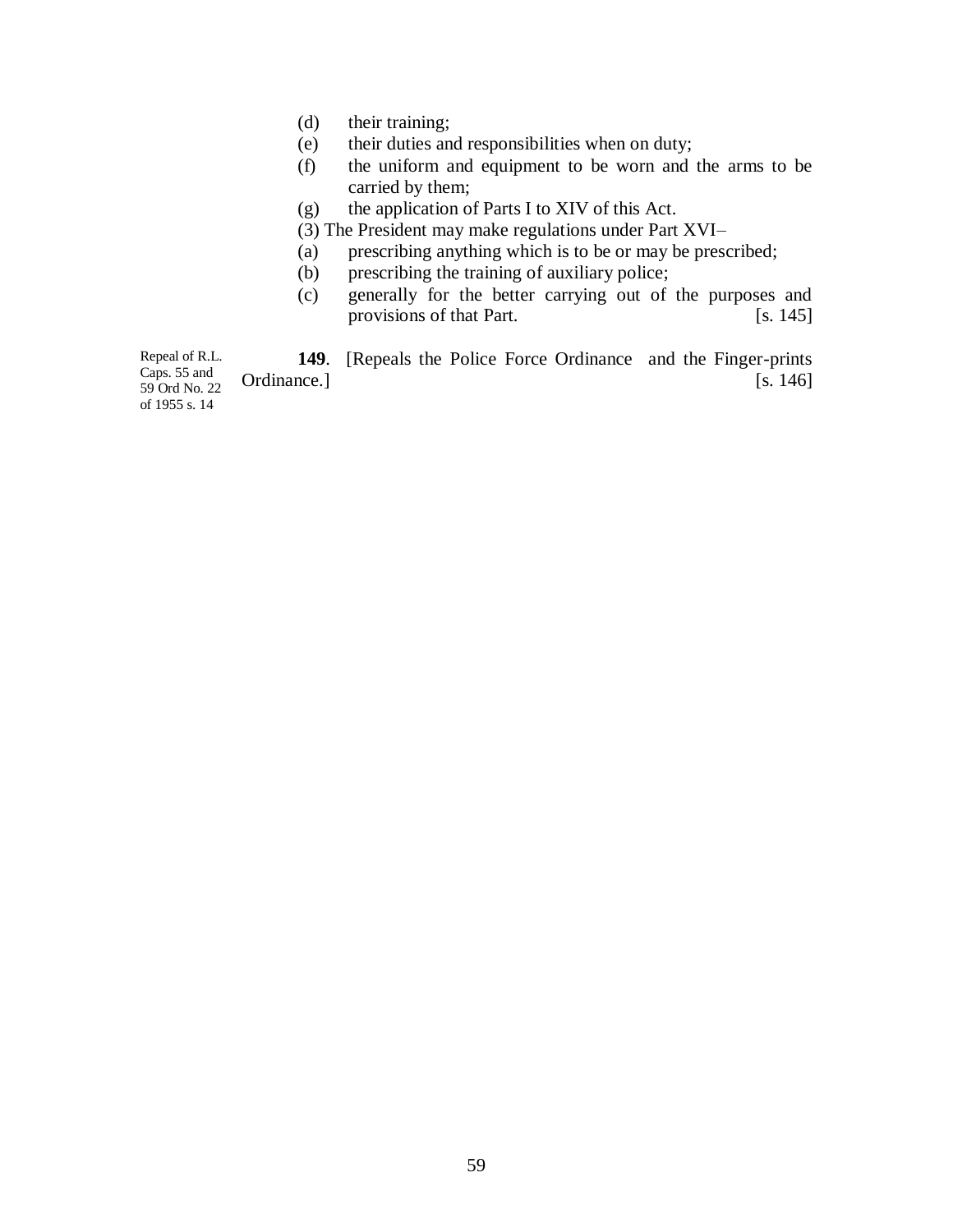### \_\_\_\_\_\_\_\_\_ **FIRST SCHEDULE**  $\overline{\phantom{a}}$

### FORM 1 FORM OF DECLARATION ON ENLISTMENT

# TANZANIA THE POLICE FORCE AND AUXILIARY SERVICES ACT

(Section 15)

I, ....................................., do solemnly and sincerely declare that I will be faithful and bear true allegiance to the United Republic, and that I will faithfully serve during my service in the Police Force of the United Republic and will obey all orders of the President and of the officers placed over me, and will subject myself to all relating to the Force now in force or which may from time to time be in force.

|                                      | (Signature or mark of Police Officer) |
|--------------------------------------|---------------------------------------|
|                                      |                                       |
| $20$                                 |                                       |
|                                      |                                       |
| (Signature of Magistrate or Officer) |                                       |

# FORM 2 APPOINTMENT OF SPECIAL POLICE OFFICER

### TANZANIA

### THE POLICE FORCE AND AUXILIARY SERVICES ACT (Section 81)

To ...................................., of ............... I, the undersigned ...................., do under the powers vested in me by Part XII of the Police Force and Auxiliary Services Act hereby appoint you to be a special police officer from ..................... until further notice. Dated this ............................ day of .................., 20........ *Signed* ......................................................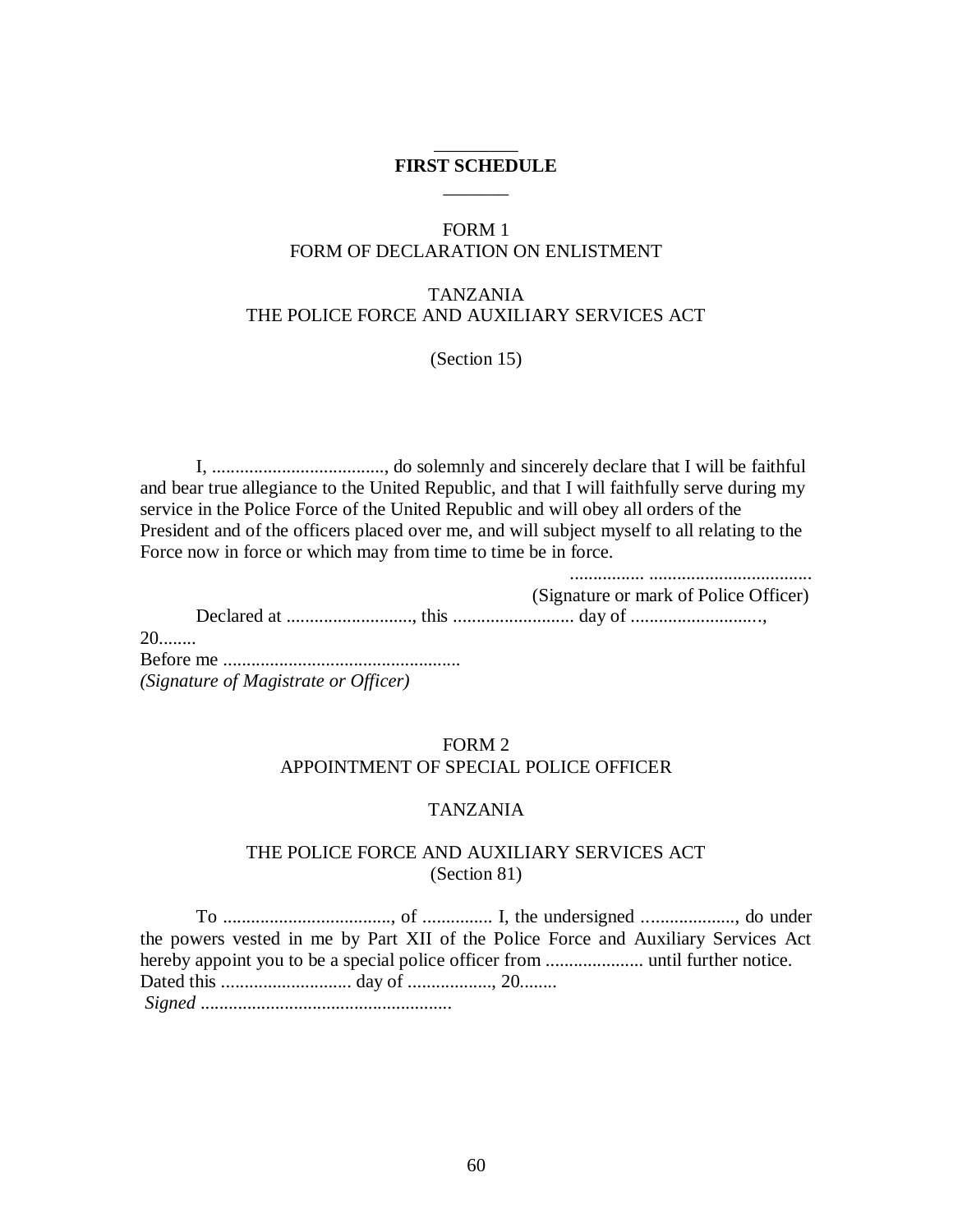# FORM 3 NOTICE TO SUSPEND OR DETERMINE APPOINTMENT OF SPECIAL POLICE **OFFICER** TANZANIA THE POLICE FORCE AND AUXILIARY SERVICES ACT (Section 82)

|                                         | Police Force and Auxiliary Services Act, hereby give you notice that your |
|-----------------------------------------|---------------------------------------------------------------------------|
|                                         |                                                                           |
|                                         | Region, as the case may be, made on the , day of 20, is                   |
| Delete part<br>which does not<br>apply. | suspended (or determined, as the case may be) with effect from the date   |
|                                         | hereof.                                                                   |
|                                         |                                                                           |
|                                         |                                                                           |
|                                         |                                                                           |
|                                         |                                                                           |

### $\overline{\phantom{a}}$ **SECOND SCHEDULE**  $\overline{\phantom{a}}$

# FORM 4 RATES FOR PURCHASE OF DISCHARGE

### THE POLICE FORCE AND AUXILIARY SERVICES ACT

### (Section 23)

(I) Two hundred shillings during the first year of service; one hundred and fifty shillings during the second year of service; one hundred shillings during the third or any subsequent year of service.

(II) In the case of a police cadet enlisted under section  $14(2)$  of the Act, forty shillings during the first year of service; seventy shillings during the second year of service and one hundred shillings during the third or any subsequent year of service as a police cadet.